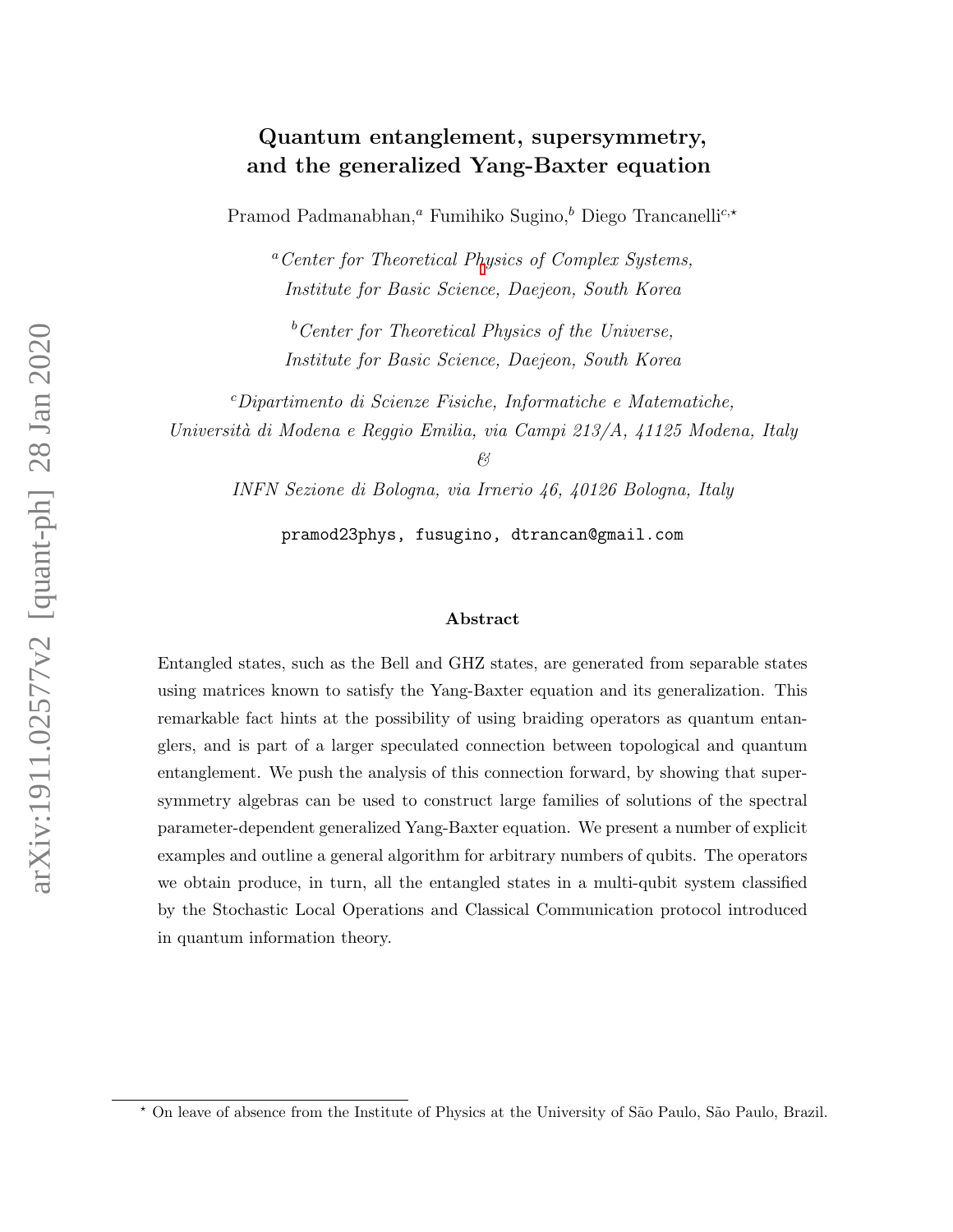# **Contents**

| $\mathbf{1}$   | Introduction                                                                              | $\mathbf{1}$            |
|----------------|-------------------------------------------------------------------------------------------|-------------------------|
| $\overline{2}$ | The Yang-Baxter equation and its generalization                                           | $\overline{\mathbf{4}}$ |
| $\bf{3}$       | Supersymmetry in $0+1$ dimension                                                          | 6                       |
|                | 3.1                                                                                       | $\overline{7}$          |
|                | 4 The SLOCC classification of multi-qubit states                                          | 10                      |
| $\bf{5}$       | R-matrices from supersymmetry                                                             | 12                      |
|                | 5.1                                                                                       | 13                      |
|                | 5.2                                                                                       | 17                      |
|                | The Rowell-Wang solutions from supersymmetry $\dots \dots \dots \dots \dots \dots$<br>5.3 | 27                      |
|                | 5.4                                                                                       | 29                      |
| 6              | Final remarks and outlook                                                                 | 30                      |
|                | A Supercharges relating non-trivial SLOCC classes                                         | 32                      |

# <span id="page-1-0"></span>1 Introduction

Quantum entanglement is one of the most important distinguishing feature between the quantum and the classical worlds. Current technological endeavors to harness the 'quantumness' of Nature require an understanding of how to generate and maintain entanglement, protecting the system from decoherence. One effort in this direction is topological quantum computing [\[1](#page-33-0)[–5\]](#page-33-1), with anyons being proposed as a way to realize fault-tolerant quantum gates thanks to the topological nature of their world-lines. These give rise to braiding operators solving the Yang-Baxter equation (YBE) [\[6,](#page-33-2)[7\]](#page-33-3), a consistency condition which appears in various contexts including quantum integrable models  $[8]$  and knot theory  $[9]$ <sup>[1](#page-1-1)</sup>

<span id="page-1-1"></span><sup>&</sup>lt;sup>1</sup>For a historical introduction to the YBE see [\[10\]](#page-33-6).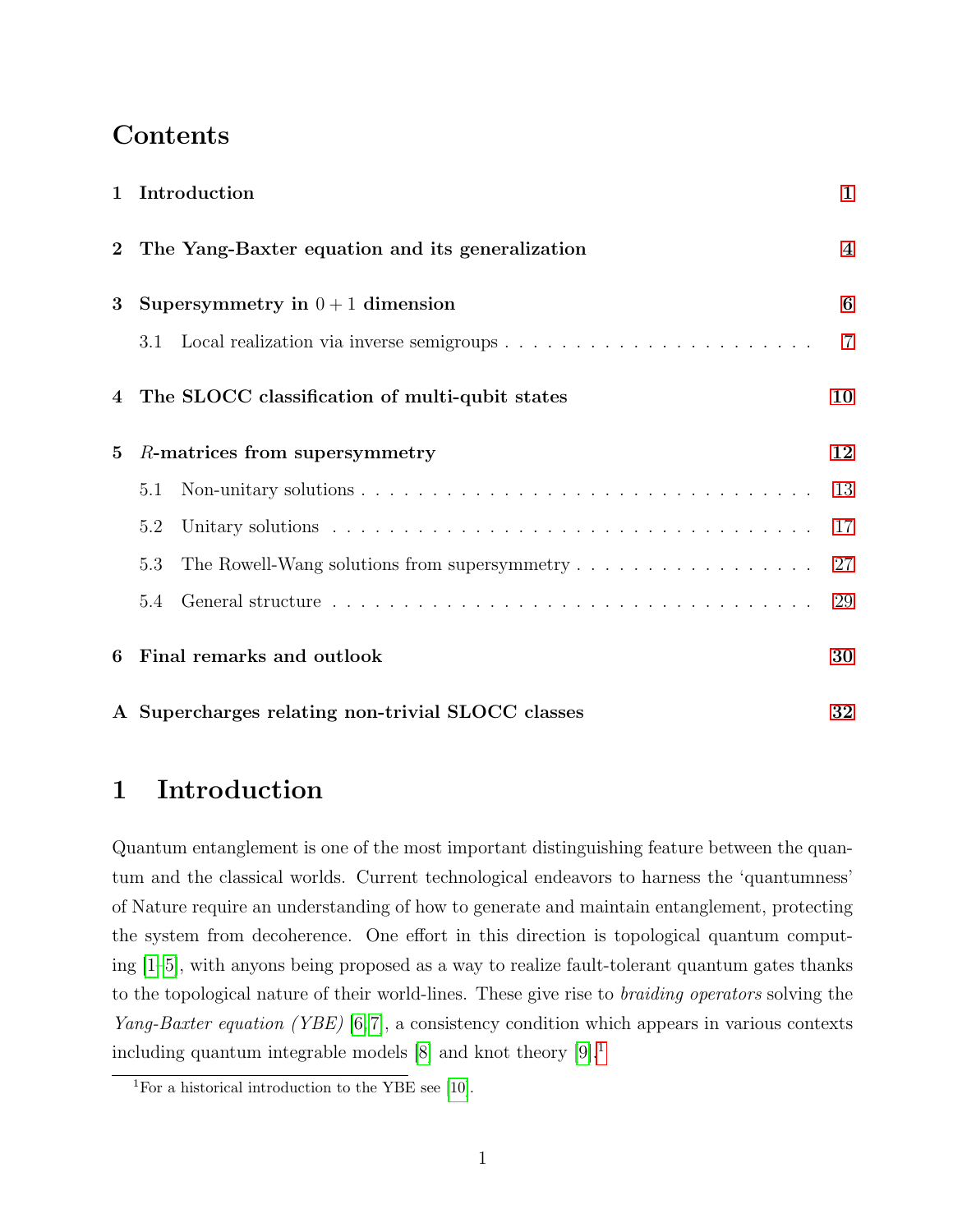In the last decade, a concrete relation between braiding operators and quantum information theory has been proposed in a series of papers by Kauffman, Lomonaco and collaborators, see e.g.  $[11-15]$  $[11-15]$ , where it was shown that the Bell matrix, the two-qubit gate that produces the maximally entangled Bell states out of separable states, solves the YBE. This remarkable fact suggests that entangling gates may be thought as braiding operators, establishing a deep connection between quantum and topological entanglement.[2](#page-2-0) A precursor example of such connection had already been put forward in [\[17\]](#page-33-9), relating the GHZ state of three qubits to Borromean rings: both are maximally entangled systems of three components, which become completely unentangled upon the removal of one of the components.<sup>[3](#page-2-1)</sup> Subsequently, it was shown in [\[20\]](#page-34-0) that quantum entanglement is necessary to detect topological entanglement: if the solution to the YBE is non-entangling, the corresponding link invariant is incapable of distinguishing topologically different knots. From the point of view of quantum computing, it was also shown that entangling operators are necessary to form a universal set of gates [\[21\]](#page-34-1).

A natural question that arises is whether generic entangled states in multi-qubit systems can also be produced from solutions to the YBE, the so-called R-matrices. Besides the already mentioned Bell matrix, this was shown to be the case for the GHZ states in [\[22,](#page-34-2)[23\]](#page-34-3). As the Rmatrices producing the GHZ states must act on three qubits simultaneously, this necessitates the introduction of the *generalized Yang-Baxter equation (gYBE)*, which accommodates  $R$ matrices with support on more than two qubits. Since then, solutions of the gYBE have been constructed in [\[24\]](#page-34-4) using fusion ribbon category and a complete classification of the solutions of [\[22,](#page-34-2) [23\]](#page-34-3) has been found in [\[25\]](#page-34-5). Such solutions are built from the generators of extraspecial 2-groups, which were further studied in [\[26\]](#page-34-6). A Majorana fermion realization of extraspecial 2group generators appeared in [\[27\]](#page-34-7), while multi-qudit generalizations were considered in [\[28–](#page-34-8)[30\]](#page-34-9).

To push this connection between topological and quantum entanglement further, it is essential to generate new entangled states from R-matrices, in addition to the states mentioned above, namely the Bell and GHZ states. To this scope, it is useful to consider the Stochastic Local Operations and Classical Communication (SLOCC) protocol of quantum information theory, since this provides a classification of the different ways in which a multi-qubit system can be entangled [\[31\]](#page-34-10). More specifically, in a three-qubit system there are two inequivalent,

<span id="page-2-0"></span><sup>&</sup>lt;sup>2</sup>Note that all the entangling gates cannot be interpreted as braiding operators, as a random matrix generates entanglement but hardly satisfies the YBE [\[16\]](#page-33-10). It would be interesting to consider which kinds of entangling gates are also braiding operators.

<span id="page-2-1"></span><sup>3</sup>This early example has to be taken with a grain of salt, since it relies on the choice of a particular basis for the three-qubit system. See also [\[18,](#page-33-11) [19\]](#page-34-11).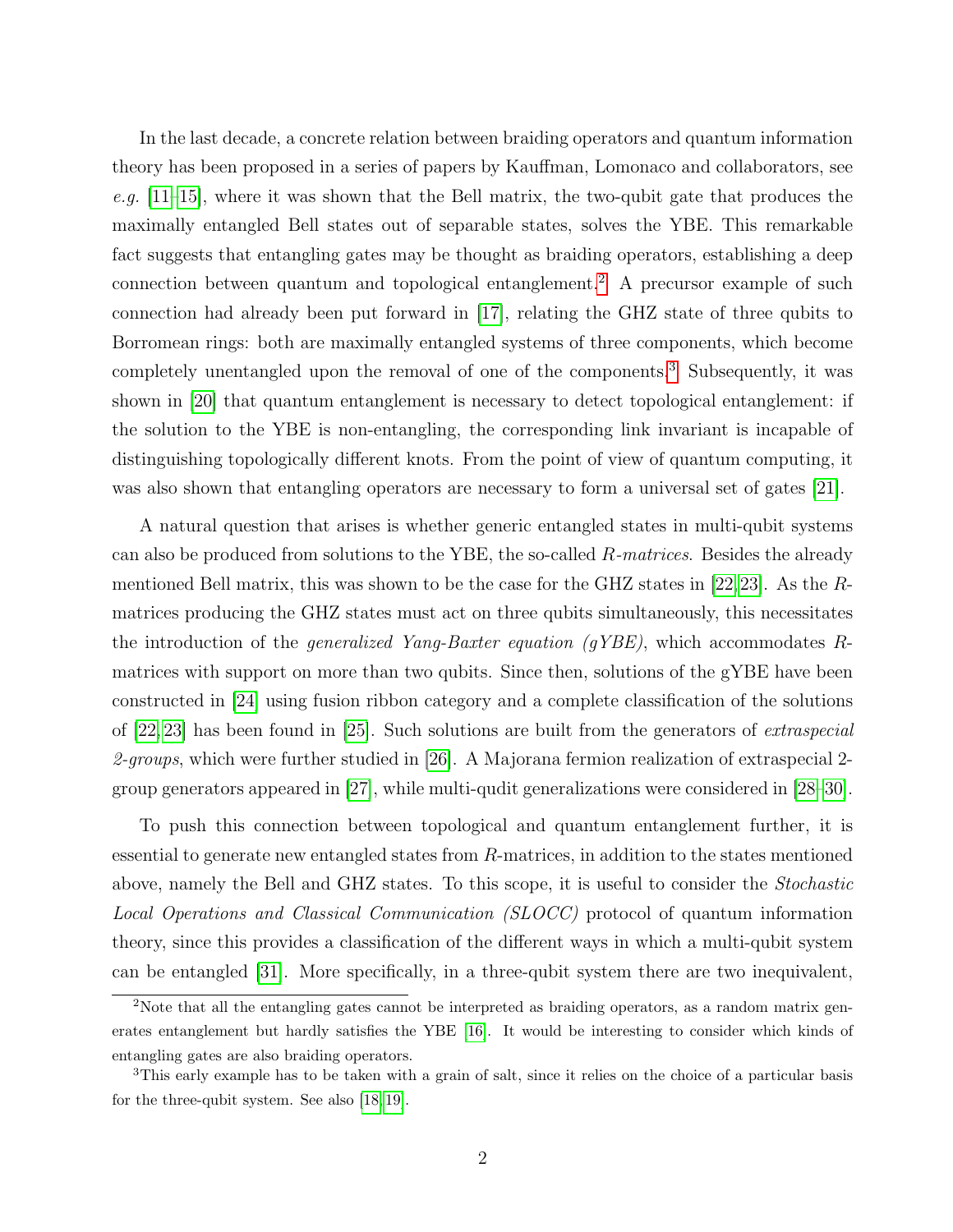maximally entangled classes of states, the GHZ states and the so-called W-states. Both the GHZ and W-classes generalize to the multi-qubit sectors, whose full classification under the SLOCC protocol is however unknown [\[31\]](#page-34-10). Another class which appears in every multi-qubit system is the class of partially entangled states made up of GHZ and W-state classes.

It is then natural to ask if there exist (unitary) R-matrices that generate W-states as well as partially entangled states, or, more in general, representative states of all different classes of the SLOCC classification. We answer this question in the affirmative by explicitly constructing such R-matrices for systems of arbitrary numbers of qubits. We achieve this by using certain supersymmetry algebras in quantum mechanics as a solution-generating technique. Starting from certain Ansätze for the  $R$ -matrices, we are able to generate large families of solutions of the gYBE and to show that for every multi-qubit entangled state in a SLOCC class there is a canonical way to construct the unitary  $R$ -matrices that solve the gYBE and generate that state. This extends very naturally to qudits using para-supersymmetry which we will cover in a companion paper. Moreover, states in different SLOCC classes are seen to be related in a very simple way by the action of the supersymmetry generators, the supercharges.

This paper is organized as follows. We start with a brief review of the YBE in Sec. [2,](#page-4-0) followed by the definition of the gYBE. Solutions of the YBE in terms of permutation operators, commuting projectors and nilpotent operators are also discussed. These will serve as Ansätze for the new solutions we find. Next we review the supersymmetry algebra in  $0+1$  dimension in Sec. [3](#page-6-0) and a local realization thereof in terms of Symmetric Inverse Semigroups (SISs). While a plethora of different solutions, both unitary and non-unitary, are obtainable with our method, we will focus on those that provide the different types of entangled states under the SLOCC protocol described in Sec. [4.](#page-10-0) We study the two-qubit and the three-qubit cases in detail, whereas for the multi-qubit case we restrict our attention to the SLOCC classes that can be generalized from the three-qubit sector. The R-matrices producing these states are obtained from supersymmetry, as detailed in Sec. [5,](#page-12-0) which contains the bulk of our results. In that section we also show how to recover the unitary solutions of [\[22,](#page-34-2) [23\]](#page-34-3) in our general construction. We conclude with comments about the relation between the solutions we find and certain braid-like algebras and suggest future directions in Sec. [6.](#page-30-0) A short appendix introduces a non-trivial supercharge that relates two different SLOCC classes.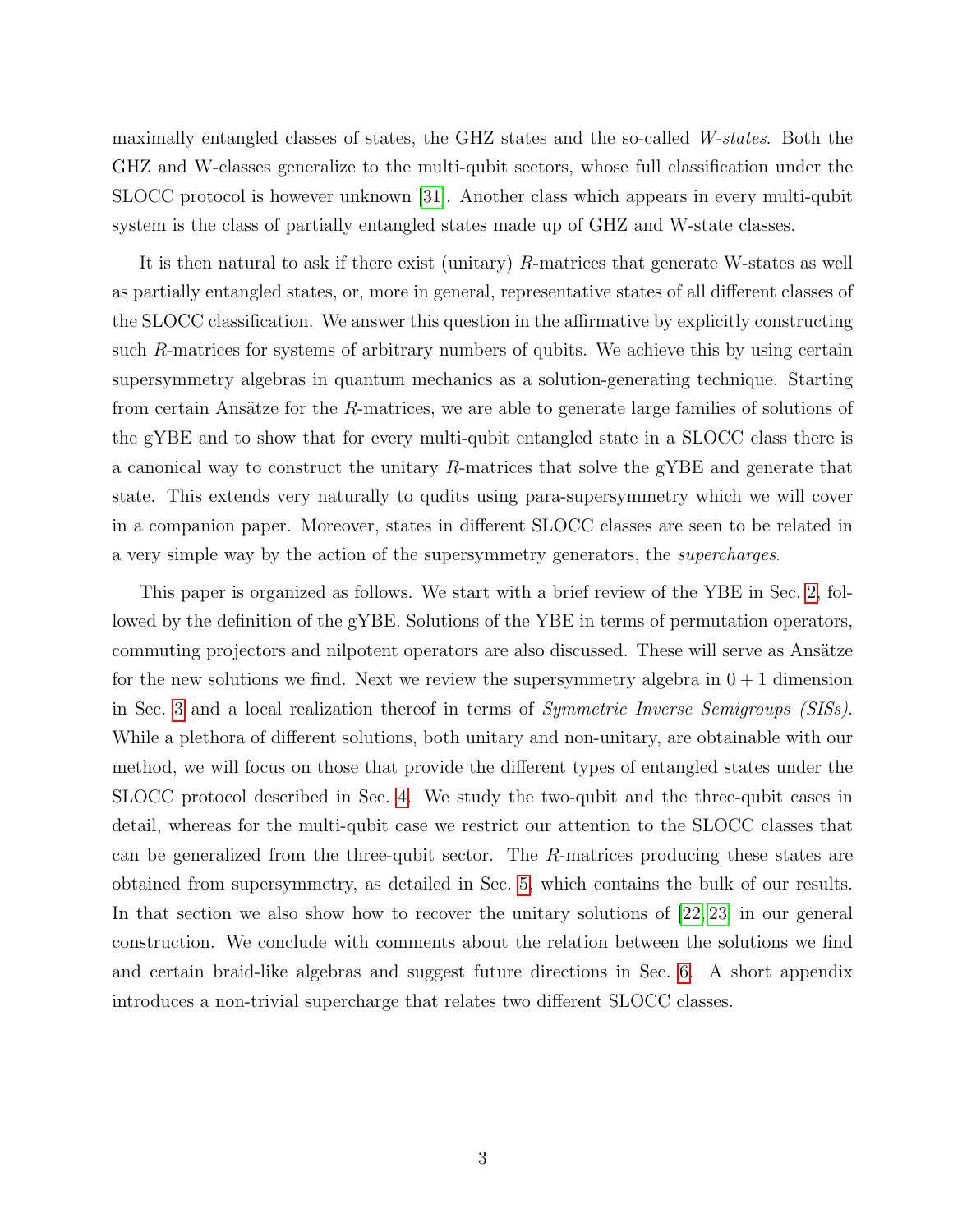### <span id="page-4-0"></span>2 The Yang-Baxter equation and its generalization

Consider the Hilbert space  $\mathcal{H}_{total} = \otimes_{i=1}^{N} \mathcal{H}_i$  of a composite system of local Hilbert spaces  $\mathcal{H}_i$ at sites  $i = 1, \ldots, N$ .

The YBE is an operator equation for an invertible matrix  $R$ . It can be formulated in various equivalent ways, the one of most interest to us being the case in which the R-matrix acts on two consecutive sites,  $R_i: \mathcal{H}_i \otimes \mathcal{H}_{i+1} \to \mathcal{H}_i \otimes \mathcal{H}_{i+1}$ , and the YBE is given by

<span id="page-4-1"></span>
$$
R_i(u)R_{i+1}(u+v)R_i(v) = R_{i+1}(v)R_i(u+v)R_{i+1}(u),
$$
\n(2.1)

or, writing  $R_i(u) \equiv R_{i,i+1}(u)$ , by

<span id="page-4-4"></span>
$$
R_{i\,i+1}(u)R_{i+1\,i+2}(u+v)R_{i\,i+1}(v) = R_{i+1\,i+2}(v)R_{i\,i+1}(u+v)R_{i+1\,i+2}(u). \tag{2.2}
$$

The representation  $(2.1)$  depends on a *spectral parameter*, u, and is known as the *braided form* of the YBE,<sup>[4](#page-4-2)</sup> as it resembles the relation satisfied by the generators  $\sigma_i$  of the *braid group* 

<span id="page-4-3"></span>
$$
\sigma_i \sigma_{i+1} \sigma_i = \sigma_{i+1} \sigma_i \sigma_{i+1}.
$$
\n(2.3)

The main difference between the YBE and the braid relation above is the dependence of the former on the spectral parameter. The process of obtaining a solution of the YBE using the generators of the braid group is known as Baxterization [\[32\]](#page-34-12). Besides [\(2.3\)](#page-4-3), the braid group generators must also satisfy the far-commutativity condition

$$
\sigma_i \sigma_j = \sigma_j \sigma_i, \qquad |i - j| > 1. \tag{2.4}
$$

In the integrability literature, the YBE is usually quoted in a different form, which can however be easily shown to be equivalent to  $(2.1)$  or  $(2.2)$ :

<span id="page-4-5"></span>
$$
\check{R}_{12}(u)\check{R}_{13}(u+v)\check{R}_{23}(v) = \check{R}_{23}(v)\check{R}_{13}(u+v)\check{R}_{12}(u). \tag{2.5}
$$

Here  $\check{R}_{ij} = R_{ij} P_{ij}$ , with  $R_{ij}$  being the R-matrix above, now acting trivially on all sites except the *i*-th and *j*-th, which need not be consecutive, and  $P_{ij}$  being the permutation operator,

$$
R_i(u, v)R_{i+1}(u, w)R_i(v, w) = R_{i+1}(v, w)R_i(u, w)R_{i+1}(u, v).
$$

By assuming that  $R_i(u, v)$  depends on u and v only through the difference  $u - v$ , one recovers [\(2.1\)](#page-4-1).

<span id="page-4-2"></span><sup>&</sup>lt;sup>4</sup> The most general form of the R-matrix depends on two spectral parameters as  $R_i(u, v)$ , and satisfies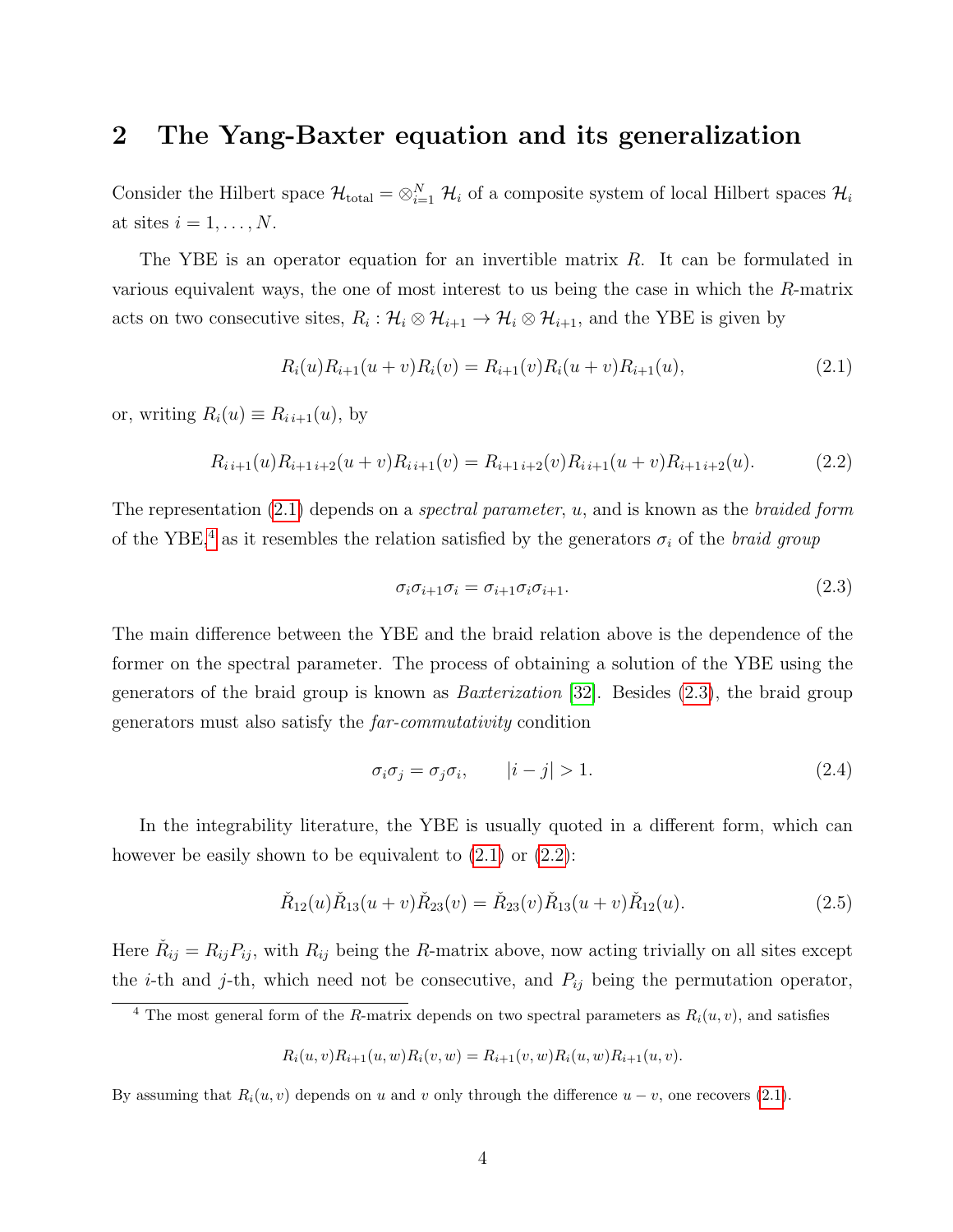$P_{ij}$ :  $\mathcal{H}_i \otimes \mathcal{H}_j \to \mathcal{H}_j \otimes \mathcal{H}_i$ . A crucial property of the permutation operator is that  $P_{ij}^2 = I$ , making it invertible with the inverse equal to itself. Furthermore, this operator satisfies

<span id="page-5-0"></span>
$$
P_{i,i+1}P_{i+1,i+2}P_{i,i+1} = P_{i+1,i+2}P_{i,i+1}P_{i+1,i+2},\tag{2.6}
$$

which is identical to [\(2.3\)](#page-4-3) upon identifying  $\sigma_i \sim P_{i,i+1}$ . The difference between the braid group and the permutation group generated by  $P_{i i+1}$  is that  $\sigma_i^{-1}$  $i^{-1} \neq \sigma_i$ .

A simple solution to the YBE in [\(2.1\)](#page-4-1) can be found by precisely exploiting [\(2.6\)](#page-5-0) and starting from the simple Ansatz

<span id="page-5-1"></span>
$$
R_i(u) = I + a(u)P_{i,i+1},
$$
\n(2.7)

with  $a(u)$  an unknown function of the spectral parameter u. Substituting into [\(2.1\)](#page-4-1) and equating coefficients gives a simple functional equation for  $a(u)$ 

$$
a(u) + a(v) = a(u + v),
$$
\n(2.8)

which is solved by  $a(u) = cu$  for some constant c.

A second solution is provided by projectors  $e_i^2 = ke_i$  satisfying  $e_i e_{i+1} e_i = e_{i+1} e_i e_{i+1}$ , with  $e_i$  supported on the consecutive sites i and  $i + 1$ , and k a normalization factor. A simple choice of operators satisfying the braid relation are commuting projectors  $(e_i e_j = e_j e_i)$ . Using a similar Ansatz to [\(2.7\)](#page-5-1),

<span id="page-5-2"></span>
$$
R_i(u) = I + a(u)e_i,
$$
\n
$$
(2.9)
$$

one finds that  $a(u)$  must obey

$$
a(u) + a(v) + ka(u)a(v) = a(u+v),
$$
\n(2.10)

which is solved by  $a(u) = (e^{cu} - 1) / k$  for some constant c.

Finally, another solution can be found by considering nilpotent operators  $Q_i$ , such that  $Q_i^2 = 0$  and obeying  $Q_i Q_{i+1} Q_i = Q_{i+1} Q_i Q_{i+1}$ . With the Ansatz

<span id="page-5-3"></span>
$$
R_i(u) = I + a(u)Q_i,
$$
\n
$$
(2.11)
$$

one finds again that  $a(u)$  must be linear in u, as in [\(2.7\)](#page-5-1). This operator is invertible with the inverse given by  $R_i(-u)$ . Unlike [\(2.7\)](#page-5-1) and [\(2.9\)](#page-5-2), this solution is non-unitary as the nilpotent operator is non-hermitian.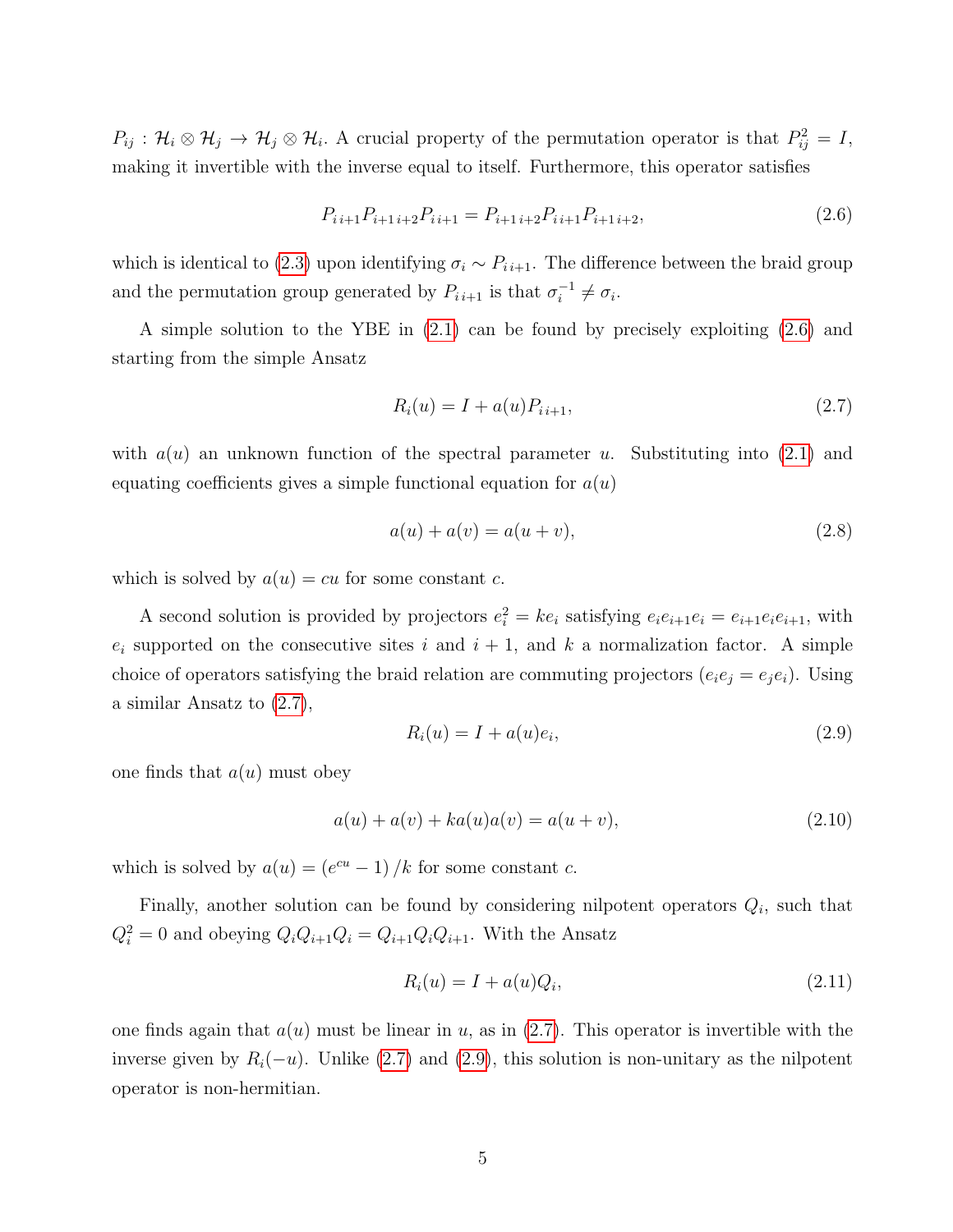In order to generalize the braided form of the YBE to more general situations, it is useful to rewrite [\(2.1\)](#page-4-1) as

$$
(R \otimes I)(I \otimes R)(R \otimes I) = (I \otimes R)(R \otimes I)(I \otimes R).
$$
\n(2.12)

This is also known as the  $(d, 2, 1)$ -YBE, where d denotes the dimension of the local Hilbert space, "2" denotes the number of copies of local Hilbert spaces on which the R-matrix acts, and "1" denotes the number of copies of the identity I appearing in each parenthesis of the YBE. This naturally generalizes to the so-called  $(d, m, l)$ -gYBE, which is written as

$$
(R \otimes I^{\otimes l}) (I^{\otimes l} \otimes R) (R \otimes I^{\otimes l}) = (I^{\otimes l} \otimes R) (R \otimes I^{\otimes l}) (I^{\otimes l} \otimes R), \qquad (2.13)
$$

with the R-matrix now acting on m consecutive copies of the local d-dimensional Hilbert spaces, *i.e.*  $R : \mathcal{H}^{\otimes m} \to \mathcal{H}^{\otimes m}$ . The parameter l is introduced so as to ensure that the generalized R-matrices satisfy far-commutativity, which is needed to ensure that they can be used to construct representations of the braid group.

The form of the  $(d, m, l)$ -gYBE with the spectral parameter dependence is given by

<span id="page-6-2"></span>
$$
(R(u)\otimes I^{\otimes l}) (I^{\otimes l}\otimes R(u+v)) (R(v)\otimes I^{\otimes l}) = (I^{\otimes l}\otimes R(v)) (R(u+v)\otimes I^{\otimes l}) (I^{\otimes l}\otimes R(u)).
$$
\n(2.14)

## <span id="page-6-0"></span>3 Supersymmetry in  $0+1$  dimension

At the heart of the solution-generating technique proposed in this paper lies the idea of  $\mathbb{Z}_2$ graded Hilbert spaces, explicitly realized in our setup by supersymmetry in  $0 + 1$  dimension. The supersymmetry algebra is generated by a nilpotent operator – a supercharge –  $q$  and its adjoint  $q^{\dagger}$ , which map the 'bosonic' and 'fermionic' sectors of the Hilbert space into one another. The supercharges satisfy

<span id="page-6-1"></span>
$$
q^2 = (q^{\dagger})^2 = 0, \qquad \{q, q^{\dagger}\} = h,
$$
\n(3.1)

where h is a Hamiltonian. It follows from this algebra that  $[h,q] = [h,q^{\dagger}] = 0$ , so that h is supersymmetric. We can think of the Hamiltonian as the sum of two operators  $b \equiv qq^{\dagger}$  and  $f \equiv q^{\dagger}q$ , which project onto the bosonic and fermionic parts of the Hilbert space, respectively. In fact, b and f are orthogonal to each other, as can be easily verified from  $(3.1)$ . Note, however, that these are not fully fledged projectors, as  $h = b + f \neq 1$  in general, as we shall see below.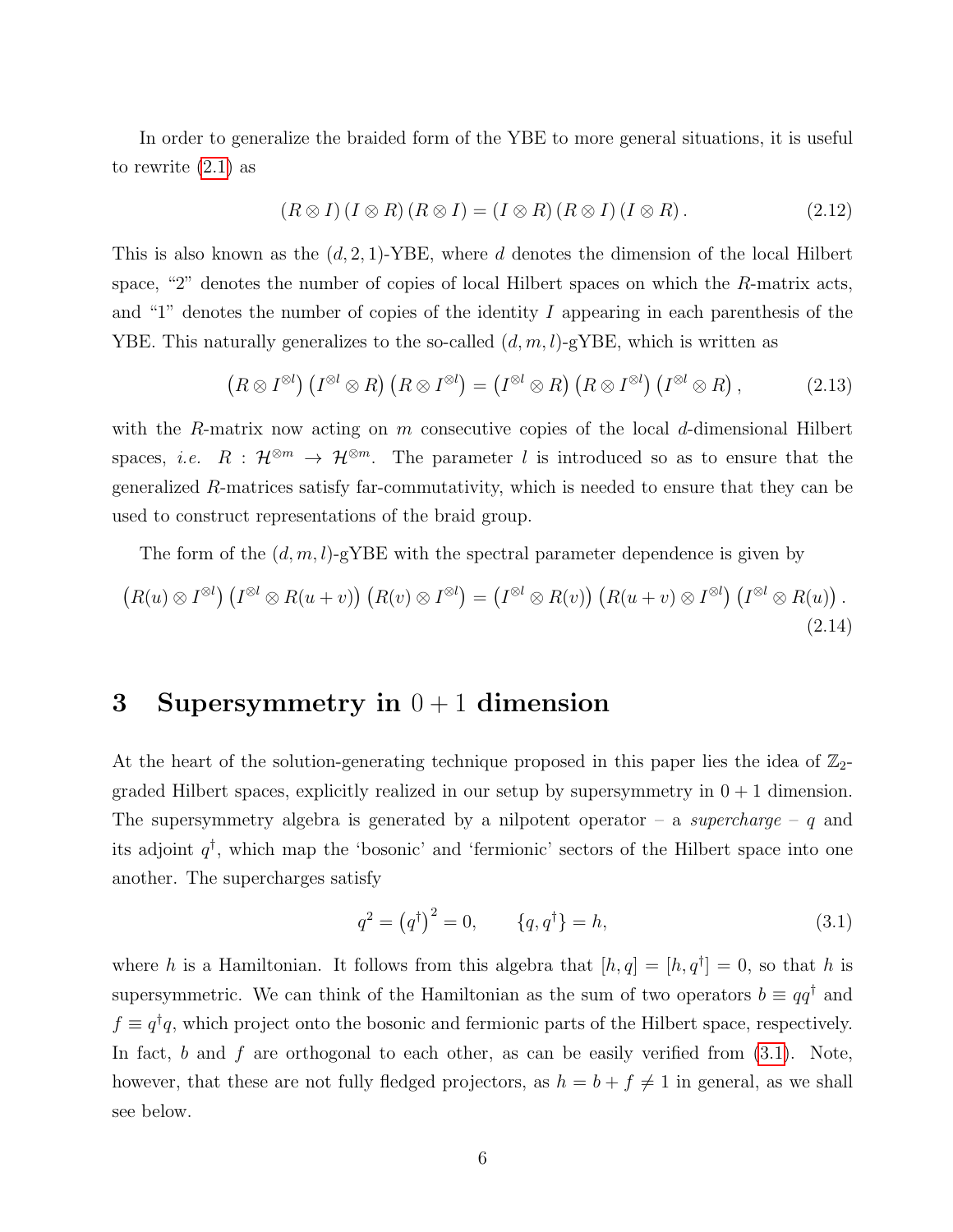In this paper we consider a special kind of supersymmetry, which arises naturally from SISs we shall employ to generate our solutions. In the cases we consider, the Hamiltonian and its bosonic and fermionic parts are idempotent and satisfy

<span id="page-7-1"></span>
$$
h^{2} = h, \t b^{2} = b, \t f^{2} = f,
$$
  

$$
bq = q, \t qf = q, \t q^{\dagger}b = q^{\dagger}, \t fq^{\dagger} = q^{\dagger}.
$$
 (3.2)

These relations also imply that  $hq = qh = q$  and  $q^{\dagger}h = hq^{\dagger} = q^{\dagger}$ . It is important to emphasize that [\(3.2\)](#page-7-1) need not hold for generic supersymmetric systems, but they do apply to supersymmetric charges built out of SISs and are crucial for constructing our R-matrices, as we shall see in Sec. [5.](#page-12-0)

Another important ingredient in our construction is a *grading operator w*, that satisfies

<span id="page-7-2"></span>
$$
w^2 = 1, \qquad \{q, w\} = \{q^\dagger, w\} = 0,\tag{3.3}
$$

which imply that  $[h, w] = 0$ . This grading operator is also known as the Witten operator and it is useful for computing the Witten index of the theory under consideration, to check whether supersymmetry is spontaneously broken or preserved [\[34,](#page-34-13) [35\]](#page-34-14). The Witten operator can be explicitly realized as

<span id="page-7-3"></span>
$$
w = (-1)^b = e^{i\pi b} = 1 - 2b.
$$
\n(3.4)

It is easy to check that  $w$  satisfies [\(3.3\)](#page-7-2). We could have equivalently used the projector to the fermionic sector  $f$ , instead of  $b$ . One can also verify that

<span id="page-7-4"></span>
$$
wq = -q, \qquad qw = q, \qquad q^{\dagger}w = -q^{\dagger}, \qquad wq^{\dagger} = q^{\dagger}.
$$
 (3.5)

The supersymmetry algebra in [\(3.1\)](#page-6-1) can be implemented both locally (on a single site) and non-locally (on two or more sites). The local implementation can be obtained by using SISs, the focus of this paper, whereas the non-local implementation exploits partition algebras and is left for a companion paper.

#### <span id="page-7-0"></span>3.1 Local realization via inverse semigroups

We start with a brief review of SISs, see [\[36,](#page-34-15)37] for more details. Let  $S<sup>n</sup> = \{1, 2, ..., n\}$  and consider the set of all partial bijections on  $S<sup>n</sup>$  together with the usual composition rule, which is binary and associative. This pair forms an SIS, denoted by  $S<sup>n</sup> = (S<sup>n</sup>, *)$ . Consider the set of partial bijections on the subset of  $S<sup>n</sup>$  of order  $p \leq n$  and denote the resulting SIS as  $\mathcal{S}_{p}^{n}$ .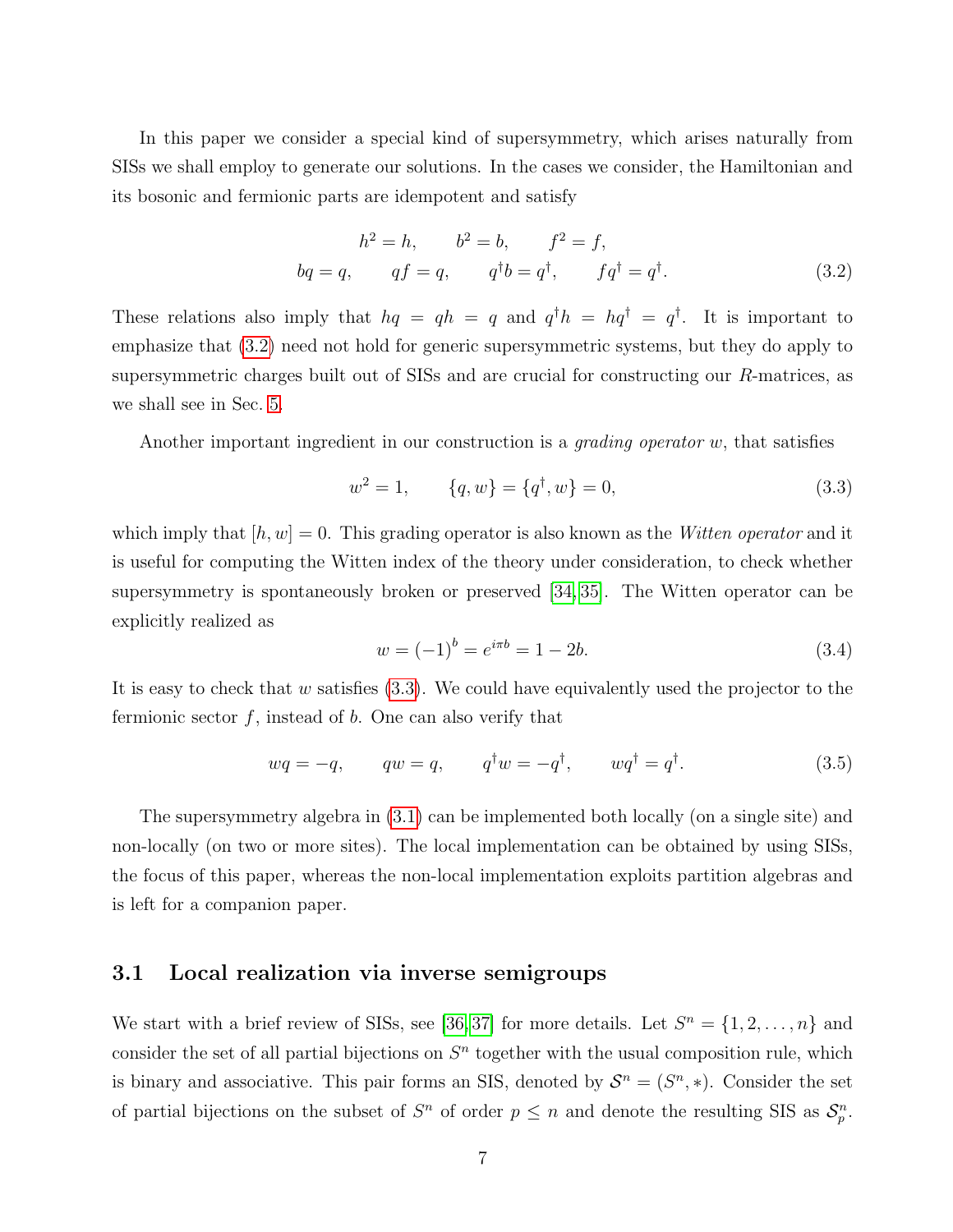We show the algebra of partial bijections on the subset in a diagrammatic way, by means of a few examples.

The simplest case is  $S_1^2$ , whose diagrammatics are shown in Fig. [1.](#page-8-0) The partial symmetry elements of  $S_1^2$  are denoted by  $x_{a,b}$  with  $a, b \in \{1, 2\}$ , and obey the following composition rule

<span id="page-8-1"></span>
$$
x_{a,b} * x_{c,d} = \delta_{bc} x_{a,d}.\tag{3.6}
$$

The indices a and b can be thought of, respectively, as the domain and range of the partial symmetry operation. The product between these elements is null when the range of the first element is different from the domain of the second element it is being composed with. Note that this product is non-commutative.

<span id="page-8-0"></span>

Figure 1: The elements of  $S_1^2$  and their composition rule, obtained by tracing arrows. If the arrows cannot be traced in a continuous manner the resulting element is 0.

Another example is  $S_1^3$ , which consists of nine elements  $x_{a,b}$  with  $a, b \in \{1, 2, 3\}$ , as shown in Fig. [2,](#page-9-0) with the same composition rule [\(3.6\)](#page-8-1). This construction naturally generalizes to an  $S_p^n$  with arbitrary n and p, with p denoting the number of arrows in the elements. In this paper we restrict our attention to the case of  $p = 1$  and generic n. We will see that n controls the dimensionality of the local Hilbert space d.

To explicitly see how to realize supersymmetry in terms of SISs let us start with  $S_1^2$ , building the supercharges q and  $q^{\dagger}$  as

<span id="page-8-2"></span>
$$
q = x_{1,2}, \qquad q^{\dagger} = x_{2,1}, \tag{3.7}
$$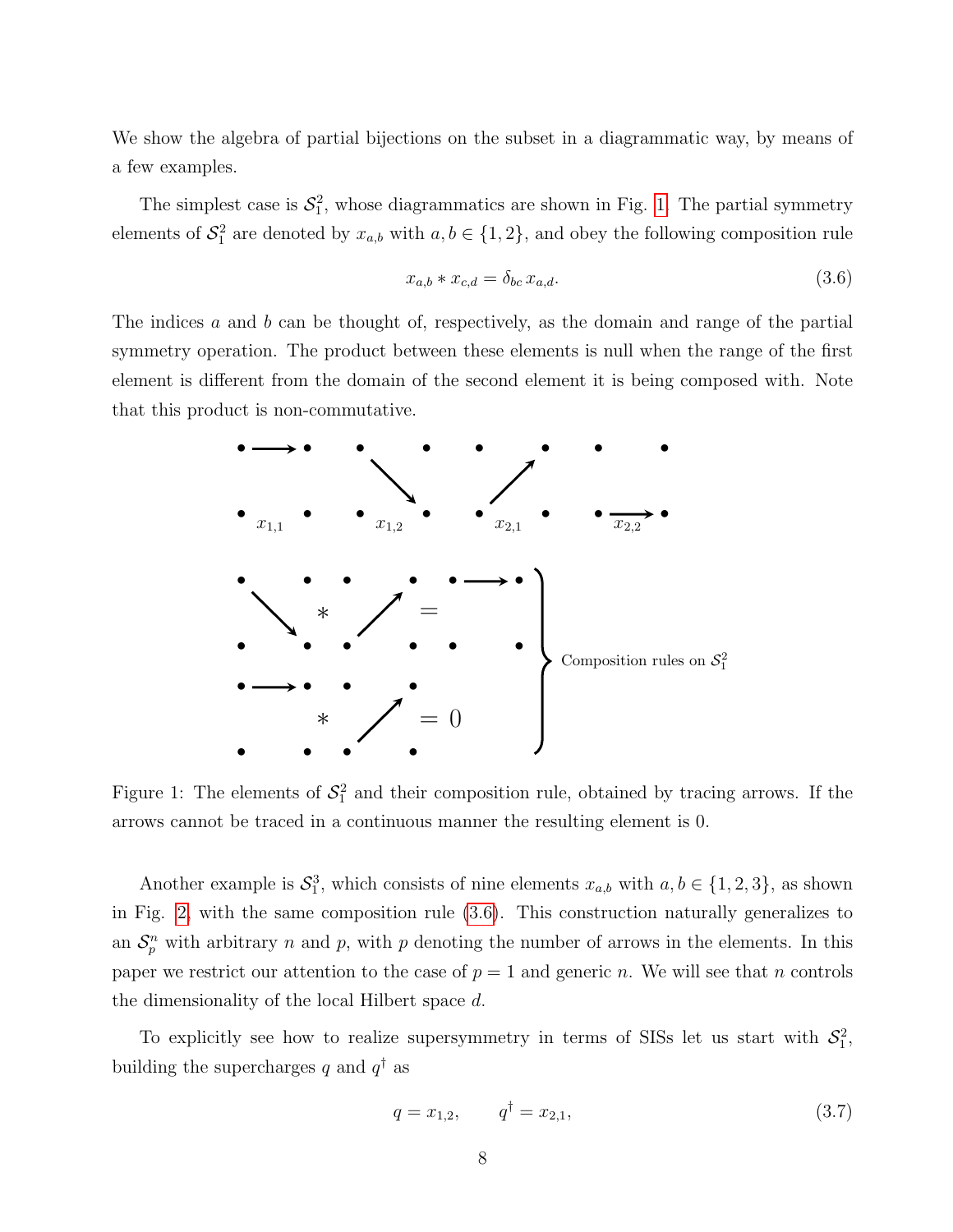<span id="page-9-0"></span>

Figure 2: The elements of  $S_1^3$ .

which are automatically nilpotent because of [\(3.6\)](#page-8-1). The Hamiltonian is  $h = x_{1,1} + x_{2,2}$ , with  $b = x_{1,1}$  and  $f = x_{2,2}$ . Let us represent  $S_1^2$  on a two-dimensional qubit space  $\mathbb{C}^2$ , with basis spanned by  $\{|0\rangle, |1\rangle\}$ :

$$
q = \begin{pmatrix} 0 & 1 \\ 0 & 0 \end{pmatrix}, \qquad q^{\dagger} = \begin{pmatrix} 0 & 0 \\ 1 & 0 \end{pmatrix}.
$$
 (3.8)

In this particular case the resulting Hamiltonian is trivially the identity. The Witten operator can be constructed using [\(3.4\)](#page-7-3) and it is easily seen to satisfy [\(3.5\)](#page-7-4).

A non-trivial supersymmetric Hamiltonian is obtained if one starts instead from  $S_1^3$  and considers

<span id="page-9-1"></span>
$$
q = \frac{1}{\sqrt{2}} \left[ x_{1,2} + x_{1,3} \right], \qquad q^{\dagger} = \frac{1}{\sqrt{2}} \left[ x_{2,1} + x_{3,1} \right]. \tag{3.9}
$$

This results in a projector Hamiltonian as in [\(3.2\)](#page-7-1)

$$
h = b + f = x_{1,1} + \frac{1}{2} [x_{2,2} + x_{2,3} + x_{3,2} + x_{3,3}].
$$
\n(3.10)

Representing  $S_1^3$  on the three-dimensional qutrit space spanned by  $\{|0\rangle, |1\rangle, |2\rangle\}$ , one sees that  $h$  is no longer the identity, but the sum of projectors to the two different sectors of the threedimensional space: the one-dimensional bosonic sector spanned by  $|0\rangle$  and the two-dimensional fermionic sector spanned by  $\{|1\rangle, |2\rangle\}.$ 

The systems with  $S_1^d$  realizations can also be interpreted as non-supersymmetric spin- $\frac{d-1}{2}$ chains by regarding  $x_{a,b}$  with  $a > b$  ( $a < b$ ) as spin-raising (lowering) operators. Then,  $x_{a,a}$ stands for a projection operator to a state of spin  $(a - \frac{d+1}{2})$  $\frac{+1}{2}$ ).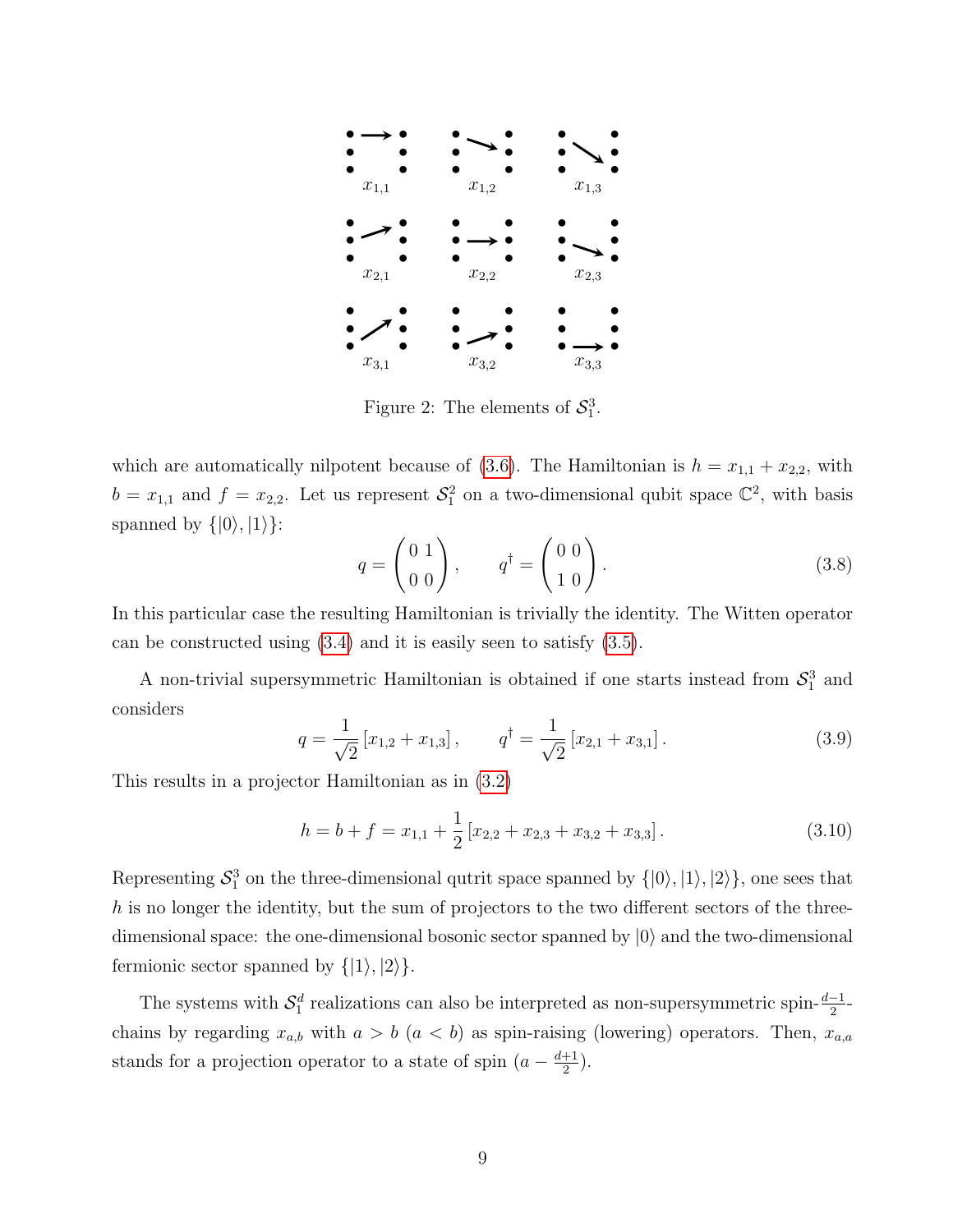### <span id="page-10-0"></span>4 The SLOCC classification of multi-qubit states

Before proceeding to the construction of R-matrices using supersymmetry, we take a look at the different types of entangled states in a multi-qubit space. This is going to be useful later to clarify the role of supersymmetry in the classification of such states and as a guide for finding the relevant R-matrices that generate them.

A state  $|\phi\rangle \in \mathcal{H}_{total}$  can be converted to another state  $|\psi\rangle \in \mathcal{H}_{total}$  through Stochastic Local Operations and Classical Communication (SLOCC) when there exists an N-party protocol that allows any number of local quantum operations,  $\mathcal{O}_i : \mathcal{H}_i \to \mathcal{H}_i$ , along with classical communication among the  $N$  parties. These local operations can also be projective measurements or unitary operators in extended systems. In this case we denote  $|\phi\rangle \preceq |\psi\rangle$ . This is a preorder relation and it induces an equivalence relation among states [\[38\]](#page-35-0).

With this definition two states  $|\psi\rangle$  and  $|\phi\rangle$  are SLOCC-equivalent if and only if there exists an invertible local operator (ILO) such that

$$
|\psi\rangle = (L_1 \otimes \cdots \otimes L_N) |\phi\rangle, \tag{4.1}
$$

with  $L_i: \mathcal{H}_i \to \mathcal{H}_i$  [\[39\]](#page-35-1). In this case we denote  $|\psi\rangle \sim |\phi\rangle$ , by which we classify multi-qubit states into different equivalence classes. Measurements connect different SLOCC classes as they are carried out through non-invertible operators and in general they reduce the amount of entanglement in the state.

Two qubits There are two SLOCC classes in a system of two qubits: a class of the Bell states and a class of product states. Calling the qubits  $A$  and  $B$ , the two classes are denoted by  $AB$ , for entangled qubits, and by  $A - B$ , for unentangled ones.

Let us verify the statement above. The four Bell states are given by

<span id="page-10-1"></span>
$$
|\psi_1\rangle = \frac{1}{\sqrt{2}} [|0, 0\rangle - |1, 1\rangle], \qquad |\psi_2\rangle = \frac{1}{\sqrt{2}} [|0, 1\rangle - |1, 0\rangle],
$$
  

$$
|\psi_3\rangle = \frac{1}{\sqrt{2}} [|0, 1\rangle + |1, 0\rangle], \qquad |\psi_4\rangle = \frac{1}{\sqrt{2}} [|0, 0\rangle + |1, 1\rangle].
$$
 (4.2)

Clearly, they are all SLOCC-equivalent as, for example,  $\sigma_B^x|\psi_1\rangle = |\psi_2\rangle$ , which is an ILO  $(\sigma_B^x)$ is the Pauli  $\sigma^x$  acting on B). Each one of these states can be converted into the others by similar ILOs. Moreover, any generic entangled two-qubit state is SLOCC-equivalent to a Bell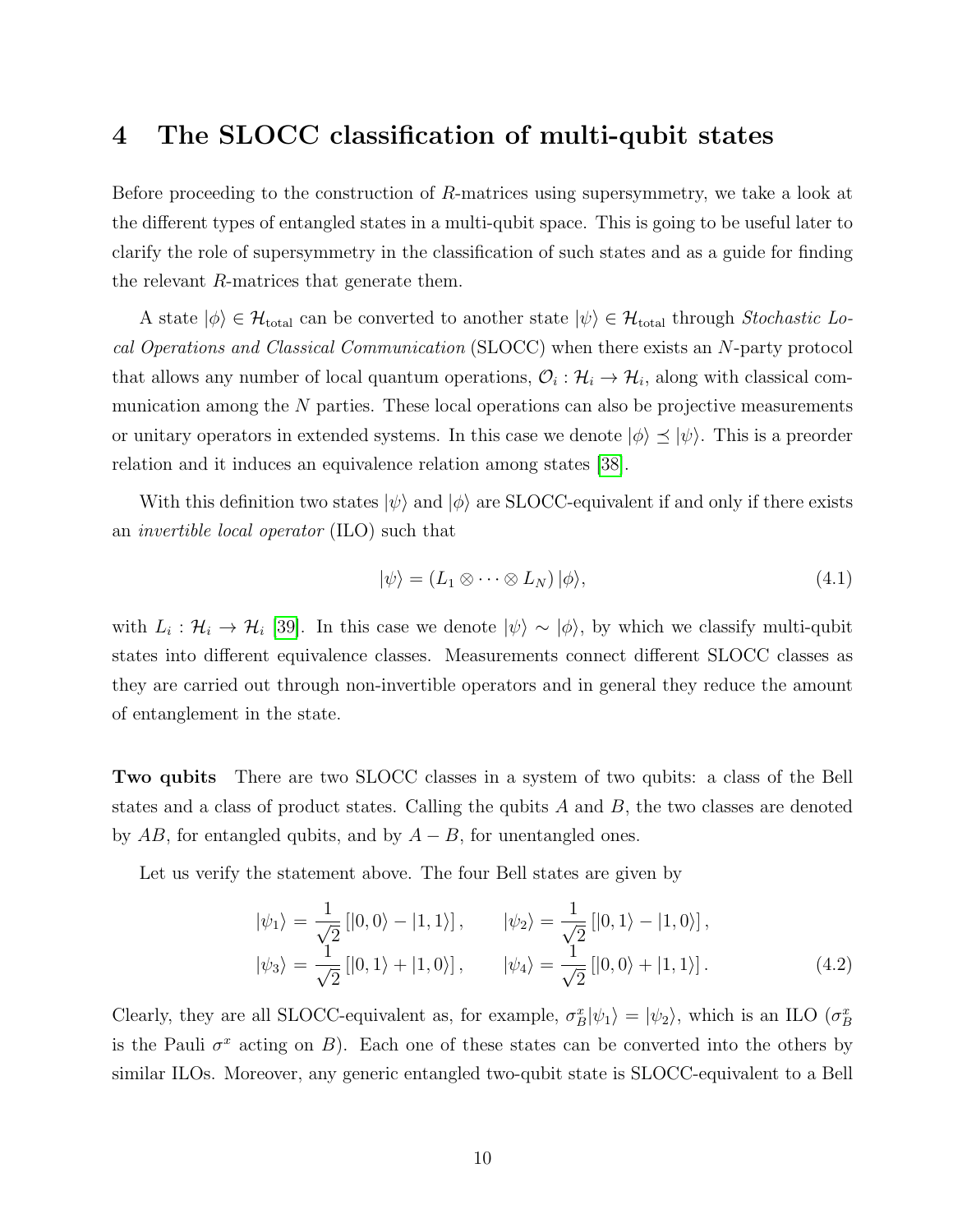state. For example,

$$
\sqrt{2}\left(\frac{k_1 k_3}{k_2 k_4}\right)_B |\psi_4\rangle = k_1 |0,0\rangle + k_2 |0,1\rangle + k_3 |1,0\rangle + k_4 |1,1\rangle, \tag{4.3}
$$

which is the most arbitrary entangled two-qubit state when  $k_1k_4 \neq k_2k_3$ .

On the other hand, the product basis  $\{|0,0\rangle, |0,1\rangle, |1,0\rangle, |1,1\rangle\}$  of the  $A - B$  SLOCC class is obtained from the Bell basis by a measurement. For example,

$$
|0,0\rangle = \frac{1}{\sqrt{2}}(1+\sigma_A^z)|\psi_1\rangle.
$$
 (4.4)

Finally, the states in the product basis are all SLOCC-equivalent to each other.

Three qubits There are now six different SLOCC classes [\[31\]](#page-34-10). Two of them are tripartite entangled states: the GHZ states and the W-states. There are three kinds of bipartite entangled states:  $AB - C$ ,  $A - BC$  and  $AC - B$ . The sixth class are the unentangled product states,  $A - B - C$ .

The GHZ states are built out of the product basis  $\{|\phi_j\rangle, |\bar{\phi}_j\rangle; 1 \le j \le 4\}$  as

<span id="page-11-1"></span>
$$
\left|\psi_j^{\pm}\right\rangle = \frac{1}{\sqrt{2}}\left[\left|\phi_j\right\rangle \pm \left|\bar{\phi}_j\right\rangle\right], \qquad 1 \le j \le 4,
$$
\n(4.5)

where  $|\bar{\phi}_j\rangle$  is obtained from  $|\phi_j\rangle$  by interchanging 0 and 1 on every site. For example, for  $|\phi_1\rangle = |000\rangle, |\phi_2\rangle = |100\rangle$ , we have  $|\bar{\phi}_1\rangle = |111\rangle, |\bar{\phi}_2\rangle = |011\rangle$ . This includes the standard state  $|\psi_1^+\rangle = [|000\rangle + |111\rangle]/\sqrt{2}$ . √

The other inequivalent tripartite class is the W-state class comprising

<span id="page-11-0"></span>
$$
|w_1\rangle = \frac{1}{\sqrt{3}}[|100\rangle + |010\rangle + |001\rangle], \qquad |w_2\rangle = \frac{1}{\sqrt{3}}[|101\rangle + |011\rangle + |000\rangle],
$$
  
\n
$$
|w_3\rangle = \frac{1}{\sqrt{3}}[|110\rangle + |000\rangle - |011\rangle], \qquad |w_4\rangle = \frac{1}{\sqrt{3}}[|000\rangle - |110\rangle - |101\rangle],
$$
  
\n
$$
|w_5\rangle = \frac{1}{\sqrt{3}}[|111\rangle + |001\rangle - |010\rangle], \qquad |w_6\rangle = \frac{1}{\sqrt{3}}[|001\rangle - |111\rangle - |100\rangle],
$$
  
\n
$$
|w_7\rangle = \frac{1}{\sqrt{3}}[|010\rangle - |100\rangle + |111\rangle], \qquad |w_8\rangle = \frac{1}{\sqrt{3}}[|011\rangle - |101\rangle + |110\rangle]. \qquad (4.6)
$$

An arbitrary superposition in each state is SLOCC-equivalent to the standard form. For example, the state  $\alpha|100\rangle + \beta|010\rangle + \gamma|001\rangle$  is SLOCC-equivalent to the first standard Wstate in [\(4.6\)](#page-11-0) since

$$
\sqrt{3}\left(\begin{array}{cc}1&0\\0&\alpha\end{array}\right)_A\left(\begin{array}{cc}1&0\\0&\beta\end{array}\right)_B\left(\begin{array}{cc}1&0\\0&\gamma\end{array}\right)_C|w_1\rangle = \alpha|100\rangle + \beta|010\rangle + \gamma|001\rangle.
$$
 (4.7)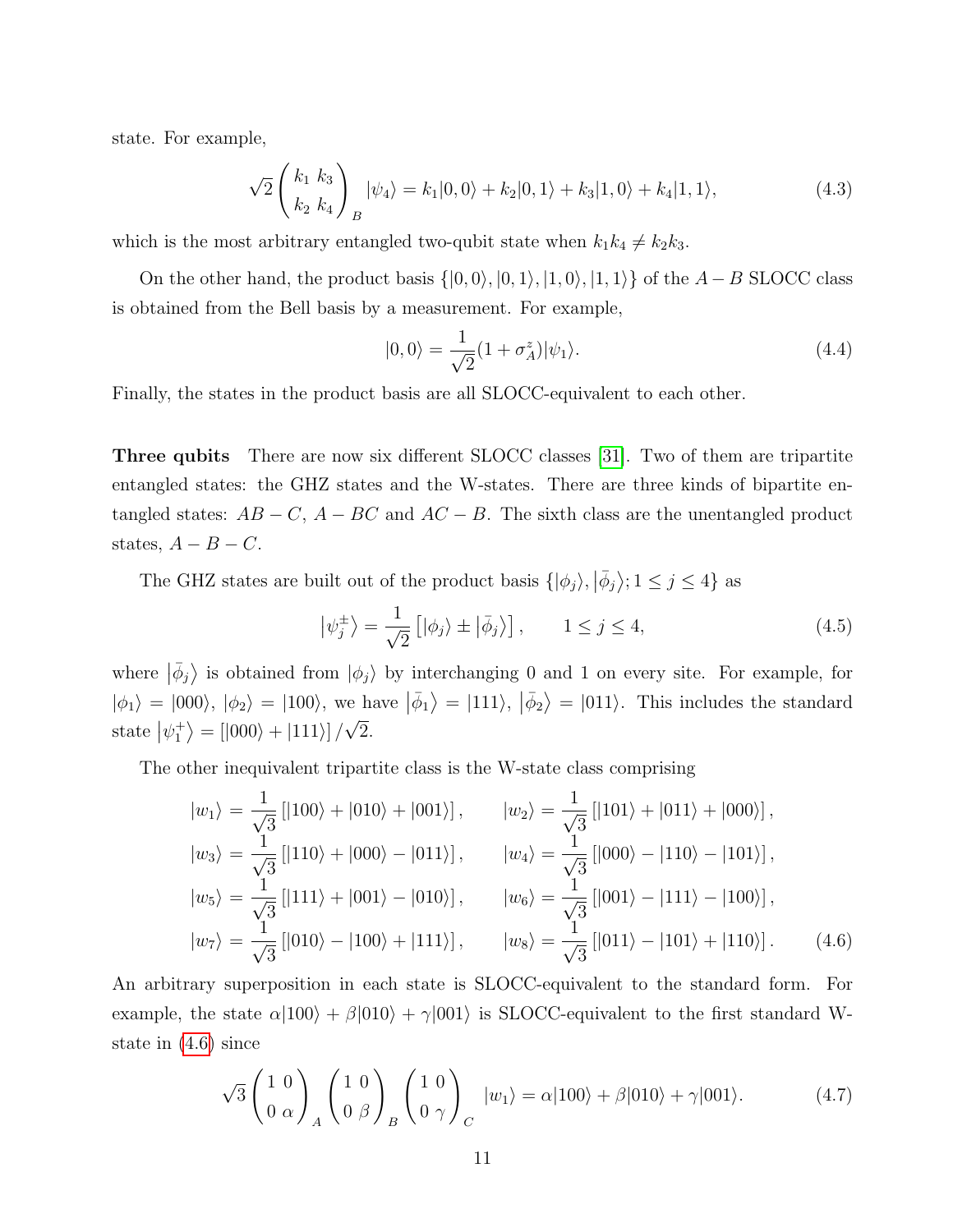We can obtain the ILOs for the other states in a similar manner by inspection. For a geometric way of obtaining these states see [\[40\]](#page-35-2). It is shown in [\[31\]](#page-34-10) that the W-state class and the GHZ state class are not SLOCC-equivalent.

The bipartite entangled class is formed by states where two of the qubits are in the Bell state class. For example, a state in  $A - BC$  is given by  $[1000\rangle + 1011\rangle$ √ 2. One can write the four Bell states in each of the three classes  $A - BC$ ,  $AB - C$  and  $AC - B$ .

**Multi-qubits** For four or more qubits the SLOCC classification gets much harder as there is an infinite number of classes [\[31\]](#page-34-10). However, the GHZ state class and the W-state class have a natural generalization to these cases. We will just write down the states in these two classes so that we can identify the states obtained from the R-matrices later.

The standard product basis for  $\mathcal{H}^{\otimes N}$  is denoted by  $\{|\phi_j\rangle, |\bar{\phi}_j\rangle; 1 \le j \le 2^{N-1}\}$ . The GHZ states are given by

$$
\left|\psi_j^{\pm}\right\rangle = \frac{1}{\sqrt{2}}\left[\left|\phi_j\right\rangle \pm \left|\bar{\phi}_j\right\rangle\right], \qquad 1 \le j \le 2^{N-1},\tag{4.8}
$$

with  $|\bar{\phi}\rangle$  obtained from  $|\phi\rangle$  by flipping 0 and 1 on every site.

The W-state class, on the other hand, can be constructed by acting with the following unitary matrix on the standard product basis:

<span id="page-12-2"></span>
$$
U = \frac{1}{\sqrt{N}} \sum_{j=1}^{N} \chi_j,
$$
\n(4.9)

where  $\chi_k = \left(\prod_{j=1}^{k-1} \sigma_j^z\right) \sigma_k^x$  satisfies  $\chi_k^2 = 1$  and  $\chi_k \chi_l = -\chi_l \chi_k$   $(k \neq l)$ . It is easy to see that  $U^2 = 1$  and  $U^{\dagger} = U$ . Acting on  $|00 \cdots 0\rangle$  produces the N-qubit W-state.

## <span id="page-12-0"></span>5 R-matrices from supersymmetry

Having laid out this groundwork, we are now ready to use supersymmetry, locally realized via SISs, to construct solutions of the spectral parameter-dependent  $(d, m, l)$ -gYBE. We start with finding non-unitary  $R$ -matrices<sup>[5](#page-12-1)</sup> and then move on to the unitary ones. Moreover, we shall see that previously known solutions, like the solution by Rowell, Wang and collaborators [\[22,](#page-34-2)[23\]](#page-34-3), can also be obtained through this method.

<span id="page-12-1"></span> $5$ Non-unitary R-matrices are discussed in [\[41\]](#page-35-3) in the context of topological quantum computation.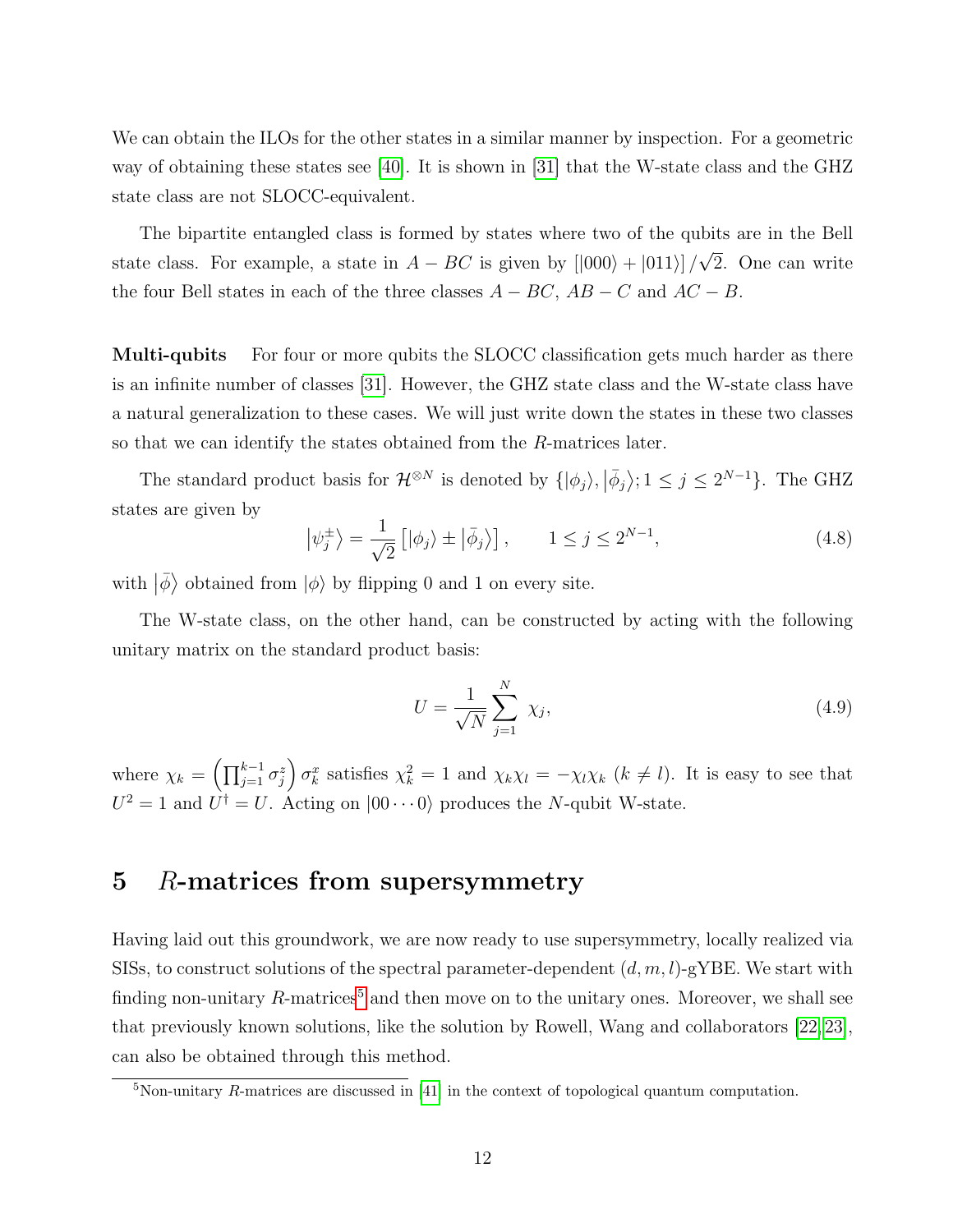### <span id="page-13-0"></span>5.1 Non-unitary solutions

We start by considering the case of two  $(m = 2)$  and three  $(m = 3)$  qubits or qudits, and then generalize to an arbitrary number of them. The dimensionality d of the local Hilbert space is going to be selected by the particular choice of SISs, with  $S_1^n$  fixing  $d = n$ .

#### Two qubits  $(m = 2, l = 1)$

The supersymmetry algebra allows to easily construct  $R$ -matrices of the form  $(2.11)$ . There are many ways of doing this. All the following combinations of supercharges and Witten operators

<span id="page-13-1"></span>
$$
Q_i = w_i q_{i+1}, \quad Q_i = q_i w_{i+1}, \quad Q_i = q_i q_{i+1}, \quad Q_i = q_i^{\dagger} q_{i+1}^{\dagger}, \quad Q_i = q_i q_{i+1}^{\dagger}, \quad Q_i = q_i^{\dagger} q_{i+1} \quad (5.1)
$$
  
satisfy  $Q_i^2 = 0$  and  $Q_i Q_{i+1} Q_i = Q_{i+1} Q_i Q_{i+1} = 0$ .

It is now a matter of choosing a particular representation of these operators in terms of SISs. Starting with the simple case of  $S_1^2$ , one can take the supercharges to be given by  $q_i = (x_{1,2})_i$  and  $q_i^{\dagger} = (x_{2,1})_i$ . As mentioned earlier the "2" in  $S_1^2$  fixes the dimensionality of the local Hilbert space. The indices 1 and 2 in the SIS variables correspond to the qubits  $|0\rangle$ and  $|1\rangle$ , respectively. The R-matrix in [\(2.11\)](#page-5-3) with  $Q_i = q_i q_{i+1}$  gives a state  $|11\rangle + cu|00\rangle$  upon acting on |11\, while leaving the other product states invariant. This state coincides with  $|\psi_1\rangle$ or  $|\psi_4\rangle$  in [\(4.2\)](#page-10-1), up to weights of the superpositions. As seen above, it is SLOCC-equivalent to the standard form of the Bell states [\(4.2\)](#page-10-1). In a similar fashion, using the R-matrix built out of  $Q_i = q_i^{\dagger}$  $i_q^{\dagger} q_{i+1}$  one gets the other Bell states containing  $|01\rangle$  and  $|10\rangle$ . The R-matrices from  $Q_i = q_i w_{i+1}$  and  $Q_i = w_i q_{i+1}$  just give product states, thus exhausting the two SLOCC classes in the two-qubit space.

More explicitly, the two-qubit non-unitary R-matrix built out of  $Q_i = q_i q_{i+1}$  in [\(5.1\)](#page-13-1) is given by

$$
R_i(u) = \begin{pmatrix} 1 & 0 & 0 & cu \\ 0 & 1 & 0 & 0 \\ 0 & 0 & 1 & 0 \\ 0 & 0 & 0 & 1 \end{pmatrix} . \tag{5.2}
$$

This reproduces a result in [\[42\]](#page-35-4) derived from a different approach (equation (A.14) there times the permutation matrix coincides with our result).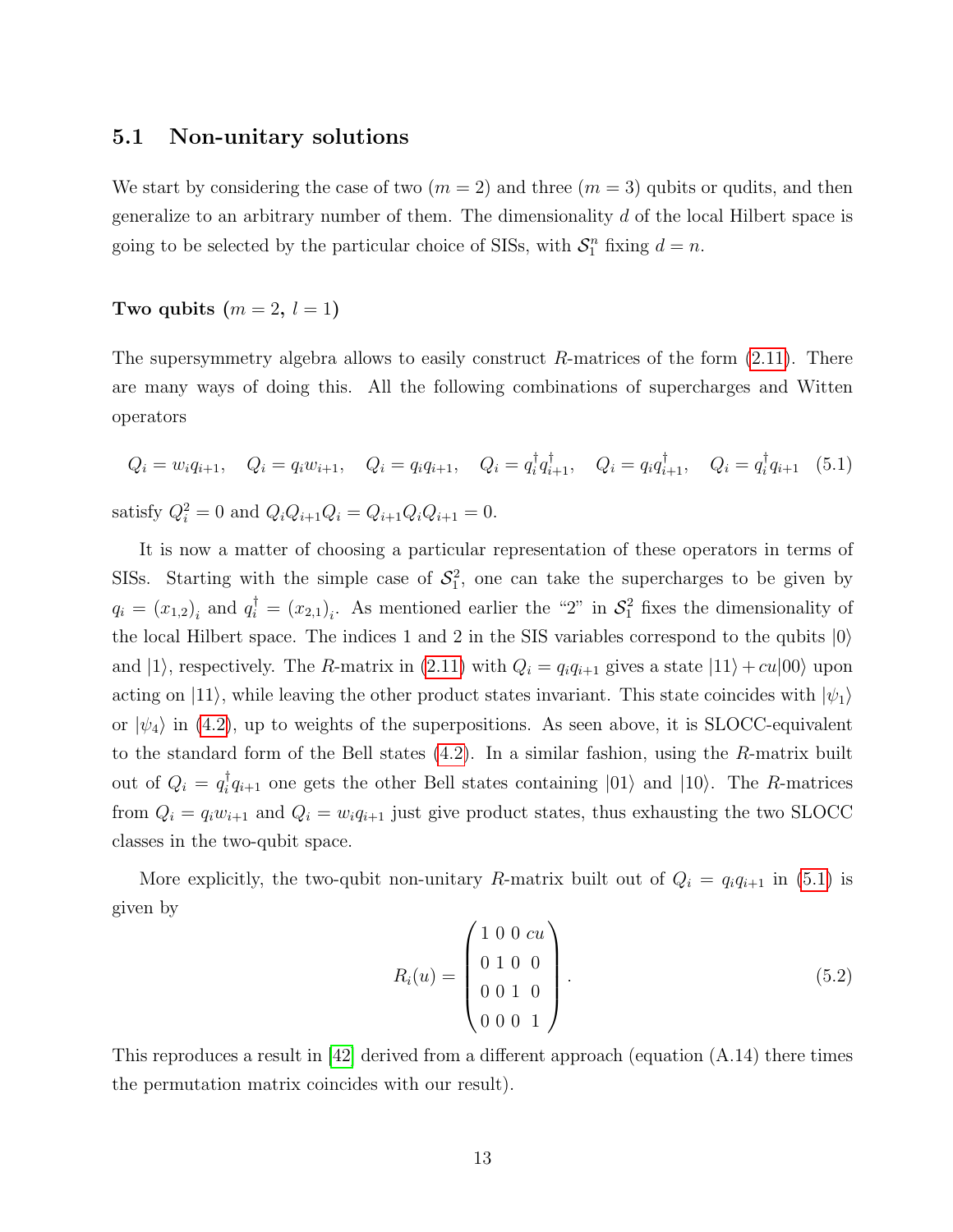Moving on to  $S_1^3$ , one can take  $q_i = \left[ (x_{1,2})_i + (x_{1,3})_i \right] /$ √  $\overline{2}$  and  $q_i^{\dagger} = [(x_{2,1})_i + (x_{3,1})_i]$  / √ 2, as done in  $(3.9)$ . This is now a local Hilbert space of dimension 3, *i.e.* a qutrit space spanned by  $\{|0\rangle, |1\rangle, |2\rangle\}$ . Nevertheless, we still produce Bell-like states as the chosen supercharges grade the Hilbert space into a one-dimensional bosonic part spanned by  $|0\rangle$  and a two-dimensional fermionic part spanned by  $|1\rangle$  and  $|2\rangle$ . The local supercharge  $q_i$  acts only on  $\{|1\rangle, |2\rangle\}$ , converting them into the lone boson  $|0\rangle$ , while the adjoint  $q_i^{\dagger}$  does the reverse. Hence the *R*-matrix built out of  $Q_i = q_i^{\dagger}$  ${}_{i}^{\dagger}q_{i+1}^{\dagger}$  produces the Bell-like state of qutrits  $|00\rangle + cu|\tilde{1}\tilde{1}\rangle$ , with  $|\tilde{1}\rangle = |1\rangle + |2\rangle]/$ √  $\overline{2}$ . As in the  $S_1^2$  realization, one can obtain the other Bell-like state  $|01\rangle + cu|10\rangle$  using  $Q_i = q_i^{\dagger}$  $\mathbf{z}_i^{\dagger} q_{i+1}$ , whereas the product states are obtained using choices in  $(5.1)$ containing the Witten operators. This exhausts all Bell-like states in the two-qutrit system.

This easily generalizes to the qudit case by using an  $\mathcal{S}_1^d$  realization of the supercharges, allowing to construct Bell-like states in the two-qudit space.

### Three qubits  $(m = 3, l = 1)$

We look again at solutions of the form [\(2.11\)](#page-5-3) and separate the solutions according to the SLOCC class of states they produce. All the operators  $Q_i$  we write below can be checked to satisfy  $Q_i^2 = 0$  and  $Q_i Q_{i+1} Q_i = Q_{i+1} Q_i Q_{i+1} = 0$ .

The following choices

$$
Q_i = w_i w_{i+1} q_{i+2}, \t Q_i = w_i w_{i+1} q_{i+2}^{\dagger}, \t Q_i = w_i q_{i+1} w_{i+2},
$$
  
\n
$$
Q_i = w_i q_{i+1}^{\dagger} w_{i+2}, \t Q_i = q_i w_{i+1} w_{i+2}, \t Q_i = q_i^{\dagger} w_{i+1} w_{i+2}.
$$
\n(5.3)

can be easily seen to produce product states in a three-qudit space, by using an explicit  $\mathcal{S}_1^d$ realization of the supercharges. In the language of SLOCC classes these are states of the form  $A - B - C.$ 

Partially entangled states of the  $AB - C$ ,  $A - BC$  and  $AC - B$  classes, respectively, are obtained by using

<span id="page-14-0"></span>
$$
Q_i = q_i q_{i+1} w_{i+2}, \t Q_i = q_i^{\dagger} q_{i+1}^{\dagger} w_{i+2}, \t Q_i = q_i^{\dagger} q_{i+1} w_{i+2}, \t Q_i = q_i q_{i+1}^{\dagger} w_{i+2};
$$
  
\n
$$
Q_i = w_i q_{i+1} q_{i+2}, \t Q_i = w_i q_{i+1}^{\dagger} q_{i+2}^{\dagger}, \t Q_i = w_i q_{i+1} q_{i+2}^{\dagger}, \t Q_i = w_i q_{i+1}^{\dagger} q_{i+2};
$$
  
\n
$$
Q_i = q_i w_{i+1} q_{i+2}, \t Q_i = q_i^{\dagger} w_{i+1} q_{i+2}^{\dagger}, \t Q_i = q_i w_{i+1} q_{i+2}^{\dagger}, \t Q_i = q_i^{\dagger} w_{i+1} q_{i+2}.
$$
 (5.4)

As in the earlier cases, an  $\mathcal{S}_1^d$  realization of the supercharges produces the partially entangled SLOCC classes of two parties in the three-qudit space. Explicitly, the non-unitary R-matrix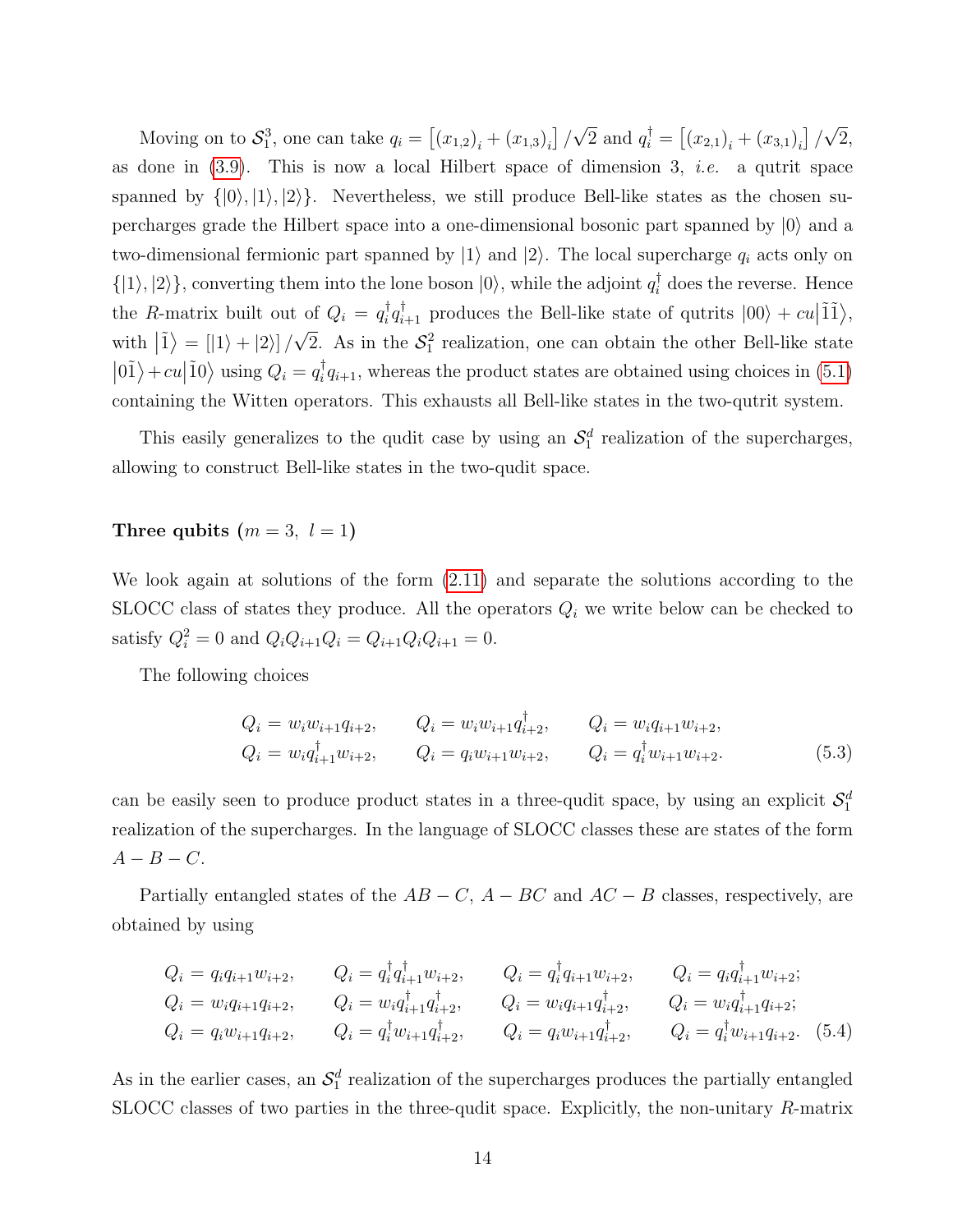producing a partially entangled state built out of  $Q_i = q_i q_{i+1} w_{i+2}$  in [\(5.4\)](#page-14-0) is given by

$$
R_i(u) = \begin{pmatrix} 1 & 0 & 0 & 0 & 0 & -cu & 0 \\ 0 & 1 & 0 & 0 & 0 & 0 & cu \\ 0 & 0 & 1 & 0 & 0 & 0 & 0 \\ 0 & 0 & 0 & 1 & 0 & 0 & 0 \\ 0 & 0 & 0 & 1 & 0 & 0 & 0 \\ 0 & 0 & 0 & 0 & 1 & 0 & 0 \\ 0 & 0 & 0 & 0 & 0 & 1 & 0 \\ 0 & 0 & 0 & 0 & 0 & 0 & 1 \end{pmatrix}.
$$
 (5.5)

The eight GHZ states [\(4.5\)](#page-11-1) are produced by

$$
Q_i = q_i q_{i+1} q_{i+2}, \t Q_i = q_i q_{i+1} q_{i+2}^{\dagger}, \t Q_i = q_i q_{i+1}^{\dagger} q_{i+2}, \t Q_i = q_i^{\dagger} q_{i+1} q_{i+2},
$$
  
\n
$$
Q_i = q_i^{\dagger} q_{i+1}^{\dagger} q_{i+2}, \t Q_i = q_i q_{i+1}^{\dagger} q_{i+2}^{\dagger}, \t Q_i = q_i^{\dagger} q_{i+1} q_{i+2}^{\dagger}, \t Q_i = q_i^{\dagger} q_{i+1}^{\dagger} q_{i+2}^{\dagger}
$$
(5.6)

with the  $S_1^2$  realization, up to weights of the superpositions. The non-unitary R-matrix generating the state built out of  $Q_i = q_i q_{i+1} q_{i+2}^{\dagger}$  in the equation above is

$$
R_i(u) = \begin{pmatrix} 1 & 0 & 0 & 0 & 0 & 0 & 0 & 0 \\ 0 & 1 & 0 & 0 & 0 & 0 & u & 0 \\ 0 & 0 & 1 & 0 & 0 & 0 & 0 & 0 \\ 0 & 0 & 0 & 1 & 0 & 0 & 0 & 0 \\ 0 & 0 & 0 & 0 & 1 & 0 & 0 & 0 \\ 0 & 0 & 0 & 0 & 0 & 1 & 0 & 0 \\ 0 & 0 & 0 & 0 & 0 & 0 & 1 & 0 \\ 0 & 0 & 0 & 0 & 0 & 0 & 0 & 1 \end{pmatrix}.
$$
 (5.7)

The W-state  $|w_1\rangle$  in [\(4.6\)](#page-11-0) is constructed from

<span id="page-15-0"></span>
$$
Q_i = b_i q_{i+1}^\dagger q_{i+2} + q_i^\dagger b_{i+1} q_{i+2},\tag{5.8}
$$

while the remaining W-states  $|w_2\rangle$  to  $|w_8\rangle$  are built using

$$
Q_{i} = q_{i}^{\dagger} b_{i+1} q_{i+2}^{\dagger} + b_{i} q_{i+1}^{\dagger} q_{i+2}^{\dagger},
$$
  
\n
$$
Q_{i} = q_{i}^{\dagger} q_{i+1}^{\dagger} b_{i+2} + q_{i}^{\dagger} b_{i+1} q_{i+2}^{\dagger},
$$
  
\n
$$
Q_{i} = q_{i} q_{i+1} f_{i+2} + q_{i}^{\dagger} b_{i+1} q_{i+2}^{\dagger},
$$
  
\n
$$
Q_{i} = q_{i} q_{i+1} f_{i+2} + f_{i} q_{i+1} q_{i+2},
$$
  
\n
$$
Q_{i} = q_{i} f_{i+1} f_{i+2} + f_{i} q_{i+1} q_{i+2},
$$
  
\n
$$
Q_{i} = q_{i} f_{i+1} q_{i+2} + f_{i} q_{i+1} q_{i+2},
$$
  
\n
$$
Q_{i} = q_{i} f_{i+1} q_{i+2} + f_{i} q_{i+1} q_{i+2},
$$
  
\n(5.9)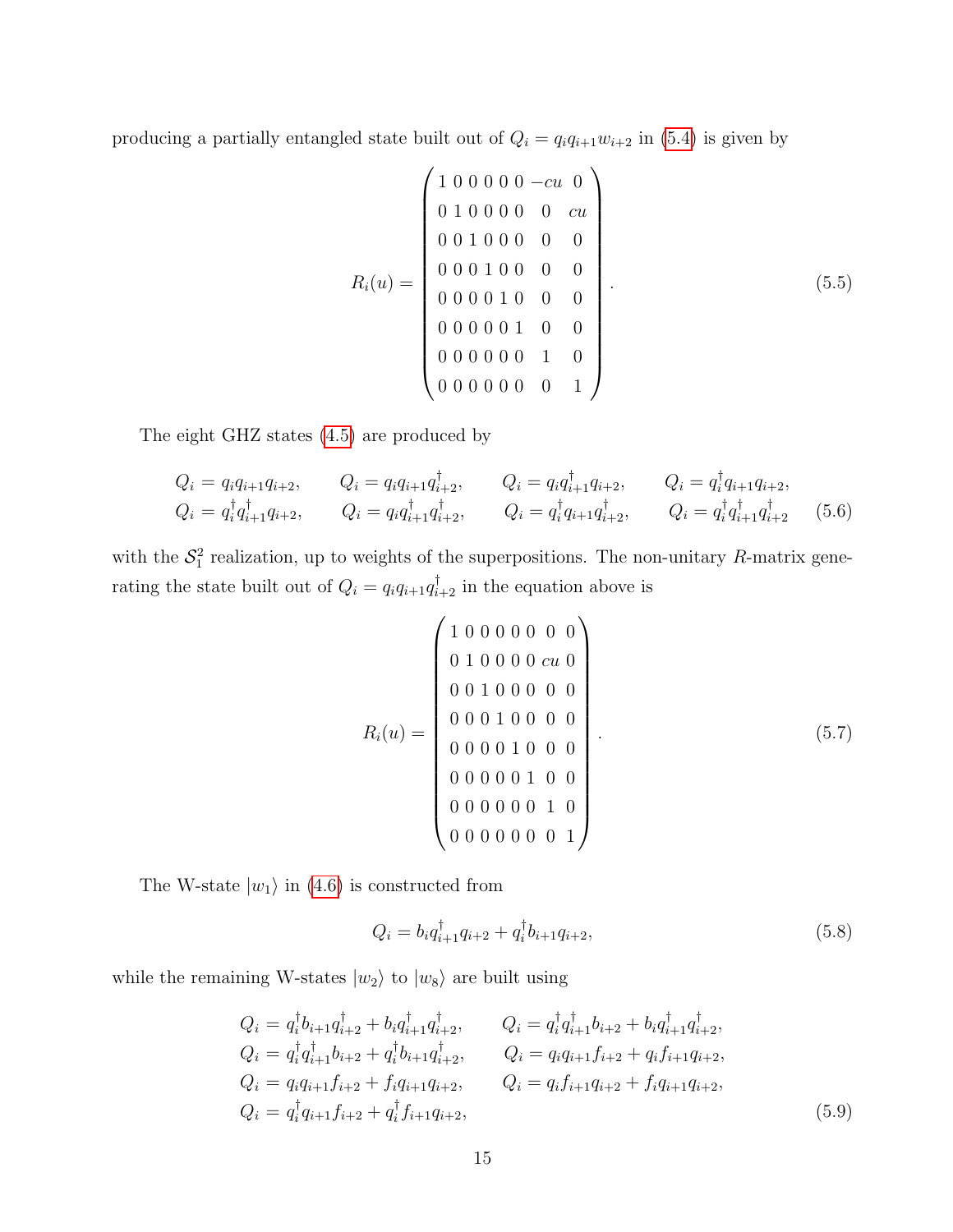respectively. The explicit form of the R-matrix from  $(5.8)$  is

$$
R_i(u) = \begin{pmatrix} 1 & 0 & 0 & 0 & 0 & 0 & 0 & 0 \\ 0 & 1 & 0 & 0 & 0 & 0 & 0 & 0 \\ 0 & cu & 1 & 0 & 0 & 0 & 0 & 0 \\ 0 & 0 & 0 & 1 & 0 & 0 & 0 & 0 \\ 0 & cu & 0 & 0 & 1 & 0 & 0 & 0 \\ 0 & 0 & 0 & 0 & 0 & 1 & 0 & 0 \\ 0 & 0 & 0 & 0 & 0 & 0 & 1 & 0 \\ 0 & 0 & 0 & 0 & 0 & 0 & 0 & 1 \end{pmatrix} . \tag{5.10}
$$

The R-matrices built from these operators produce the W-states with coefficients depending on the spectral parameter u. However, such states are in the same SLOCC class as the W-states in [\(4.6\)](#page-11-0). These considerations exhaust the SLOCC classes in the three-qubit sector.

#### Multi-qubits  $(m, l = 1)$

The complete SLOCC classification for the multi-qubit case is unknown. However, some of the states from the three-qubit sectors are easily generalized. These include product states, the partially entangled states, the GHZ states and the W-states. We will write down the R-matrices that produce just these states. Again, it is easy to verify that  $Q_i^2 = 0$  and  $Q_iQ_{i+1}Q_i = Q_{i+1}Q_iQ_{i+1} = 0$  for each of the choices below.

Product states are generated by the following  $Q_i$  operators to be inserted in  $(2.11)$ 

<span id="page-16-1"></span>
$$
Q_i^r = \left(\prod_{j=0}^{r-1} w_{i+j}\right) q_{i+r} \left(\prod_{j=r+1}^{m-1} w_{i+j}\right), \qquad Q_i^r = \left(\prod_{j=0}^{r-1} w_{i+j}\right) q_{i+r}^\dagger \left(\prod_{j=r+1}^{m-1} w_{i+j}\right), \tag{5.11}
$$

for  $r = 0, 1, \dots, m - 1$ , giving 2m different choices.

The  $Q_i$  operators partially entangling r qubits of the m-qubit system into an  $A_1 \cdots A_r$  –  $A_{r+1} - \cdots - A_m$  SLOCC class are given by

<span id="page-16-0"></span>
$$
Q_i^{r; (\alpha_1, \cdots, \alpha_r)} = \left(\prod_{j=0}^{r-1} q_{i+j}^{\alpha_{j+1}}\right) \left(\prod_{j=r}^{m-1} w_{i+j}\right), \qquad (5.12)
$$

with each  $\alpha_j \in \{\text{nothing, +}\}\$ , giving  $2^r$  choices. Note that r can take values in  $\{2, \ldots, m-1\}$ . The R-matrices from these  $Q_i$  give the r-qubit GHZ states embedded in an m-qubit system. By permuting the r supercharges in the  $Q_i$  in [\(5.12\)](#page-16-0), one obtains the other r-qubit partially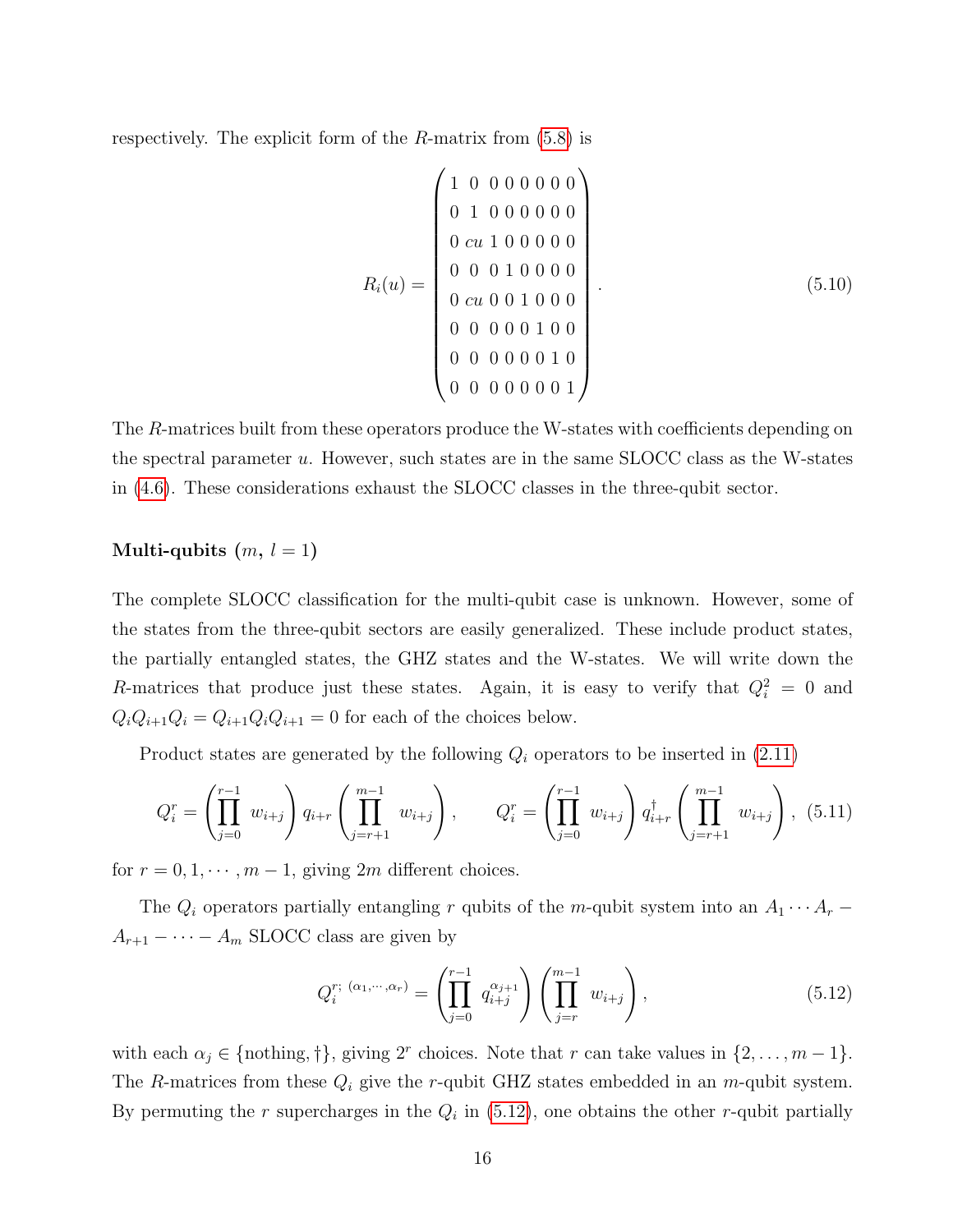entangled sectors in the m-qubit space. There are a total of  $\begin{pmatrix} m \end{pmatrix}$ r  $\setminus$ such choices, corresponding to inequivalent SLOCC classes.

The  $2^m$  m-qubit GHZ states are obtained from the R-matrices built out of the following

$$
Q_i^{\alpha_1,\cdots,\alpha_m} = \prod_{j=0}^{m-1} q_{i+j}^{\alpha_{j+1}},\tag{5.13}
$$

with each  $\alpha_j \in \{\text{nothing}, \dagger\}.$ 

The m-qubit W-states are generated using a unitary operator as in  $(4.9)$ . We present the construction of just one of these standard states, namely  $\sum_{r=1}^{m} |0 \cdots 01_r 0 \cdots 0\rangle$ , which can be obtained from

<span id="page-17-2"></span>
$$
Q_i = \sum_{r=0}^{m-2} \left( \prod_{j=0}^{r-1} b_{i+j} \right) q_{i+r}^{\dagger} \left( \prod_{j=r+1}^{m-2} b_{i+j} \right) q_{i+m-1}, \tag{5.14}
$$

where  $b = qq^{\dagger}$  is the projector to the bosonic sector.

The cases above cover the most interesting multi-qubit states obtained from the  $(2, m, 1)$ gYBE solutions. We can extend these solutions to the  $(d, m, 1)$ -gYBE case by choosing an  $\mathcal{S}_1^d$ realization for the supercharges. In fact, we can do even better by constructing solutions of the  $(d, m, l)$ -gYBE for arbitrary l in  $(2.14)$ .

By increasing  $l$  we are effectively changing the algebra of the  $Q_i$  operators to

<span id="page-17-1"></span>
$$
Q_i Q_{i+l} Q_i = Q_{i+l} Q_i Q_{i+l}.
$$
\n(5.15)

When  $l \geq m$  this is trivially satisfied as there is no overlap between  $Q_i$  and  $Q_{i+l}$ . However, when  $m > l$  the operators have a non-trivial overlap on  $m - l$  sites. Nevertheless, [\(5.15\)](#page-17-1) is still satisfied by the  $Q_i$  operators constructed to produce the multi-qubit states [\(5.11\)](#page-16-1)-[\(5.14\)](#page-17-2), thus providing solutions for the  $(d, m, l)$ -gYBE.

### <span id="page-17-0"></span>5.2 Unitary solutions

So far we have used non-hermitian  $Q_i$  operators to build the R-matrices of the form  $(2.11)$ . The resulting R-matrices do not satisfy the unitarity condition

$$
R_i^{\dagger}(-u)R_i(u) = R_i(u)R_i^{\dagger}(-u) = I.
$$
\n(5.16)

A given supersymmetric system provides a number of hermitian operators constructed out of the supercharges q and  $q^{\dagger}$ , including the supersymmetric Hamiltonian and the projectors to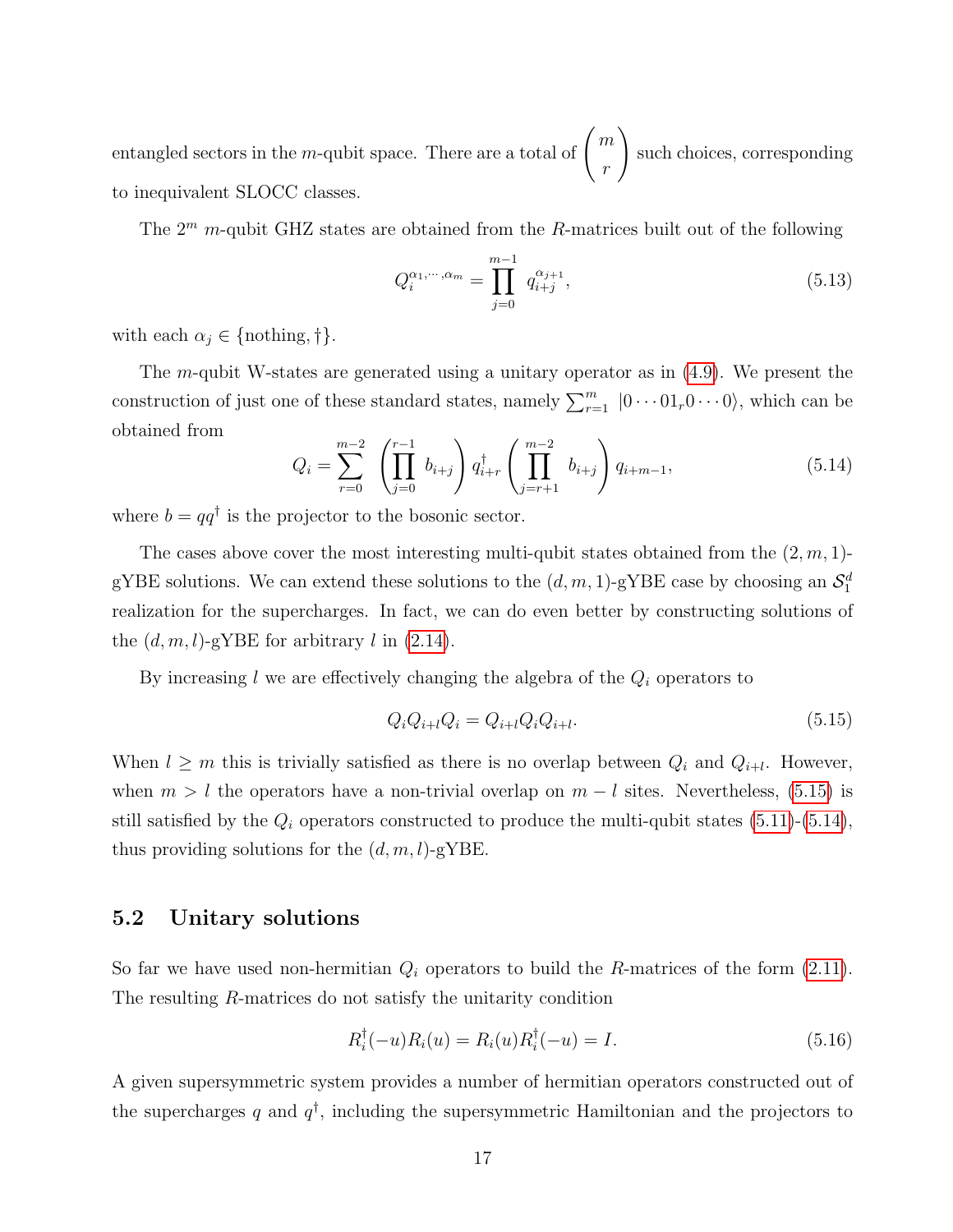the bosonic and fermionic sectors. We shall use these operators to build unitary R-matrices that generate the desired entangled states. As in the non-unitary case we will consider the  $m = 2$  and  $m = 3$  cases before generalizing to arbitrary m.

#### The case  $m = 2$

We start by constructing the R-matrices that produce the two classes in the two-qubit case: the Bell class  $AB$  and the product states  $A - B$ .

The Bell states are constructed as follows. Consider the supercharge (realized with  $S_1^2$ )

<span id="page-18-0"></span>
$$
Q_i = \frac{1}{\sqrt{\alpha^2 + \beta^2}} \left[ \alpha b_i q_{i+1} + \beta q_i^\dagger f_{i+1} \right],\tag{5.17}
$$

where  $\alpha, \beta \in \mathbb{R}$ . It is clear that this grades  $\mathbb{C}^2 \otimes \mathbb{C}^2$  into a two-dimensional bosonic sector spanned by  $\{|00\rangle, |11\rangle\}$  and a fermionic sector spanned by  $|01\rangle$ .  $Q_i$  maps the fermionic sector to the bosonic sector, and  $Q_i^{\dagger}$  does the reverse. The state  $|10\rangle$  is a zero-mode for this system as  $Q_i|10\rangle = Q_i^{\dagger}$  $\binom{1}{i}$  = 0. Consider also the projector to the bosonic sector

$$
B_i = Q_i Q_i^{\dagger} = \frac{1}{\alpha^2 + \beta^2} \left[ \alpha^2 b_i b_{i+1} + \alpha \beta \left( q_i q_{i+1} + q_i^{\dagger} q_{i+1}^{\dagger} \right) + \beta^2 f_i f_{i+1} \right],\tag{5.18}
$$

which maps the product states  $|00\rangle$  and  $|11\rangle$  to  $\alpha|00\rangle + \beta|11\rangle$  up to the normalization, *i.e.* an SLOCC-equivalent state to the standard Bell state. We can construct an R-matrix of the form  $(2.9)$  by making use of commuting projectors  $B_i$  and  $B_{i+l}$ , obeying

$$
B_i B_{i+l} B_i = B_{i+l} B_i B_{i+l} = B_i B_{i+l}, \qquad l \ge 2. \tag{5.19}
$$

This gives a solution to the  $(2, 2, l)$ -gYBE for all  $l \geq 2$ . The R-matrix leads to the entangled states

$$
R_i(u)|00\rangle = \frac{1}{\alpha^2 + \beta^2} \left[ \left( \alpha^2 e^{cu} + \beta^2 \right) |00\rangle + \alpha \beta (e^{cu} - 1) |11\rangle \right],
$$
  
\n
$$
R_i(u)|11\rangle = \frac{1}{\alpha^2 + \beta^2} \left[ \alpha \beta (e^{cu} - 1) |00\rangle + \left( \alpha^2 + \beta^2 e^{cu} \right) |11\rangle \right],
$$
\n(5.20)

where c is a real constant. Note that in order to interpret  $R_i(u)$  as a time-evolution operator, we should take u as an imaginary time, namely  $u = it$ , for unitary evolution. Then, the time evolution starting at  $t = 0$  drives the product states to entangled states. However, after integer multiples of the period  $T = 2\pi/c$ , they come back to the product states. This is common to all the entangled states generated by  $R_i(u)$  that we present below. By using an  $\mathcal{S}_1^d$  realization of the supersymmetry, we also obtain a  $(d, 2, l)$ -gYBE solution via the same operators.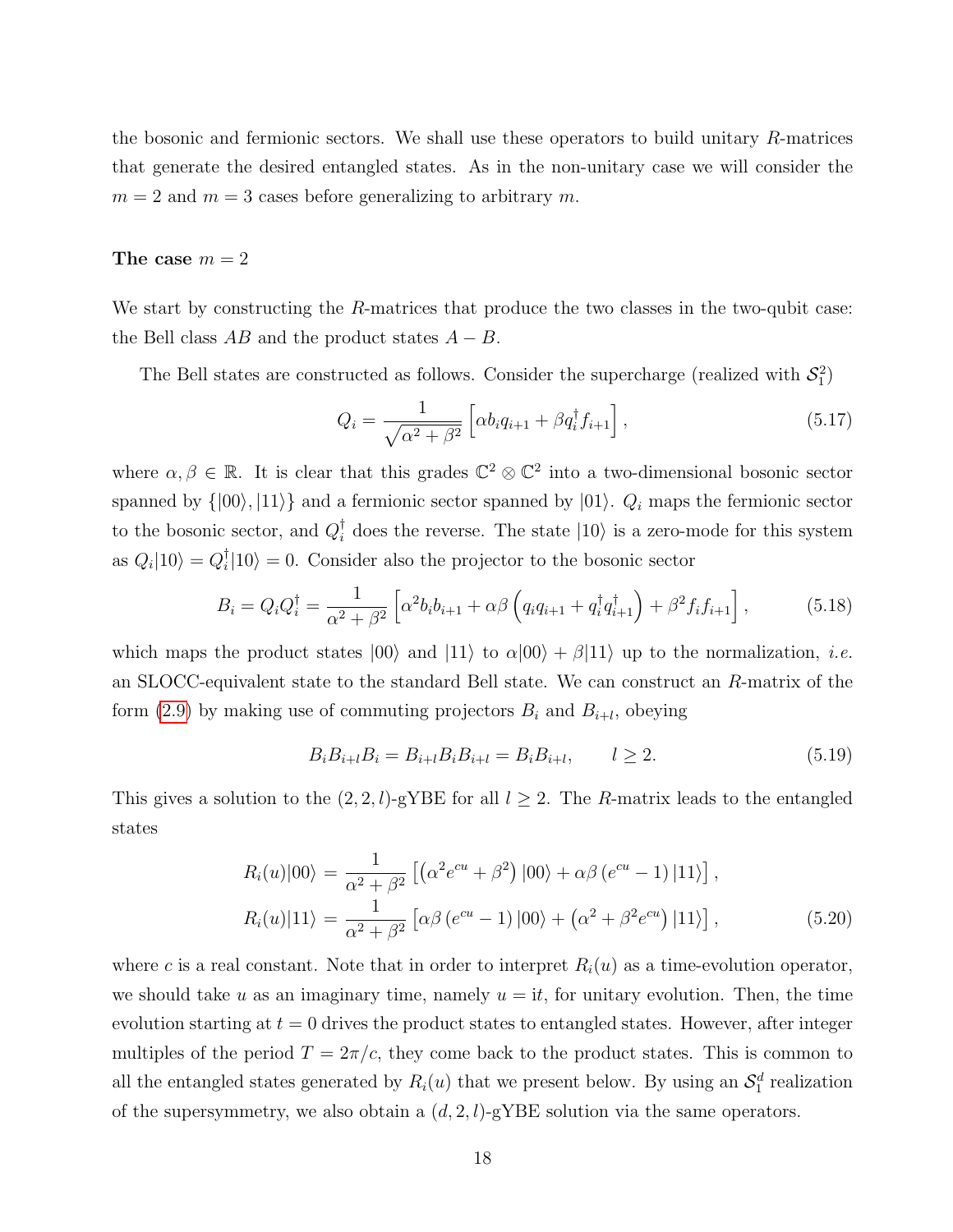A two-qubit unitary R-matrix built out of the supercharge in [\(5.17\)](#page-18-0) is

$$
R_i(u) = \begin{pmatrix} 1 + \frac{\alpha^2}{\alpha^2 + \beta^2} a(u) & 0 & 0 & \frac{\alpha \beta}{\alpha^2 + \beta^2} a(u) \\ 0 & 1 & 0 & 0 \\ 0 & 0 & 1 & 0 \\ \frac{\alpha \beta}{\alpha^2 + \beta^2} a(u) & 0 & 0 & 1 + \frac{\beta^2}{\alpha^2 + \beta^2} a(u) \end{pmatrix},
$$
(5.21)

with  $a(u) = (e^{cu} - 1)$ .

We could have equally chosen another supercharge that grades the Hilbert space in a different way with the fermionic sector now spanned by  $|10\rangle$  and the bosonic sector remaining the same. The state  $|01\rangle$  becomes the zero-mode. The supercharge that generates this system is

$$
Q_i = \frac{1}{\sqrt{\alpha^2 + \beta^2}} \left[ \alpha q_i b_{i+1} + \beta f_i q_{i+1}^\dagger \right],\tag{5.22}
$$

resulting in the same projector to the bosonic sector as for [\(5.17\)](#page-18-0). The R-matrix obtained this way only produces a weighted superposition of  $|00\rangle$  and  $|11\rangle$  when acting on  $|00\rangle$  and  $|11\rangle$ . The other two product states  $|01\rangle$  and  $|10\rangle$  are left invariant. We can similarly produce the other Bell state  $|01\rangle + |10\rangle$ , as there is a canonical way of finding the right  $Q_i$  to this scope. This supercharge must produce a grading of the Hilbert space such that  $|01\rangle$  and  $|10\rangle$  belong to the bosonic sector and one of the other states, either  $|00\rangle$  or  $|11\rangle$ , forms the fermionic sector. The remaining state is a zero-mode. If we select  $|11\rangle$  to span the fermionic sector, the supercharge becomes

<span id="page-19-0"></span>
$$
Q_i = \frac{1}{\sqrt{\alpha^2 + \beta^2}} \left[ \alpha f_i q_{i+1} + \beta q_i f_{i+1} \right],\tag{5.23}
$$

making the projector to the bosonic sector

$$
B_i = Q_i Q_i^{\dagger} = \frac{1}{\alpha^2 + \beta^2} \left[ \alpha^2 f_i b_{i+1} + \alpha \beta \left( q_i^{\dagger} q_{i+1} + q_i q_{i+1}^{\dagger} \right) + \beta^2 b_i f_{i+1} \right]. \tag{5.24}
$$

This commutes with  $B_{i+2}$  and thus builds the R-matrix that produces the other Bell state

$$
R_i(u)|01\rangle = \frac{1}{\alpha^2 + \beta^2} \left[ (\alpha^2 + \beta^2 e^{cu}) |01\rangle + \alpha \beta (e^{cu} - 1) |10\rangle \right],
$$
  
\n
$$
R_i(u)|10\rangle = \frac{1}{\alpha^2 + \beta^2} \left[ \alpha \beta (e^{cu} - 1) |01\rangle + (\alpha^2 e^{cu} + \beta^2) |10\rangle \right].
$$
 (5.25)

We could have equally set the one dimensional fermionic sector to be spanned by the state  $|00\rangle$ , in which case the supercharge becomes

$$
Q_i = \frac{1}{\sqrt{\alpha^2 + \beta^2}} \left[ \alpha b_i q_{i+1}^\dagger + \beta q_i^\dagger b_{i+1} \right]. \tag{5.26}
$$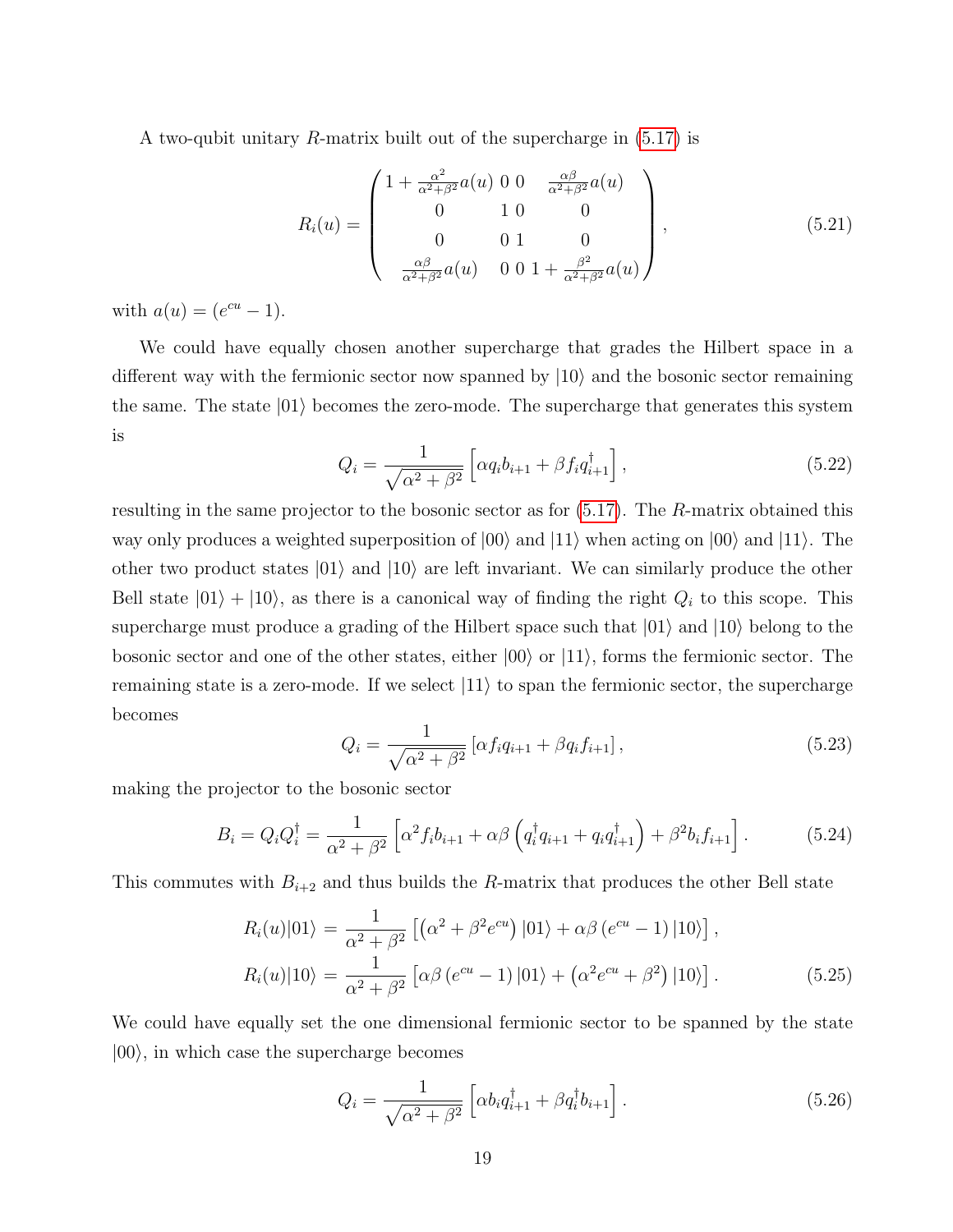This exhausts all the possibilities for producing the entangled SLOCC class of the two-qubit case.

The rationale for generating the Bell states above was to project onto a two-dimensional sector which could accommodate entangled qubits, which was achieved by using the bosonic projector. It is clear then that product states are going to be obtained by projecting onto the one-dimensional fermionic sector, using  $F_i = Q_i^{\dagger} Q_i$ . For example, the supercharge [\(5.17\)](#page-18-0) gives  $F_i = Q_i^{\dagger} Q_i = b_i f_{i+1}$ , while the supercharge [\(5.23\)](#page-19-0) gives  $F_i = Q_i^{\dagger} Q_i = f_i f_{i+1}$ . Clearly  $F_i$ commutes with  $F_{i+l}$ , yielding R-matrices of the form [\(2.9\)](#page-5-2) that solve the  $(d, 2, l)$ -gYBE for arbitrary l.

#### The case  $m = 3$

As seen in Sec. [4,](#page-10-0) the three-qubit case has six inequivalent SLOCC classes, for which we construct now the corresponding R-matrices.

GHZ states We start with GHZ states, by taking the supercharge

<span id="page-20-0"></span>
$$
Q_i = \frac{1}{\sqrt{\alpha^2 + \beta^2}} \left[ \alpha b_i q_{i+1} q_{i+2} + \beta q_i^{\dagger} f_{i+1} f_{i+2} \right]. \tag{5.27}
$$

With the  $S_1^2$  realization [\(3.7\)](#page-8-2), the Hilbert space  $\mathbb{C}^2 \otimes \mathbb{C}^2 \otimes \mathbb{C}^2$  gets graded into a two-dimensional bosonic sector spanned by  $\{ |000\rangle, |111\rangle \}$  and a one-dimensional fermionic sector spanned by  $|011\rangle$ . The unitary R-matrix is constructed from the projector to the bosonic sector given by

<span id="page-20-1"></span>
$$
B_i = Q_i Q_i^{\dagger} = \frac{1}{\alpha^2 + \beta^2} \left[ \alpha^2 b_i b_{i+1} b_{i+2} + \alpha \beta \left( q_i q_{i+1} q_{i+2} + q_i^{\dagger} q_{i+1}^{\dagger} q_{i+2}^{\dagger} \right) + \beta^2 f_i f_{i+1} f_{i+2} \right].
$$
 (5.28)

This projector commutes with  $B_{i+l}$  implying

$$
B_i B_{i+l} B_i = B_{i+l} B_i B_{i+l} = B_i B_{i+l}, \qquad l \ge 3,
$$
\n(5.29)

which leads to a unitary R-matrix that solves the  $(2,3,l)$ -gYBE for all  $l \geq 3$ . With an  $\mathcal{S}_1^d$ realization we obtain, as usual, solutions to the  $(d, 3, l)$ -gYBE for all  $l \geq 3$  via the same operators. The supercharge [\(5.27\)](#page-20-0) is not the only choice that leads to the bosonic projector in [\(5.28\)](#page-20-1). There are other equivalent supercharges that produce the same bosonic sector but a different one-dimensional fermionic sector, given by

$$
Q_i = \frac{1}{\sqrt{\alpha^2 + \beta^2}} \left[ \alpha b_i b_{i+1} q_{i+2} + \beta q_i^{\dagger} q_{i+1}^{\dagger} f_{i+2} \right],
$$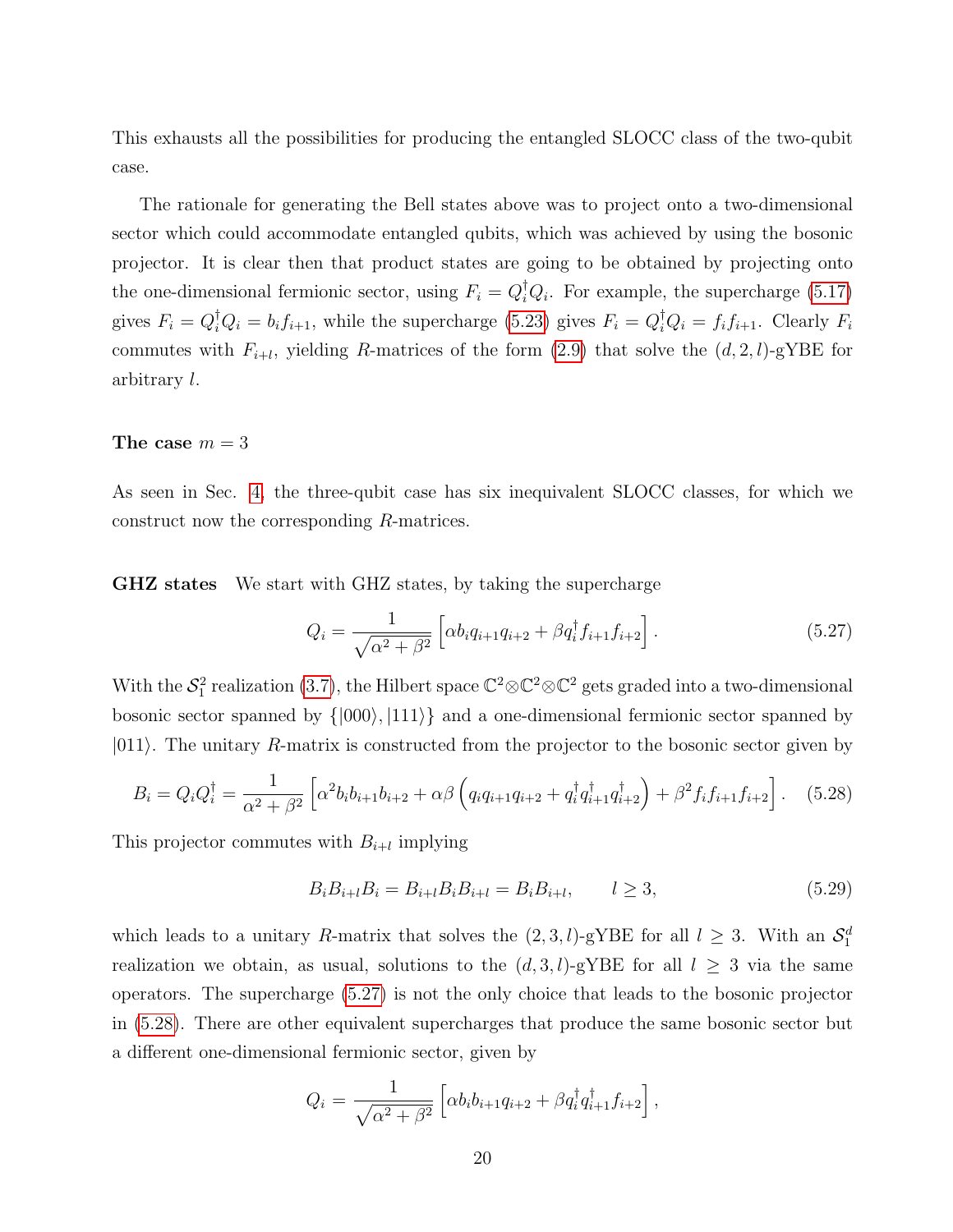$$
Q_{i} = \frac{1}{\sqrt{\alpha^{2} + \beta^{2}}} \left[ \alpha b_{i} q_{i+1} b_{i+2} + \beta q_{i}^{\dagger} f_{i+1} q_{i+2}^{\dagger} \right],
$$
  
\n
$$
Q_{i} = \frac{1}{\sqrt{\alpha^{2} + \beta^{2}}} \left[ \alpha q_{i} b_{i+1} b_{i+2} + \beta f_{i} q_{i+1}^{\dagger} q_{i+2}^{\dagger} \right],
$$
  
\n
$$
Q_{i} = \frac{1}{\sqrt{\alpha^{2} + \beta^{2}}} \left[ \alpha q_{i} b_{i+1} q_{i+2} + \beta f_{i} q_{i+1}^{\dagger} f_{i+2} \right],
$$
  
\n
$$
Q_{i} = \frac{1}{\sqrt{\alpha^{2} + \beta^{2}}} \left[ \alpha q_{i} q_{i+1} b_{i+2} + \beta f_{i} f_{i+1} q_{i+2}^{\dagger} \right],
$$
\n(5.30)

with  $|001\rangle, |010\rangle, |100\rangle, |101\rangle, |110\rangle$  as the corresponding fermionic sectors.

Note that this R-matrix only generates a state which is composed by the same product states as the standard GHZ state  $[|000\rangle + |111\rangle]/$ √ 2. In order to generate another GHZ state in the same SLOCC class, such as  $[|001\rangle + |110\rangle]/$ √ 2, one can construct a supercharge that generates a two-dimensional bosonic sector spanned by the same product states as in the target entangled state, namely  $|001\rangle$  and  $|110\rangle$ . The one-dimensional fermionic sector is spanned by the product state that gets converted to the entangled state by the supercharge  $Q_i$ . For example, the supercharge that converts the product states  $|000\rangle$  and  $|111\rangle$  into the desired GHZ state is given by

$$
Q_i = \frac{1}{\sqrt{\alpha^2 + \beta^2}} \left[ \alpha b_i b_{i+1} q_{i+2}^\dagger + \beta q_i^\dagger q_{i+1}^\dagger b_{i+2} \right]. \tag{5.31}
$$

This generates the bosonic projector

$$
B_i = \frac{1}{\alpha^2 + \beta^2} \left[ \alpha^2 b_i b_{i+1} f_{i+2} + \alpha \beta \left( q_i q_{i+1} q_{i+2}^\dagger + q_i^\dagger q_{i+1}^\dagger q_{i+2} \right) + \beta^2 f_i f_{i+1} b_{i+2} \right],\tag{5.32}
$$

which commutes with  $B_{i+l}$  and builds a unitary R-matrix that solves the  $(2, 3, l)$ -gYBE, for all  $l \geq 3$ , for the  $S_1^2$  realization of the supercharge. Finally, we obtain

$$
R_i(u)|000\rangle = \frac{1}{\alpha^2 + \beta^2} \left[ \left( \alpha^2 e^{cu} + \beta^2 \right) |000\rangle + \alpha \beta (e^{cu} - 1) |111\rangle \right],
$$
  
\n
$$
R_i(u)|111\rangle = \frac{1}{\alpha^2 + \beta^2} \left[ \alpha \beta (e^{cu} - 1) |000\rangle + \left( \alpha^2 + \beta^2 e^{cu} \right) |111\rangle \right].
$$
 (5.33)

This  $B_i$  also leads to a unitary R-matrix for the  $(d, 3, l)$ -gYBE, for all  $l \geq 3$ , upon an  $S_1^d$ realization of the supercharges. This method further elucidates the canonical way to construct the supercharge to produce the R-matrix that generates the desired entangled state. In a similar manner one can construct each of the other entangled GHZ states in the GHZ SLOCC class for the three-qubit system.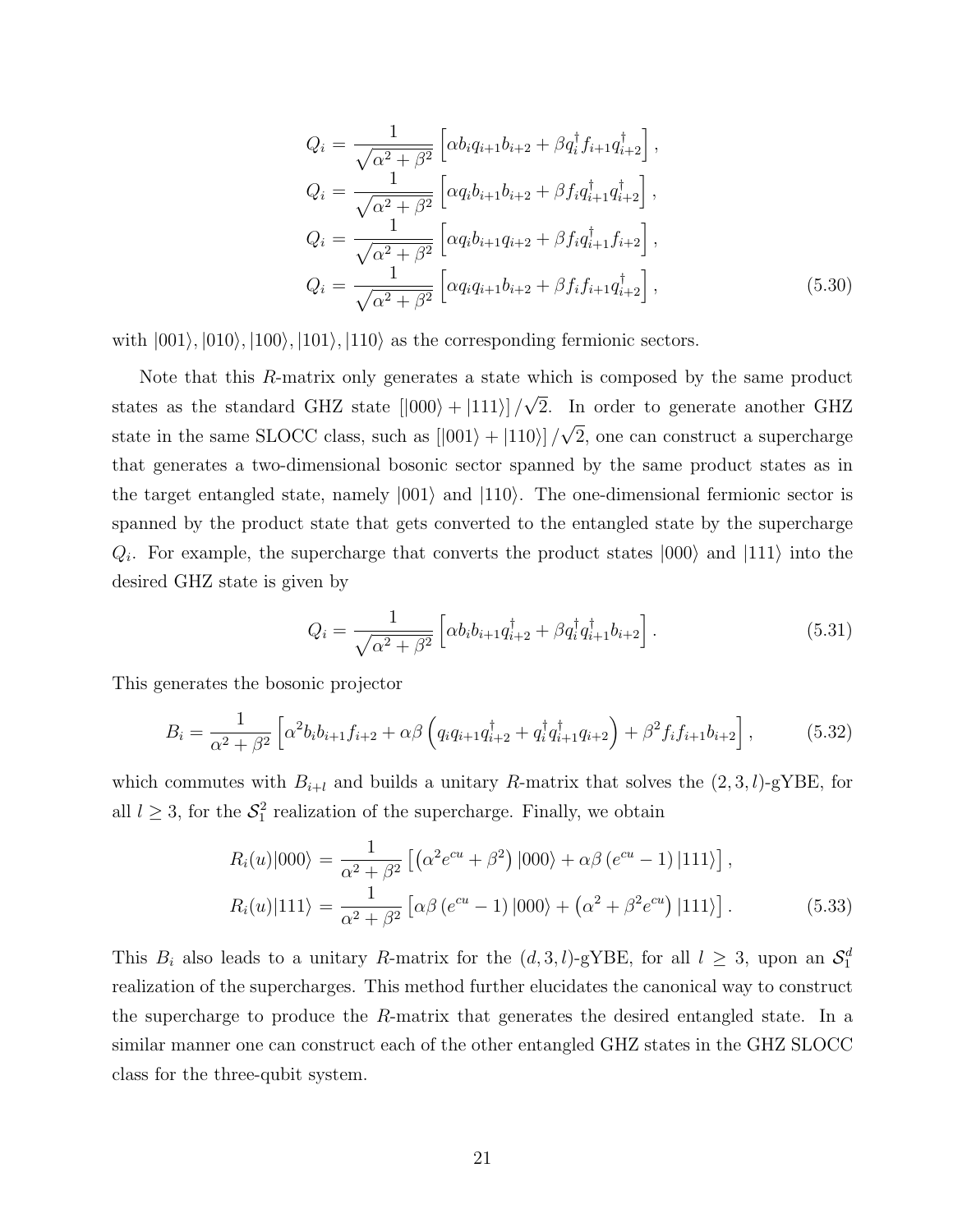**Product states** As in the two-qubit sector, we can construct the R-matrix that produces product states out of the projectors to the fermionic sector from the supercharges that produce GHZ-class states. For example, one such projector generated from the supercharge in [\(5.27\)](#page-20-0) is  $F_i = Q_i^{\dagger} Q_i = b_i f_{i+1} f_{i+2}$ . It commutes with  $F_{i+l}$  for all l and hence the unitary R-matrix constructed out of it solves the  $(d, 3, l)$ -gYBE for an  $\mathcal{S}_1^d$  realization of the supercharges. In a similar manner the other supercharges used to generate GHZ-class states give similar  $F_i$ projectors that solve the  $(d, 3, l)$ -gYBE in a unitary way.

W-states By now the algorithm is clear. In what follows, we write down just the answers for the appropriate supercharges. To generate an entangled state which is composed by the same basis as the standard W-state  $[|001\rangle + |010\rangle + |100\rangle] /$ √ 3, the supercharge is

<span id="page-22-0"></span>
$$
Q_i = \frac{1}{\sqrt{\alpha^2 + \beta^2 + \gamma^2}} \left[ \alpha b_i b_{i+1} q_{i+2}^\dagger + \beta b_i q_{i+1}^\dagger b_{i+2} + \gamma q_i^\dagger b_{i+1} b_{i+2} \right],\tag{5.34}
$$

which generates the projector to the bosonic sector

$$
B_{i} = \frac{1}{\alpha^{2} + \beta^{2} + \gamma^{2}} \left[ \alpha^{2} b_{i} b_{i+1} f_{i+2} + \alpha \beta b_{i} q_{i+1} q_{i+2}^{\dagger} + \alpha \gamma q_{i} b_{i+1} q_{i+2}^{\dagger} + \alpha \beta b_{i} q_{i+1}^{\dagger} q_{i+2} + \beta^{2} b_{i} f_{i+1} b_{i+2} + \beta \gamma q_{i} q_{i+1}^{\dagger} b_{i+2} + \alpha \gamma q_{i}^{\dagger} b_{i+1} q_{i+2} + \gamma \beta q_{i}^{\dagger} q_{i+1} b_{i+2} + \gamma^{2} f_{i} b_{i+1} b_{i+2} \right]. (5.35)
$$

This commutes with  $B_{i+l}$  for  $l \geq 3$  thus giving a unitary R-matrix of the form [\(2.9\)](#page-5-2) that solves the  $(d, 3, l)$ -gYBE for  $l \geq 3$  with an  $\mathcal{S}_1^d$  realization of the supercharge. Then,

$$
R_i(u)|001\rangle = \frac{1}{\alpha^2 + \beta^2 + \gamma^2} \left[ \left( \alpha^2 e^{cu} + \beta^2 + \gamma^2 \right) |001\rangle + \left( e^{cu} - 1 \right) \left\{ \alpha \beta |010\rangle + \alpha \gamma |100\rangle \right\} \right],
$$
  
\n
$$
R_i(u)|010\rangle = \frac{1}{\alpha^2 + \beta^2 + \gamma^2} \left[ \left( \alpha^2 + \beta^2 e^{cu} + \gamma^2 \right) |010\rangle + \left( e^{cu} - 1 \right) \left\{ \alpha \beta |001\rangle + \beta \gamma |100\rangle \right\} \right],
$$
  
\n
$$
R_i(u)|100\rangle = \frac{1}{\alpha^2 + \beta^2 + \gamma^2} \left[ \left( \alpha^2 + \beta^2 + \gamma^2 e^{cu} \right) |100\rangle + \left( e^{cu} - 1 \right) \left\{ \alpha \gamma |001\rangle + \beta \gamma |010\rangle \right\} \right]
$$
  
\n(5.36)

for  $d = 2$ . The supercharge in [\(5.34\)](#page-22-0) generates a fermionic sector spanned by  $|000\rangle$  with the corresponding projector,  $F_i = Q_i^{\dagger} Q_i = b_i b_{i+1} b_{i+2}$ . The remaining product states are zeromodes. We could have equally constructed this bosonic projector from supercharges that generate other fermionic sectors spanned by either of the states,  $|011\rangle, |101\rangle, |110\rangle, |111\rangle$ . The construction for such relevant supercharges proceeds in a canonical fashion as outlined in all the previous examples, so we do not elaborate it further.

For any other state of the W-states, we can do similarly by choosing a relevant supercharge. For example, entangled states composed by the same basis as the standard W-state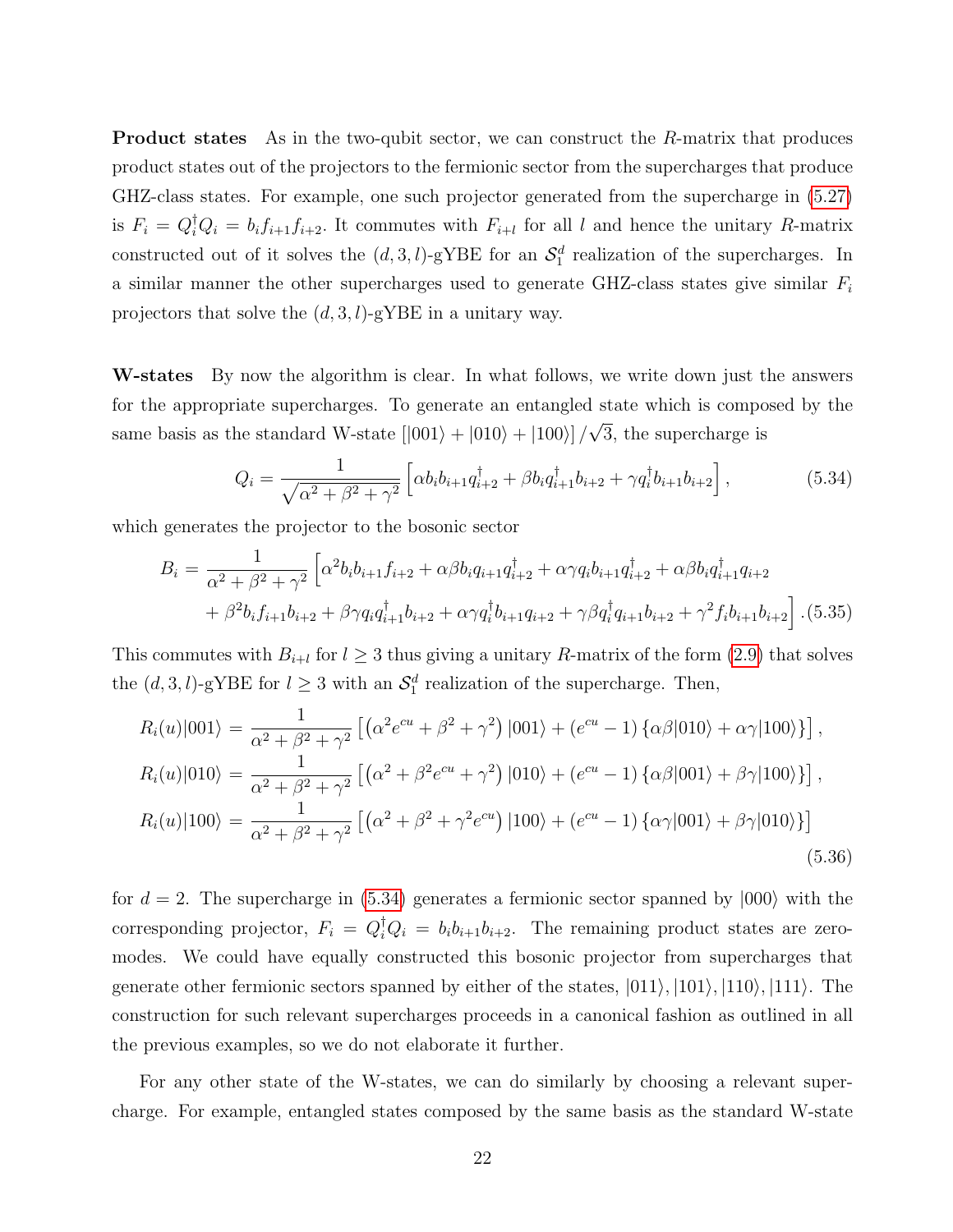$[|111\rangle + |001\rangle + |010\rangle]/$ √ 3 can be constructed from

$$
Q_i = \frac{1}{\sqrt{\alpha^2 + \beta^2 + \gamma^2}} \left[ \alpha q_i^{\dagger} q_{i+1}^{\dagger} q_{i+2}^{\dagger} + \beta b_i b_{i+1} q_{i+2}^{\dagger} + \gamma b_i q_{i+1}^{\dagger} b_{i+2} \right],
$$
 (5.37)

which generates

$$
B_{i} = \frac{1}{\alpha^{2} + \beta^{2} + \gamma^{2}} \left[ \alpha^{2} f_{i} f_{i+1} f_{i+2} + \alpha \beta q_{i}^{\dagger} q_{i+1}^{\dagger} f_{i+2} + \alpha \gamma q_{i}^{\dagger} f_{i+1} q_{i+2}^{\dagger} + \alpha \beta q_{i} q_{i+1} f_{i+2} + \beta^{2} b_{i} b_{i+1} f_{i+2} + \beta \gamma b_{i} q_{i+1} q_{i+2}^{\dagger} + \alpha \gamma q_{i} f_{i+1} q_{i+2} + \gamma \beta b_{i} q_{i+1}^{\dagger} q_{i+2} + \gamma^{2} b_{i} f_{i+1} b_{i+2} \right].
$$
 (5.38)

**Partially entangled states** Consider the partially entangled state in the  $A - BC$  class given by  $\vert 000\rangle + 011\rangle$ ] / √ 2. States spanned by the same basis are created by the supercharge

$$
Q_i = \frac{1}{\sqrt{\alpha^2 + \beta^2}} \left[ \alpha q_i q_{i+1} q_{i+2} + \beta q_i f_{i+1} f_{i+2} \right]
$$
(5.39)

from  $|111\rangle$ , which creates the projector

$$
B_{i} = \frac{1}{\alpha^{2} + \beta^{2}} \left[ \alpha^{2} b_{i} b_{i+1} b_{i+2} + \alpha \beta \left( b_{i} q_{i+1} q_{i+2} + b_{i} q_{i+1}^{\dagger} q_{i+2}^{\dagger} \right) + \beta^{2} b_{i} f_{i+1} f_{i+2} \right].
$$
 (5.40)

As before, this projector commutes with  $B_{i+l}$  for all  $l \geq 3$  giving a unitary R-matrix that solves the  $(d, 3, l)$ -gYBE for all  $l \geq 3$  with an  $\mathcal{S}_1^d$  realization of the supercharge. For  $d = 2$ , we end up with

$$
R_i(u)|000\rangle = \frac{1}{\alpha^2 + \beta^2} \left[ \left( \alpha^2 e^{cu} + \beta^2 \right) |000\rangle + \alpha \beta (e^{cu} - 1) |011\rangle \right],
$$
  
\n
$$
R_i(u)|011\rangle = \frac{1}{\alpha^2 + \beta^2} \left[ \alpha \beta (e^{cu} - 1) |000\rangle + \left( \alpha^2 + \beta^2 e^{cu} \right) |011\rangle \right].
$$
 (5.41)

Similarly, a representative state of the partially entangled class  $AC - B$  is generated by a bosonic projector constructed from

$$
Q_i = \frac{1}{\sqrt{\alpha^2 + \beta^2}} \left[ \alpha q_i q_{i+1} q_{i+2} + \beta f_i q_{i+1} f_{i+2} \right],\tag{5.42}
$$

while a state in the partially entangled class  $AB - C$  is generated by a bosonic projector built out of

$$
Q_i = \frac{1}{\sqrt{\alpha^2 + \beta^2}} \left[ \alpha q_i q_{i+1} q_{i+2} + \beta f_i f_{i+1} q_{i+2} \right]. \tag{5.43}
$$

These exhaust all the SLOCC classes for a three-qubit system.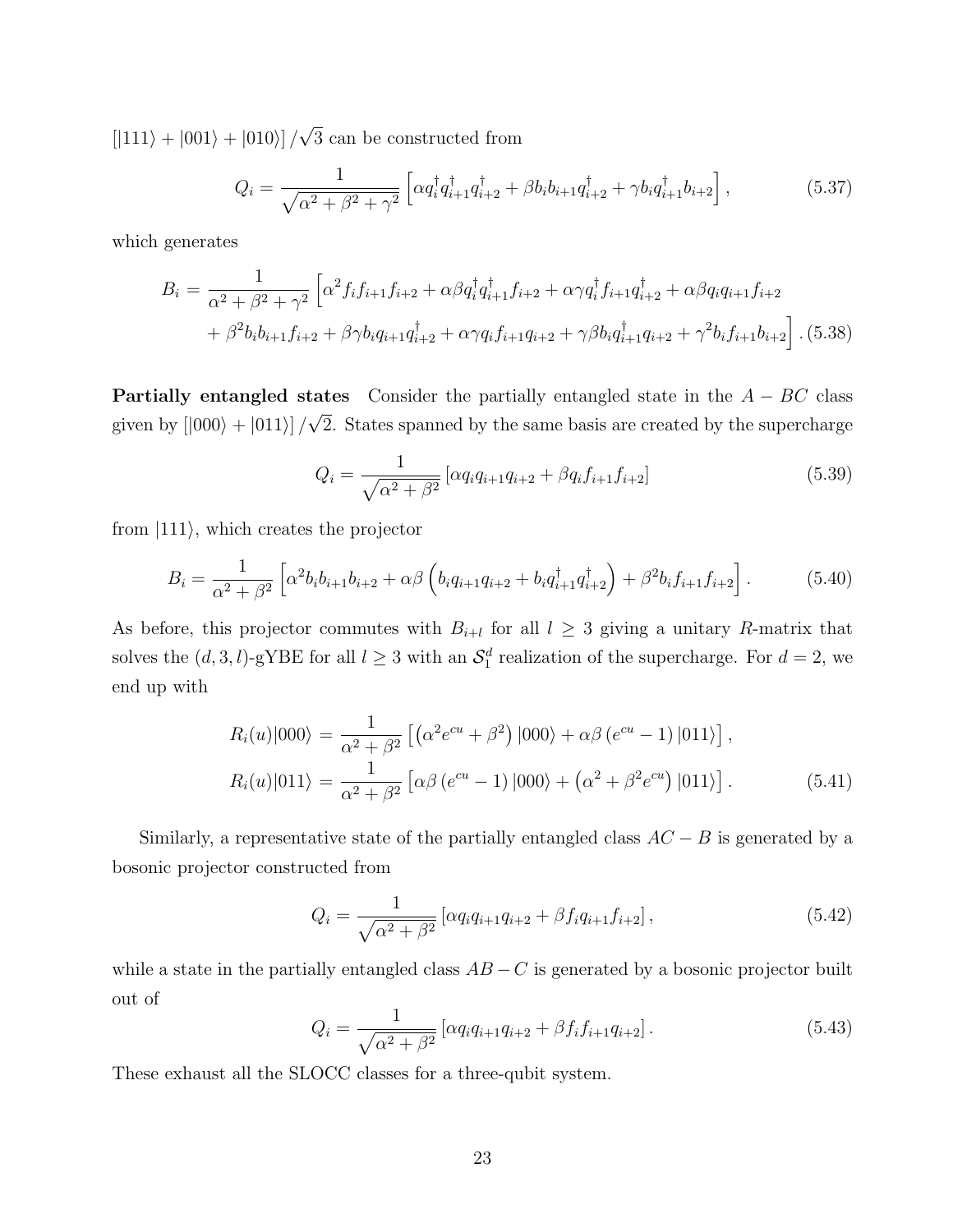#### General m

We write down supercharges to get the bosonic projectors for just the m-qubit GHZ state class and the m-qubit W-state class.

States composed by the same basis as the standard m-qubit GHZ state  $[|00\cdots0\rangle + |11\cdots1\rangle] /$ √ 2 are generated by the unitary R-matrix constructed using

$$
Q_i = \frac{1}{\sqrt{\alpha^2 + \beta^2}} \left[ \alpha b_i \prod_{j=1}^{m-1} q_{i+j} + \beta q_i^{\dagger} \prod_{j=1}^{m-1} f_{i+j} \right],
$$
 (5.44)

which results in the projector to the bosonic sector

$$
B_i = \frac{1}{\alpha^2 + \beta^2} \left[ \alpha^2 \prod_{j=0}^{m-1} b_{i+j} + \alpha \beta \left( \prod_{j=0}^{m-1} q_{i+j} + \prod_{j=0}^{m-1} q_{i+j}^{\dagger} \right) + \beta^2 \prod_{j=0}^{m-1} f_{i+j} \right].
$$
 (5.45)

This projector commutes with  $B_{i+l}$  for all  $l \geq m$  and thus helps construct unitary R-matrices that satisfy the  $(d, m, l)$ -gYBE for all  $l \geq m$ . Finally, the  $d = 2$  case gives

$$
R_i(u)|00\cdots 0\rangle = \frac{1}{\alpha^2 + \beta^2} \left[ \left( \alpha^2 e^{cu} + \beta^2 \right) |00\cdots 0\rangle + \alpha\beta (e^{cu} - 1) |11\cdots 1\rangle \right],
$$
  
\n
$$
R_i(u)|11\cdots 1\rangle = \frac{1}{\alpha^2 + \beta^2} \left[ \alpha\beta (e^{cu} - 1) |00\cdots 0\rangle + \left( \alpha^2 + \beta^2 e^{cu} \right) |11\cdots 1\rangle \right].
$$
 (5.46)

For the other standard m-qubit GHZ states, similar entangled states can be generated from appropriate supercharges.

As for the standard m-qubit W-state  $\sum_{r=1}^{m} |0 \cdots 01_r 0 \cdots 0\rangle$ / √  $\overline{m}$ , we consider the unitary R-matrix constructed out of

$$
Q_i = \frac{1}{\sqrt{\sum_{p=1}^m \alpha_p^2}} \sum_{r=0}^{m-1} \alpha_{r+1} \left( \prod_{j=0}^{r-1} b_{i+j} \right) q_{i+r}^{\dagger} \left( \prod_{j=r+1}^{m-1} b_{i+j} \right).
$$
 (5.47)

This generates the projector  $B_i = Q_i Q_i^{\dagger}$  which commutes with  $B_{i+l}$  for all  $l \geq m$ . The  $B_i$  in turn is used to construct the unitary R-matrix that solves the  $(d, m, l)$ -gYBE for all  $l \geq m$ with the final result for  $d = 2$ 

$$
R_i(u)|0\cdots 01_r 0\cdots 0\rangle = \frac{1}{\sum_{p=1}^m \alpha_p^2} \left[ \left( \alpha_r^2 e^{cu} + \sum_{s(\neq r)} \alpha_s^2 \right) |0\cdots 01_r 0\cdots 0\rangle + \sum_{s(\neq r)} \alpha_r \alpha_s (e^{cu} - 1) |0\cdots 01_s 0\cdots 0\rangle \right].
$$
 (5.48)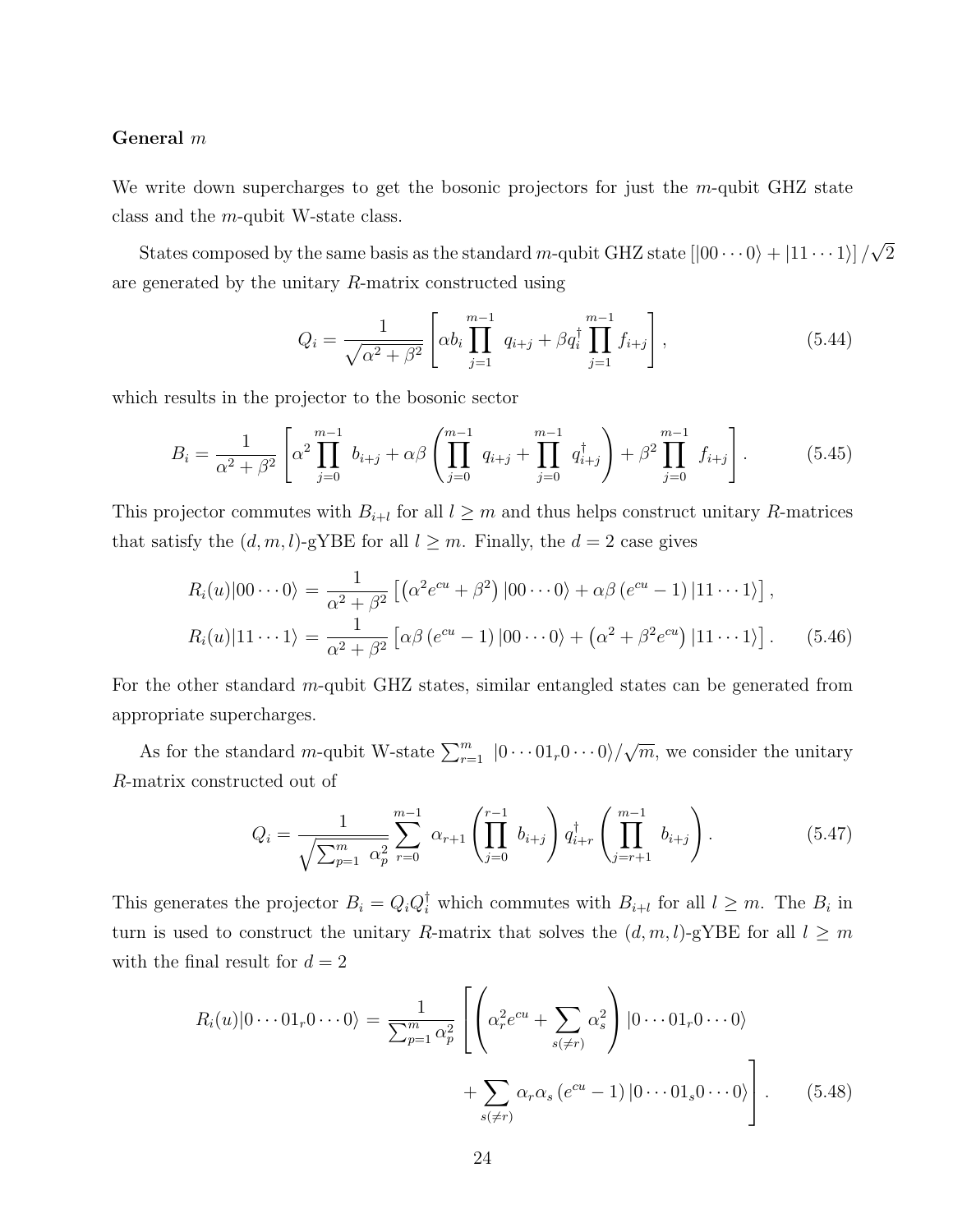#### Unitary solutions for  $1 \leq l < m$

The unitary solutions constructed above obey the  $(d, m, l)$ -gYBE for  $l \geq m$ . Here we present other unitary solutions which solve the gYBE for  $1 \leq l < m$ . It turns out that the solutions with the  $S_1^2$  realization generate only the product states, whereas  $S_1^d$   $(d > 2)$  realizations lead to entangled states. For simplicity, we only consider the  $d=3$  case for higher  $\mathcal{S}_1^d$  realizations.

Let us start by considering the case of  $m = 2, l = 1$  and the supercharge

$$
Q_i = q_i q_{i+1},\tag{5.49}
$$

generating the Hamiltonian

$$
H_i = \{Q_i, Q_i^{\dagger}\} = b_i b_{i+1} + f_i f_{i+1}.
$$
\n(5.50)

This is a commuting projector with  $[H_i, H_{i+1}] = 0$  and can then be used to construct a unitary R-matrix of the form

<span id="page-25-1"></span>
$$
R_i(u) = I + (e^{cu} - 1)H_i.
$$
\n(5.51)

Note that this Hamiltonian is left invariant by  $q_i q_{i+1}^{\dagger}$  and  $q_i^{\dagger}$  $i \overline{q}_{i+1}$ . When supersymmetry is realized using  $S_1^2$ , one can see that the Hamiltonian acts on the states as

$$
H_i|00\rangle = |00\rangle, \qquad H_i|11\rangle = |11\rangle, \qquad H_i|01\rangle = H_i|10\rangle = 0. \tag{5.52}
$$

Clearly the R-matrix maps products states to product states. If one considers the  $S_1^3$  realization, the Hamiltonian still maps product states to product states:

$$
H_i|11\rangle = H_i|22\rangle = H_i|12\rangle = H_i|21\rangle = \frac{1}{2}|\tilde{1}\tilde{1}\rangle, \qquad H_i|00\rangle = |00\rangle,
$$
  

$$
H_i|01\rangle = H_i|02\rangle = H_i|10\rangle = H_i|10\rangle = 0,
$$
 (5.53)

where  $|\tilde{1}\rangle = [|1\rangle + |2\rangle]/$ √ 2. However, the R-matrix generates entangled states as

<span id="page-25-0"></span>
$$
R_i(u)|ab\rangle = |ab\rangle + \frac{1}{2}(e^{cu} - 1)|\tilde{1}\tilde{1}\rangle, \qquad a, b = 1, 2.
$$
 (5.54)

Here, we can effectively consider  $(5.54)$  as a qubit system, since  $|0\rangle$  does not appear. Then, it can be regarded as the same SLOCC class of the Bell states. For example,  $|11\rangle$  and  $|\tilde{11}\rangle$ in the case of  $a = b = 1$  are mapped to  $|11\rangle$  and  $\frac{1}{\sqrt{2}}$  $\frac{1}{2}|22\rangle$  respectively, by the ILO  $\begin{pmatrix} 1 & -1 \\ 0 & 1 \end{pmatrix}^{\otimes 2}$ . The supercharge  $Q_i = q_i^{\dagger}$  $\phi_i^{\dagger} q_{i+1}^{\dagger}$  gives the same Hamiltonian leading to the same result, whereas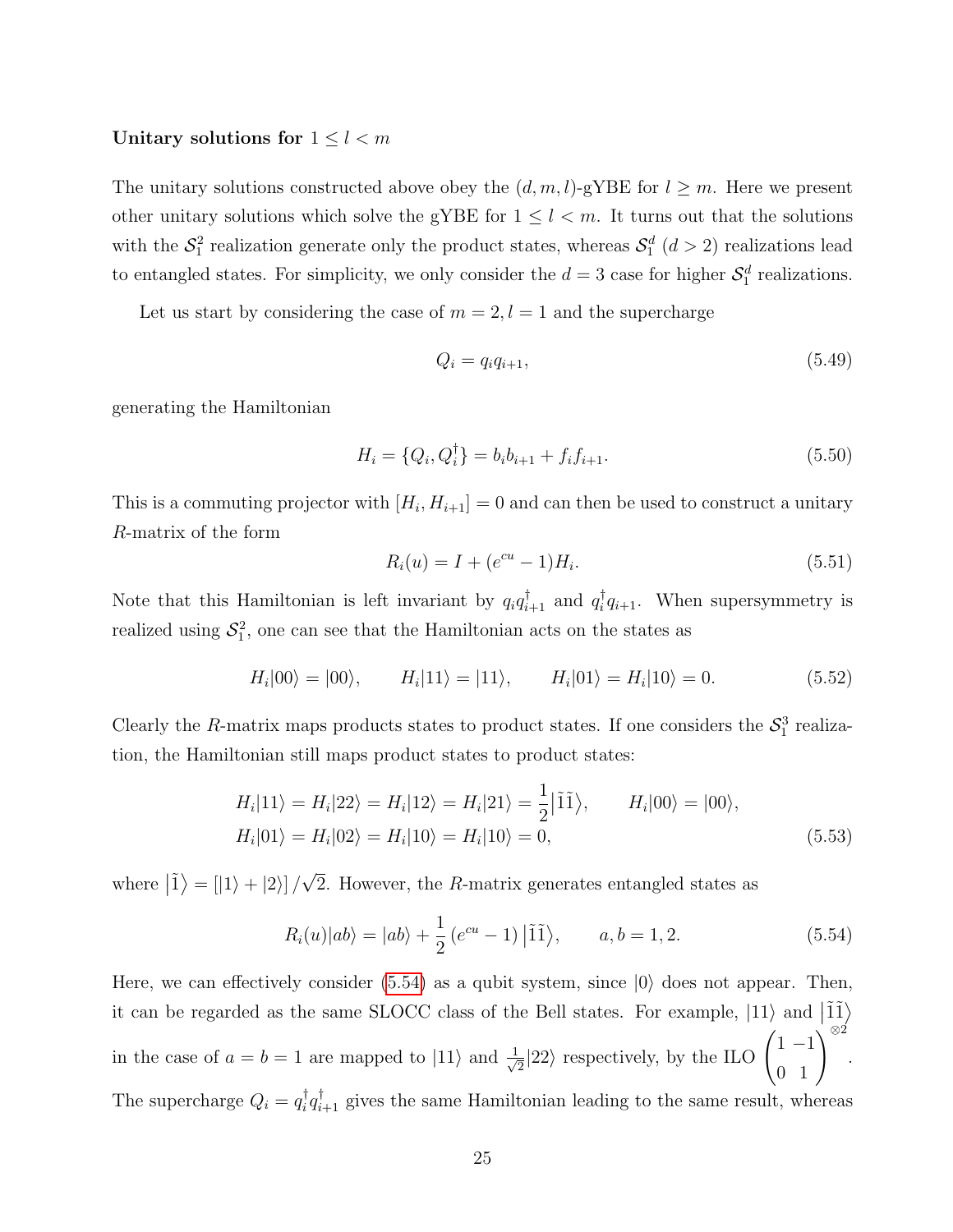the supercharges  $Q_i = q_i q_{i+1}^{\dagger}$  (equivalently  $q_i^{\dagger}$  $\prod_{i=1}^{\infty} q_{i+1}$  do not generate entangled states even for  $S_1^3$ , ending up with the result

$$
R_i(u)|0a\rangle = |0\rangle \left\{ |a\rangle + \frac{1}{\sqrt{2}} \left(e^{cu} - 1\right) |\tilde{1}\rangle \right\}, \qquad R_i(u)|a0\rangle = \left\{ |a\rangle + \frac{1}{\sqrt{2}} \left(e^{cu} - 1\right) |\tilde{1}\rangle \right\} |0\rangle.
$$
\n
$$
(5.55)
$$

The next simple case is  $m = 3, l = 1, 2$ , with the associated supercharge

$$
Q_i = q_i q_{i+1} q_{i+2}, \t\t(5.56)
$$

generating the Hamiltonian

$$
H_i = b_i b_{i+1} b_{i+2} + f_i f_{i+1} f_{i+2}.
$$
\n(5.57)

It is easy to check that these are once again commuting projectors with  $[H_i, H_{i+1}] = 0$  as well as  $[H_i, H_{i+2}] = 0$ , so that the construction above applies to  $l = 1, 2$ . The R-matrix of the same form  $(5.51)$  generates entangled states under the  $\mathcal{S}_1^3$  realization:

$$
R_i(u)|a_1a_2a_3\rangle = |a_1a_2a_3\rangle + \frac{1}{2\sqrt{2}}\left(e^{cu} - 1\right)|\tilde{1}\tilde{1}\tilde{1}\rangle, \qquad a_1, a_2, a_3 = 1, 2,\tag{5.58}
$$

which can be regarded as the same SLOCC class as the GHZ states. As another example, the Hamiltonian generated by the supercharge

$$
Q_i = q_i q_{i+1} q_{i+2}^{\dagger} \tag{5.59}
$$

is

$$
H_i = b_i b_{i+1} f_{i+2} + f_i f_{i+1} b_{i+2}, \tag{5.60}
$$

which satisfies the same properties as above and the  $R$ -matrix  $(5.51)$  leads to partially entangled states under the  $S_1^3$  realization:

$$
R_i(u)|a_1a_20\rangle = \left\{ |a_1a_2\rangle + \frac{1}{2} \left(e^{cu} - 1\right) |\tilde{1}\tilde{1}\rangle \right\}|0\rangle. \tag{5.61}
$$

Also, the R-matrix from the supercharge

$$
Q_i = q_i q_{i+1} w_{i+2} \tag{5.62}
$$

gives another type of partially entangled states with  $S_1^3$ :

$$
R_i(u)|a_1a_2a_3\rangle = \left\{ |a_1a_2\rangle + \frac{1}{2} (e^{cu} - 1) |\tilde{1}\tilde{1}\rangle \right\} |a_3\rangle.
$$
 (5.63)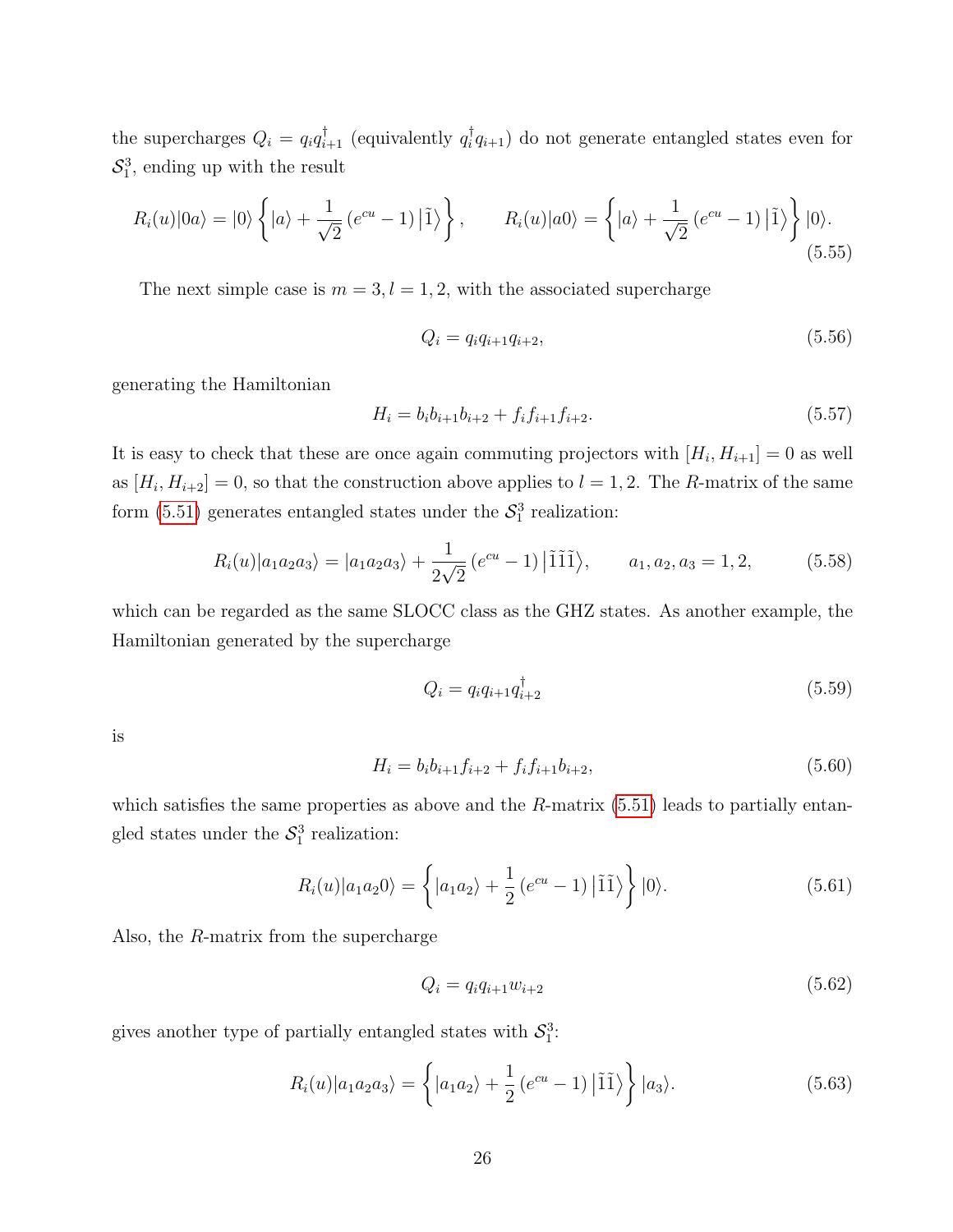Now it is straightforward to generalize to arbitrary m and  $l < m$ . For example, let us consider the supercharge

$$
Q_i = \prod_{j=0}^{m-1} q_{i+j},\tag{5.64}
$$

generating the Hamiltonian

$$
H_i = \prod_{j=0}^{m-1} b_{i+j} + \prod_{j=0}^{m-1} f_{i+j}.
$$
 (5.65)

Once again these are projectors and satisfy  $[H_i, H_{i+l}] = 0$  for all  $l < m$ , thereby solving the  $(d, m, l)$ -gYBE for all  $l < m$ . Under the  $S_1^3$  realization, the R-matrix of the form [\(5.51\)](#page-25-1) generates entangled states as

$$
R_i(u)|a_1\cdots a_m\rangle = |a_1\cdots a_m\rangle + \frac{1}{2^{m/2}}\left(e^{cu} - 1\right)|\tilde{1}\cdots\tilde{1}\rangle,
$$
\n(5.66)

with  $a_1, \ldots, a_m = 1, 2$ .

It seems non-trivial to generate entangled states falling in the class of the W-states in this manner.

### <span id="page-27-0"></span>5.3 The Rowell-Wang solutions from supersymmetry

The unitary R-matrix without a spectral parameter that produces the Bell states upon acting on the product basis of two qubits is the so-called Bell matrix given by

<span id="page-27-1"></span>
$$
R_i = \frac{1}{\sqrt{2}} \begin{pmatrix} 1 & 0 & 0 & 1 \\ 0 & 1 & 1 & 0 \\ 0 & -1 & 1 & 0 \\ -1 & 0 & 0 & 1 \end{pmatrix} = \frac{1}{\sqrt{2}} [1 + x_i], \qquad (5.67)
$$

with

<span id="page-27-3"></span>
$$
x_i = \mathrm{i}\sigma_i^y \otimes \sigma_{i+1}^x \tag{5.68}
$$

being the generators of the *extraspecial 2-group* [\[22,](#page-34-2) [23\]](#page-34-3). They obey

<span id="page-27-4"></span>
$$
x_i^2 = -1, \qquad x_i x_{i+1} = -x_{i+1} x_i, \qquad x_i x_j = x_j x_i, \text{ for } |i - j| > 1. \tag{5.69}
$$

It is easy to check that  $(5.67)$  satisfies the braid relations  $(2.3).<sup>6</sup>$  $(2.3).<sup>6</sup>$  $(2.3).<sup>6</sup>$  $(2.3).<sup>6</sup>$  We actually see that  $R_iR_{i+1}R_i \propto x_i + x_{i+1}$ . Baxterized forms of this solution will introduce spectral parameter

<span id="page-27-2"></span> ${}^{6}$ In [\[43,](#page-35-5) [44\]](#page-35-6), solutions of [\(2.5\)](#page-4-5) with suppressed spectral-parameter dependence are found in some cases. Multiplying the solutions there by the permutation matrix will give solutions of the braid relations. In [\[45\]](#page-35-7), representations of the braid group are investigated by using twisted tensor products.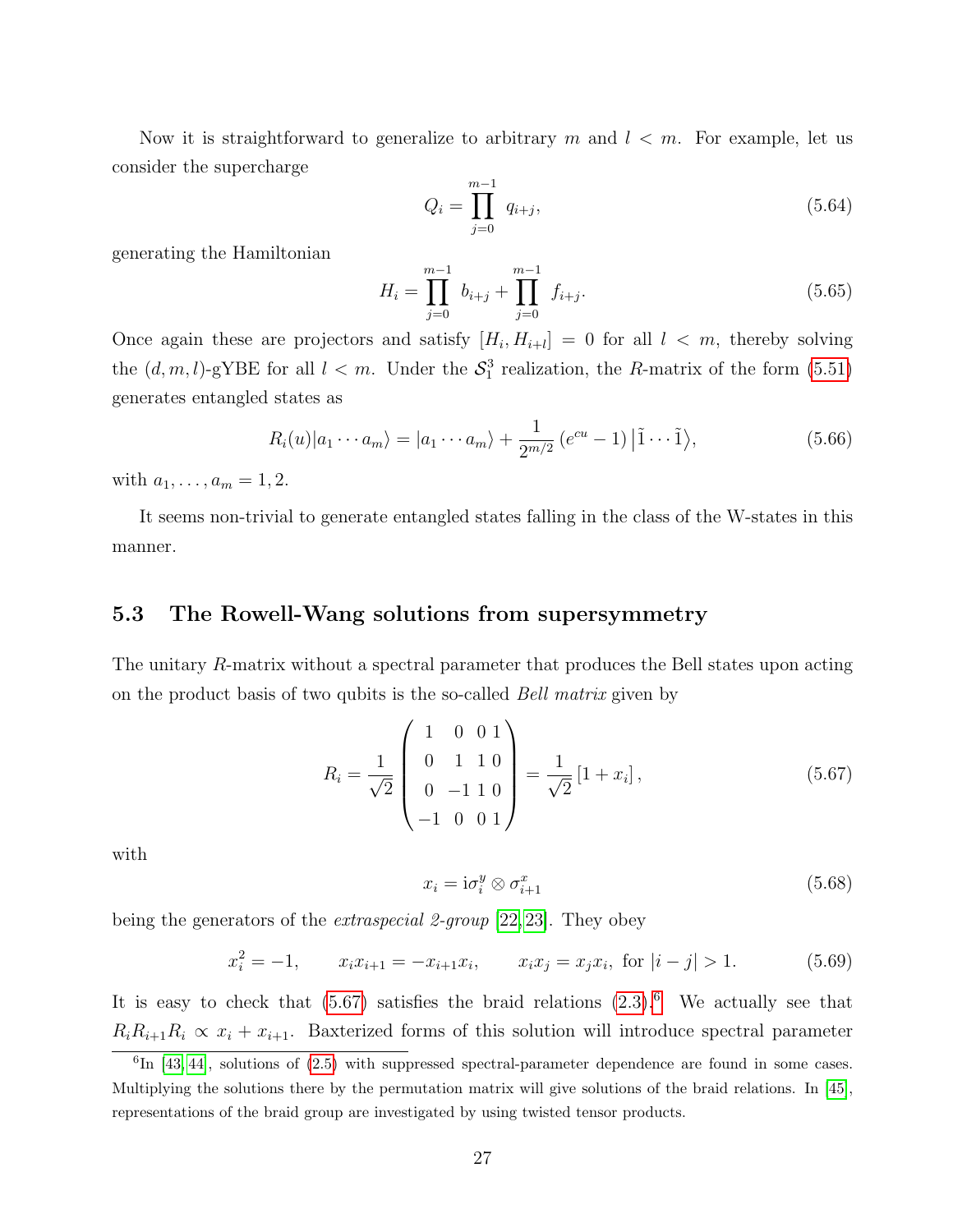dependence. In the literature there exist two different forms of the Baxterized version of these braid solutions: in [\[23\]](#page-34-3), via the Baxterization procedure, and in [\[32,](#page-34-12) [33\]](#page-34-17), as a type II solution of the YBE. As  $R_i$  in [\(5.67\)](#page-27-1) satisfies  $R_i^2 =$ √  $2R_i - 1$  and the braid relation, we see that it satisfies the YBE with a Baxterized form similar to the one in [\(2.9\)](#page-5-2) as well. We discuss in Sec. [6](#page-30-0) different Baxterized versions of the solutions obtained from supersymmetry and the related braid-like algebras.

We can realize the extraspecial 2-group generators from supersymmetry by noticing that

<span id="page-28-0"></span>
$$
x_i = -w_i \left( q_i + q_i^{\dagger} \right) \left( q_{i+1} + q_{i+1}^{\dagger} \right) \tag{5.70}
$$

satisfies  $x_i^2 = -1$  and  $x_i x_{i+1} = -x_{i+1} x_i$  for the  $S_1^2$  realization [\(3.7\)](#page-8-2). This is due to the fact that the Witten operator  $w_i$  anticommutes with the supercharges  $q_i$  and  $q_i^{\dagger}$  $\overline{i}$ . The far-commutativity is also trivially satisfied as these pairs of generators have trivial common support. One can easily check that  $q + q^{\dagger} = \sigma^x$  and  $w = 1 - 2qq^{\dagger} = -\sigma^z$ . This makes the  $x_i$  in [\(5.70\)](#page-28-0) precisely equal to the  $x_i$  in [\(5.68\)](#page-27-3).

Choosing  $S_1^d$  ( $d > 2$ ) instead, the  $x_i$  in [\(5.70\)](#page-28-0) no longer satisfy  $x_i^2 = -1$ , but are such that

$$
x_i^2 = -h_i h_{i+1}, \t\t(5.71)
$$

where  $h_i$  and  $h_{i+1}$  are local supersymmetric Hamiltonians, which are also projectors. The relation  $x_i x_{i+1} = -x_{i+1} x_i$  continues to hold and one also has that  $x_i^3 = -x_i$ , as can be easily verified using [\(3.2\)](#page-7-1). In this case the operator

$$
b_i = \frac{1}{2} \left[ h_i h_{i+1} + x_i \right] \tag{5.72}
$$

satisfies the braid relation,  $b_i b_{i+1} b_i = b_{i+1} b_i b_{i+1}$ , but it is not invertible.

These arguments can be generalized to the multi-qubit case to produce the GHZ states by  $R_i = [1 + x_i] /$ √ 2 with the extraspecial 2-group generators now given by

<span id="page-28-1"></span>
$$
x_j = \mathrm{i}\sigma_j^y \prod_{k=1}^{m-1} \sigma_{j+k}^x. \tag{5.73}
$$

It is easy to verify that these generators satisfy a generalized version of [\(5.69\)](#page-27-4):

$$
x_i^2 = -1,
$$
  
\n
$$
x_i x_{i+l} = -x_{i+l} x_i \qquad (l = 1, \cdots, m-1),
$$
  
\n
$$
x_i x_j = x_j x_i \qquad (|i - j| > m - 1).
$$
\n(5.74)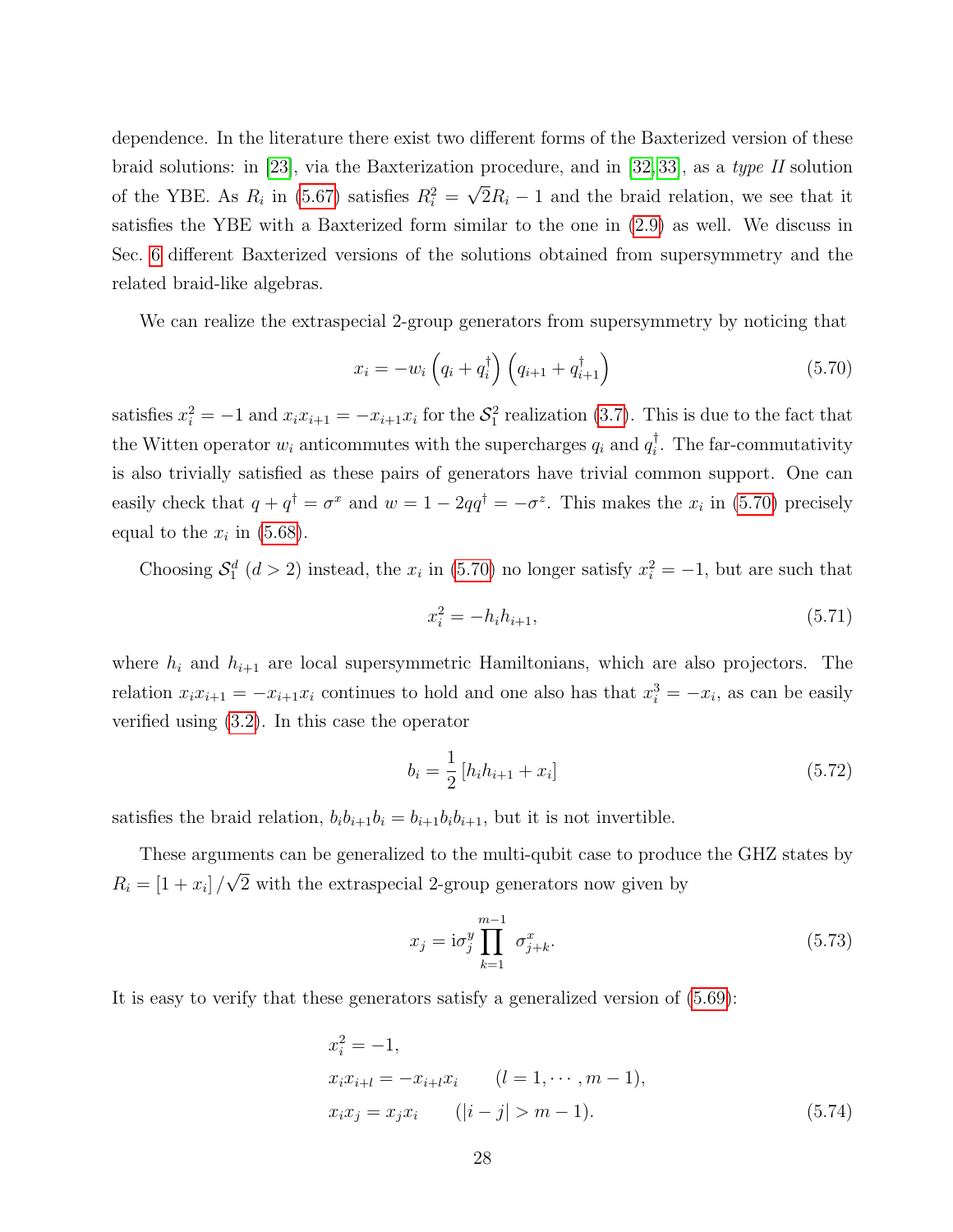The expression for  $x_i$  in [\(5.70\)](#page-28-0) can be generalized to

$$
x_{i} = -w_{i} \left( q_{i} + q_{i}^{\dagger} \right) \left[ \prod_{j=1}^{m-1} \left( q_{i+j} + q_{i+j}^{\dagger} \right) \right], \tag{5.75}
$$

which precisely matches [\(5.73\)](#page-28-1) when supersymmetry is realized using  $S_1^2$ . This shows that the unitary Rowell-Wang solutions can be easily obtained from supersymmetry, and are in fact a special case of our construction.

### <span id="page-29-0"></span>5.4 General structure

After gathering intuition with the specific situations analyzed up to this point, it is easy to uncover the general structure underlying our construction. Supersymmetry grades the Hilbert space into bosonic, fermionic and zero-mode parts. The supercharges swap the bosonic and the fermionic sectors, naturally creating orthogonal projectors to these parts. To generate an entangled state from a product state, it is then sufficient to group the components of the entangled state into either the bosonic or fermionic sector (this choice is just a convention), and place the initial product state into the other sector. This grading can be realized in a canonical way with a supercharge built from SISs. We then make the following assertion:

For any entangled state with at most  $2^m - 1$  product-state basis elements in an m-qubit system, there exists a unitary R-matrix, built using the supersymmetry algebra realized from  $S_1^2$  such that it solves the  $(2, m, l)$ -gYBE for appropriate l, and maps the product states that make up the chosen entangled state to an entangled state which is a superposition of the same product states, while leaving invariant the product states not occurring in the chosen entangled state.

This is the main result of this paper. The supercharges constructed so far illustrate this for the standard form of the entangled states in different SLOCC classes. In order to show that this is actually more general, we illustrate the generation of  $[\alpha|00\rangle + \beta|11\rangle + \gamma|10\rangle]/\sqrt{\alpha^2 + \beta^2 + \gamma^2}$ following this method. The supercharge that flips the product state  $|01\rangle$  to this entangled state is given by

$$
Q_i = \frac{1}{\sqrt{\alpha^2 + \beta^2 + \gamma^2}} \left[ \alpha b_i q_{i+1} + \beta q_i^{\dagger} f_{i+1} + \gamma q_i^{\dagger} q_{i+1} \right],
$$
\n(5.76)

which generates the projector

$$
B_{i} = \frac{1}{\alpha^{2} + \beta^{2} + \gamma^{2}} \left[ \alpha^{2} b_{i} b_{i+1} + \alpha \beta q_{i} q_{i+1} + \alpha \gamma q_{i} b_{i+1} + \alpha \beta q_{i}^{\dagger} q_{i+1}^{\dagger} + \beta^{2} f_{i} f_{i+1} + \beta \gamma f_{i} q_{i+1}^{\dagger} + \alpha \gamma q_{i}^{\dagger} b_{i+1} + \gamma \beta f_{i} q_{i+1} + \gamma^{2} f_{i} b_{i+1} \right], (5.77)
$$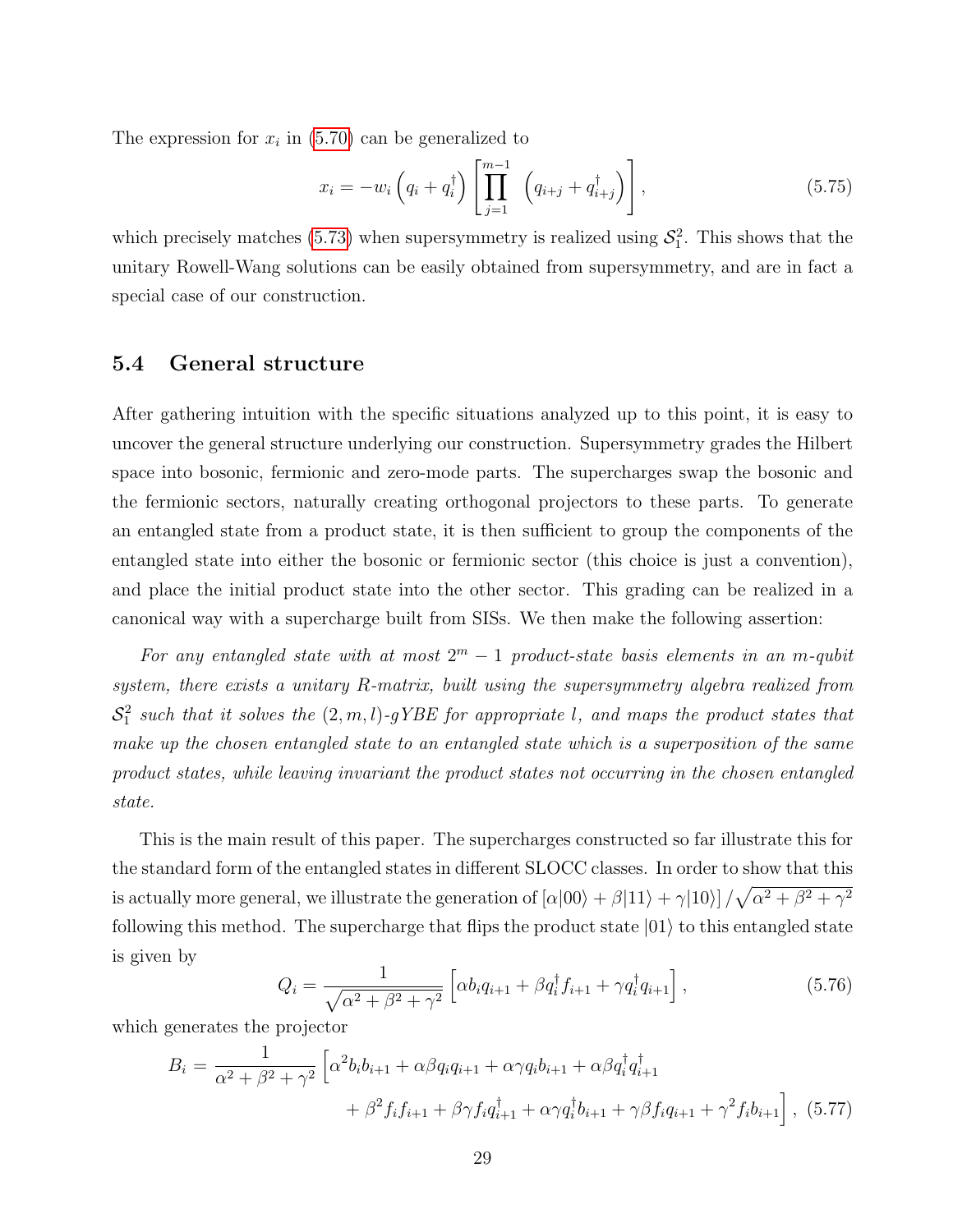satisfying  $B_iB_{i+l}B_i = B_{i+l}B_iB_{i+l}$   $(l \geq 2)$ . The unitary R-matrix built out of this projector projects the product states  $\{|00\rangle, |11\rangle, |10\rangle\}$  into this entangled state. The fermionic projector  $F_i = Q_i^{\dagger} Q_i$  projects to the other product state,  $|01\rangle$ . This can be easily extended to the multi-qubit case.

## <span id="page-30-0"></span>6 Final remarks and outlook

We have seen explicitly how supersymmetry provides a systematic framework to construct unitary and non-unitary R-matrices generating the entangled states of the different SLOCC classes of a multi-qubit system. The R-matrices we obtain depend, however, on a spectral parameter, obscuring a possible connection to braiding operators, which do not depend on such parameter. It would then be important to obtain the 'unBaxterized' versions of our solutions.

For the form of the YBE in [\(2.1\)](#page-4-1), the limits  $u \to 0$ ,  $\infty$  should result in the braid generators. We could also consider a periodic function which would also result in the braid generators, as in [\[46\]](#page-35-8). These considerations suggest that the braid generators corresponding to the R-matrices in Sec. [5](#page-12-0) are either trivial, or the nilpotent operators  $(Q_i)$ , or the commuting projectors  $(B_i)$ and  $H_i$ ). The latter, however, while satisfying the braid relations, are not invertible and thus the usual Baxterization of [\[32\]](#page-34-12) does not apply here.

However, there could exist non-trivial braid-like algebras which accommodate non-invertible operators that can be Baxterized to satisfy the general form of the YBE in footnote [4,](#page-4-2) as proposed in [\[47\]](#page-35-9). Their generators satisfy far-commutativity and

<span id="page-30-1"></span>
$$
[\sigma_{i+1}\sigma_i, \sigma_i + \sigma_{i+1}] = 0, \qquad i = 1, \dots, n-2,
$$
\n(6.1)

instead of the usual braid relations, and need not be invertible. It was shown in [\[47\]](#page-35-9) that a Baxterization of these generators using two spectral parameters,

$$
\tilde{R}_i(x, y) = (1 - y\sigma_i) (1 - x\sigma_i)^{-1}, \qquad (6.2)
$$

satisfies the YBE without the assumption of the difference property, namely

<span id="page-30-2"></span>
$$
\check{R}_i(x, y)\check{R}_{i+1}(x, z)\check{R}_i(y, z) = \check{R}_{i+1}(y, z)\check{R}_i(x, z)\check{R}_{i+1}(x, y).
$$
\n(6.3)

It is easy to check that the nilpotent operators  $(Q_i)$  constructed out of SISs and the corresponding commuting projectors  $(H_i \text{ or } B_i)$  satisfy the braid-like relations in [\(6.1\)](#page-30-1). Using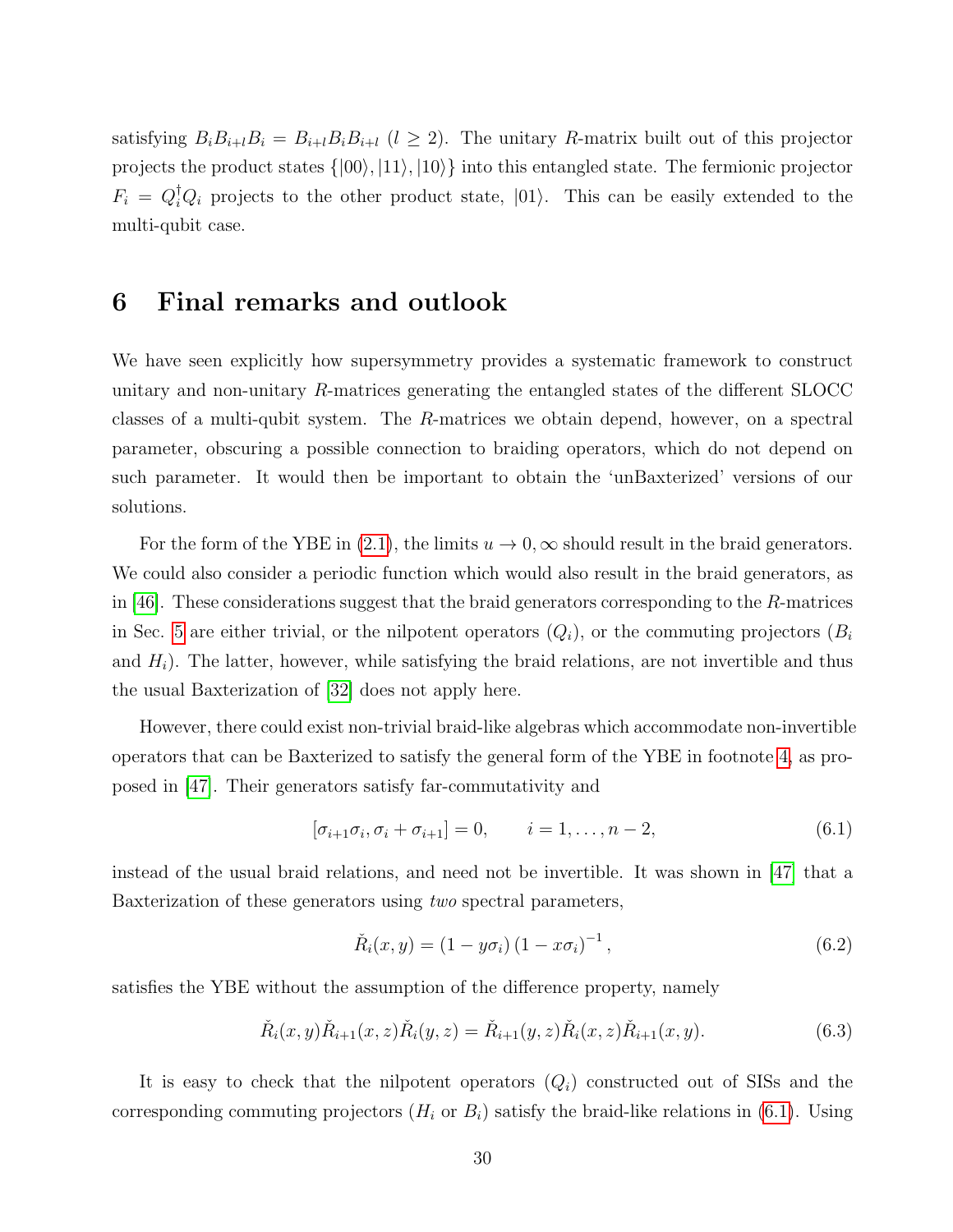the Baxterization procedure presented above one obtains

$$
\check{R}_i(x, y) = 1 + (x - y)Q_i, \qquad \check{R}_i(x, y) = 1 + \left(\frac{x - y}{1 - x}\right)H_i
$$
\n(6.4)

as the corresponding R-matrices satisfying  $(6.3)$ . These R-matrices continue to have the same entangling properties as the ones constructed in Sec. [5.](#page-12-0) However, it is still unclear how they are connected to the braid group and knots.

It is also worthwhile to note that for the extraspecial 2-group generated by  $m_i$  satisfying  $(5.69)$ , the R-matrix

$$
\tilde{R}_i(x,y) = 1 + \left(\frac{x-y}{2-x-y}\right) m_i \tag{6.5}
$$

can be derived as a solution of  $(6.3)$  through relations with the Hecke algebra  $|47|$ . Also, the extraspecial 2-group generators obey another braid-like algebra  $A_n(0,0,-2)$  introduced in  $[48]$ . The entangling properties of this R-matrix are similar to the ones of the Rowell-Wang solutions, despite the two spectral parameters.

It would be certainly very interesting to understand these issues better, as they would likely help clarifying the connection between topological and quantum entanglement.

We can extend the analysis of this paper to multi-qudit systems by using the so-called parasupersymmetry instead of supersymmetry. The difference is that para-supercharges satisfy  $q^d = 0$ , where d corresponds to the dimension of the local Hilbert space. We are also obtaining the results of this paper for a non-local realization of supersymmetry using partition algebras. We will present these results in a forthcoming work.

Some more speculative outlook concerns the understanding of the SLOCC classification through the YBE and the gYBE. Can the R-matrices provide some way to carry out this classification by providing a better 'order parameter'? In this regard, it would be interesting to investigate the role played by the Witten index, if any, in this classification.

As a different kind of generalizations of the YBE, the Zamolodchikov tetrahedron equation [\[49,](#page-35-11)[50\]](#page-35-12) can be regarded as a fundamental equation of integrable systems in  $(2+1)$  dimensions. It would be interesting to try to apply our solution-generating technique to such higherdimensional systems.

Finally, in recent years there have been some works connecting entanglement entropy in Chern-Simons theory with knot and link invariants [\[51](#page-35-13)[–55\]](#page-35-14). It would be interesting to see how the R-matrices fit in these works and discuss the relation between topological and quantum entanglement in a physical setting.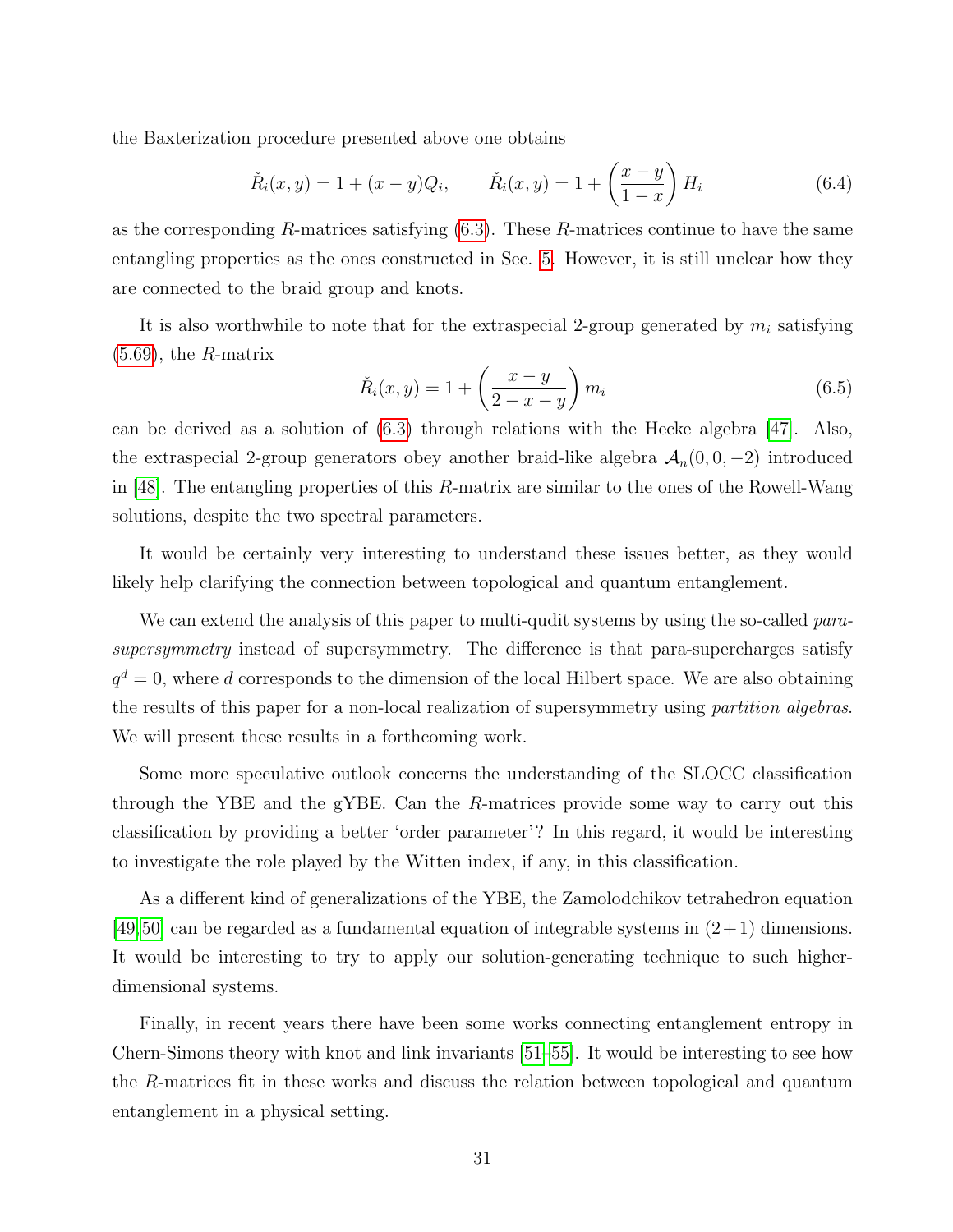### Acknowledgements

We are happy to thank A. P. Balachandran, S. Jordan, H. Katsura, D. Melnikov and E. Rowell for comments on the manuscript. PP and FS are supported by the Institute for Basic Science in Korea (IBS-R024-Y1, IBS-R018-D1). DT is supported in part by the INFN grant Gauge and String Theory (GAST).

## <span id="page-32-0"></span>A Supercharges relating non-trivial SLOCC classes

The supercharges constructed in Sec. [5](#page-12-0) swap two SLOCC classes, the product-state class and the entangled-state class. In the same spirit, it is possible to construct supercharges that swap two different entangled-state classes. Consider for example the three-qubit sector, with two non-trivial SLOCC classes describing tripartite entanglement, namely the GHZ state class and the W-state class. The supercharge that swaps these two is given by

$$
Q_i = \alpha_1 b_i b_{i+1} q_{i+2}^{\dagger} + \alpha_2 b_i q_{i+1}^{\dagger} b_{i+2} + \alpha_3 q_i^{\dagger} b_{i+1} b_{i+2} + \alpha_1 q_i q_{i+1} f_{i+2} + \alpha_2 q_i f_{i+1} q_{i+2} + \alpha_3 f_i q_{i+1} q_{i+2},
$$
\n(A.1)

with  $\alpha_1, \alpha_2, \alpha_3$  being real coefficients.  $B_i = Q_i Q_i^{\dagger}$  $\iota_i^{\dagger}$   $(F_i = Q_i^{\dagger} Q_i)$  is a projector to the bosonic (fermionic) sector satisfying

$$
B_i^2 = kB_i, \t F_i^2 = kF_i, \t k \equiv 2(\alpha_1^2 + \alpha_2^2 + \alpha_3^2), \t (A.2)
$$

and generating the W-state (GHZ state) class. Using  $H_i = B_i + F_i$ , one can then construct a unitary R-matrix, as in Sec. [5,](#page-12-0) to obtain both inequivalent tripartite SLOCC classes of the three-qubit case. For example,

$$
R_i(u)|001\rangle = \left\{1 + \frac{2\alpha_1^2}{k} (e^{cu} - 1)\right\} |001\rangle + \frac{2\alpha_1}{k} (e^{cu} - 1) [\alpha_2|010\rangle + \alpha_3|100\rangle],
$$
  
\n
$$
R_i(u)|000\rangle = \frac{1}{2} [(e^{cu} + 1) |000\rangle + (e^{cu} - 1) |111\rangle].
$$
\n(A.3)

This procedure naturally generalizes to the multi-qubit sector. These arguments show the versatility of our method to construct unitary R-matrices that generate the different entangled states of a multi-qubit system.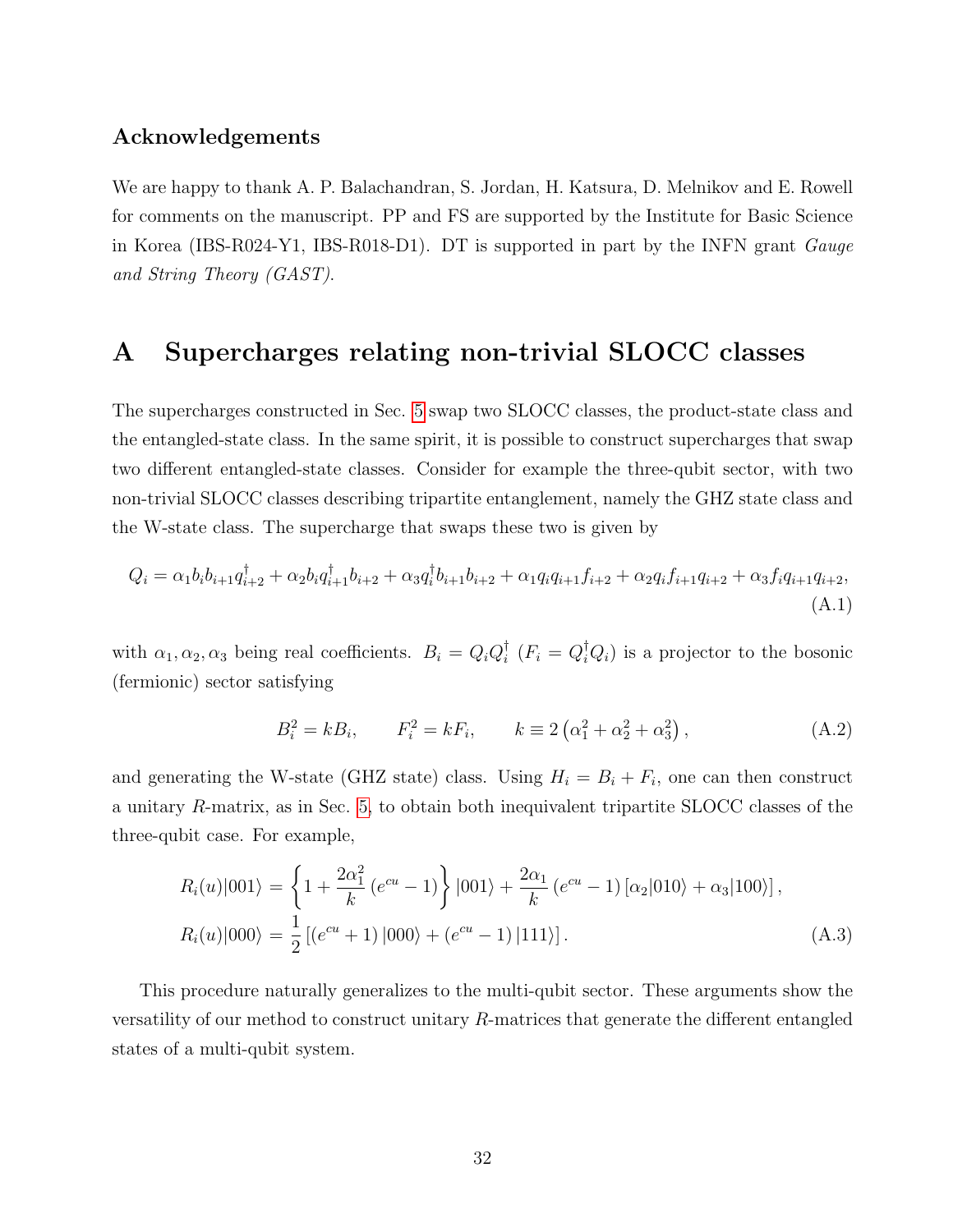# References

- <span id="page-33-0"></span>[1] A. Yu. Kitaev, Fault-tolerant quantum computation by anyons, Ann. Phys. 303 (2003) 2-30 [\[arXiv:quant-ph/9707021\]](http://arxiv.org/abs/quant-ph/9707021).
- [2] C. Nayak, S. H. Simon, A. Stern, M. Freedman, S. D. Sarma, Non-Abelian Anyons and Topological Quantum Computation, Rev. Mod. Phys. 80, 1083 (2008) [\[arXiv:0707.1889](http://arxiv.org/abs/0707.1889) [cond-mat.str-el]].
- [3] M. H. Freedman, A. Kitaev, M. J. Larsen, Z. Wang, Topological Quantum Computation, [arXiv:quant-ph/0101025.](http://arxiv.org/abs/quant-ph/0101025)
- [4] E. C. Rowell, Z. Wang, Mathematics of Topological Quantum Computing, [arXiv:1705.06206](http://arxiv.org/abs/1705.06206) [math.QA].
- <span id="page-33-1"></span>[5] J. K. Pachos, Introduction to Topological Quantum Computation, Cambridge University Press (2012).
- <span id="page-33-2"></span>[6] C. N. Yang, Some Exact Results for the Many Body Problems in One Dimension with Repulsive Delta Function Interaction, Phys. Rev. Lett. 19 (1967) 1312-1314.
- <span id="page-33-3"></span>[7] R. J. Baxter, Partition Function of the Eight-Vertex Lattice Model, Annals Phys. 70 (1972) 193-228.
- <span id="page-33-4"></span>[8] V. E. Korepin, N. M. Bogoliubov, A. G. Izergin, Quantum Inverse Scattering Method and Correlation Functions, Cambridge University Press (1993).
- <span id="page-33-5"></span>[9] L. H. Kauffman, Formal Knot Theory, Dover Books on Mathematics (2006).
- <span id="page-33-6"></span>[10] J. H. H. Perk, H. Au-Yang, Yang-Baxter Equations, Enc. of Math. Phys., Vol. 5, Oxford, (2006), pp. 465-473 [\[arXiv:math-ph/0606053\]](http://arxiv.org/abs/math-ph/0606053).
- <span id="page-33-7"></span>[11] L. H. Kauffman, S. J. Lomonaco, Quantum Entanglement and Topological Entanglement, New J. Phys. 4 73 (2002) [\[arXiv:quant-ph/0205137\]](http://arxiv.org/abs/quant-ph/0205137).
- [12] L. H. Kauffman, S. J. Lomonaco Jr, Braiding Operators are Universal Quantum Gates, New J. Phys. 6 134 (2004) [\[arXiv:quant-ph/0401090\]](http://arxiv.org/abs/quant-ph/0401090).
- [13] Y. Zhang, L. H. Kauffman, M.-L. Ge, Universal Quantum Gate, Yang-Baxterization and Hamiltonian, Int. J. of Quantum Inf., Vol. 3, No. 4 (2005) 669-678 [\[arXiv:quant-ph/0412095\]](http://arxiv.org/abs/quant-ph/0412095).
- [14] Y. Zhang, L.H. Kauffman and M.L. Ge, Yang-Baxterizations, Universal Quantum Gates and Hamiltonians, Quant. Inf. Proc. 4 (2005) 159-197 [arXiv: [quant-ph/0502015\]](http://arxiv.org/abs/quant-ph/0502015).
- <span id="page-33-8"></span>[15] L. H. Kauffman, E. Mehrotra, Topological Aspects of Quantum Entanglement, Quantum Inf. Process (2019) 18: 76 [\[arXiv:1611.08047](http://arxiv.org/abs/1611.08047) [math.GT]].
- <span id="page-33-10"></span>[16] B. Collins, I. Nechita, Random matrix techniques in quantum information theory, Journal of Mathematical Physics 57 (2016), no. 1, 015215 [\[arXiv:1509.04689](http://arxiv.org/abs/1509.04689) [quant-ph]].
- <span id="page-33-9"></span>[17] P. K. Aravind, Borromean Entanglement of the GHZ state, in Cohen R.S., Horne M., Stachel J. (eds.), Potentiality, Entanglement and Passion-at-a-Distance, Boston Studies in the Philosophy of Science, vol 194, Springer (1997).
- <span id="page-33-11"></span>[18] A. Sugita, Borromean Entanglement Revisited, [arXiv:0704.1712](http://arxiv.org/abs/0704.1712) [quant-ph].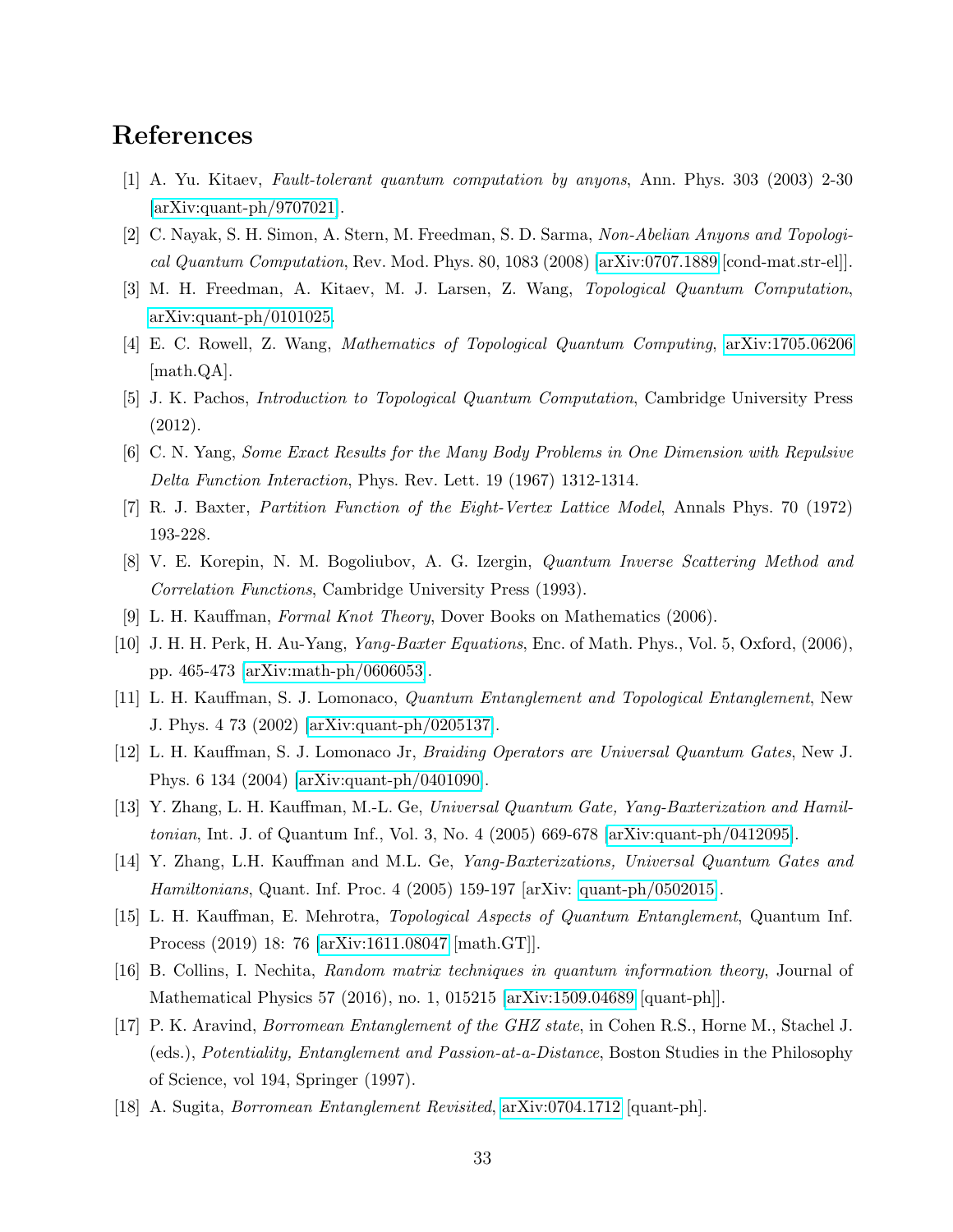- <span id="page-34-11"></span>[19] G. M. Quinta and R. Andr, Classifying quantum entanglement through topological links, Phys. Rev. A 97, no. 4, 042307 (2018) [\[arXiv:1803.08935](http://arxiv.org/abs/1803.08935) [quant-ph]].
- <span id="page-34-0"></span>[20] G. Alagic, M. Jarret, S. P. Jordan, Yang-Baxter operators need quantum entanglement to distinguish knots, J. Phys. A, 49 075203 (2016) [\[arXiv:1507.05979](http://arxiv.org/abs/1507.05979) [quant-ph]].
- <span id="page-34-1"></span>[21] J. L. Brylinski and R. Brylinski, Universal Quantum Gates, in Mathematics of Quantum Computation, Chapman & Hall/CRC Press (2002) (edited by R. Brylinski and G. Chen).
- <span id="page-34-2"></span>[22] J. Franko, E. C. Rowell and Z. Wang, Extraspecial 2-Groups and Images of Braid Group Representations, J. Knot Theory Ramifications, 15 (2006) 413-428 [arXiv: [math.RT/0503435\]](http://arxiv.org/abs/math/0503435).
- <span id="page-34-3"></span>[23] E. C. Rowell, Y. Zhang, Y. S. Wu, M. L. Ge, Extraspecial Two-Groups, Generalized Yang-Baxter Equations and Braiding Quantum Gates, Quant. Inf. Comput.10:685-702, 2010 [\[arXiv:0706.1761](http://arxiv.org/abs/0706.1761) [quant-ph]].
- <span id="page-34-4"></span>[24] A. Kitaev, Z. Wang, Solutions to generalized Yang-Baxter equations via ribbon fusion categories, GTM 18 (2012) 191-197 [\[arXiv:1203.1063](http://arxiv.org/abs/1203.1063) [math.QA]].
- <span id="page-34-5"></span>[25] R. Chen, Generalized Yang-Baxter Equations and Braiding Quantum Gates, [arXiv:1108.5215](http://arxiv.org/abs/1108.5215) [math.QA].
- <span id="page-34-6"></span>[26] Y. Zhang and M. L. Ge, GHZ states, Almost-Complex Structure and Yang-Baxter Equation, Quant. Inf. Proc. 6 (2007) 363-379 [\[arXiv:quant-ph/0701244\]](http://arxiv.org/abs/quant-ph/0701244).
- <span id="page-34-7"></span>[27] L. H. Kauffman, Majorana Fermions and Representations of the Braid Group, Int. J. of Modern Phys. A Vol. 33, No. 23, 1830023 (2018) [\[arXiv:1710.04650](http://arxiv.org/abs/1710.04650) [math.GT]].
- <span id="page-34-8"></span>[28] E. C. Rowell, Parameter-dependent Gaussian (z, N)-generalized Yang-Baxter operators, [arXiv:1410.8863](http://arxiv.org/abs/1410.8863) [math-ph].
- [29] G. Wang, C. Sun, C. Wu, B. Liu, Y. Zhang, K. Xue, Multipartite d-level GHZ bases associated with generalized braid matrices, EPL 108 (2014) 10001 [\[arXiv:1404.4897](http://arxiv.org/abs/1404.4897) [quant-ph]].
- <span id="page-34-9"></span>[30] C. L. Ho, T. Deguchi, Multi-qudit states generated by unitary braid quantum gates based on Temperley-Lieb algebra, EPL 118 (2017) 40001 [\[arXiv:1611.06772](http://arxiv.org/abs/1611.06772) [quant-ph]].
- <span id="page-34-10"></span>[31] W. Dur, G. Vidal, J. I. Cirac, Three qubits can be entangled in two inequivalent ways, Phys. Rev. A 62, 062314 (2000) [\[arXiv:quant-ph/0005115\]](http://arxiv.org/abs/quant-ph/0005115).
- <span id="page-34-12"></span>[32] V. F. R. Jones, Baxterization, Int. J. Mod. Phys. A6 (1991) 2035-2043.
- <span id="page-34-17"></span>[33] L. W. Yu, M. L. Ge, New type of solutions of Yang-Baxter equations, quantum entanglement and related physical models, J. Phys.: Conf. Ser. 1194 012117, (2019) [\[arXiv:1810.09813](http://arxiv.org/abs/1810.09813) [quant-ph]].
- <span id="page-34-13"></span>[34] E. Witten, Dynamical Breaking of Supersymmetry, Nucl. Phys. B188 513 (1981).
- <span id="page-34-14"></span>[35] F. Cooper, A. Khare, U. Sukhatme, Supersymmetry and Quantum Mechanics, Phys. Rept. 251: 267-385 (1995), [\[arXiv:hep-th/9405029\]](http://arxiv.org/abs/hep-th/9405029).
- <span id="page-34-15"></span>[36] M. V. Lawson, Inverse Semigroups - The Theory of Partial Symmetries, World Scientific (1998).
- <span id="page-34-16"></span>[37] P. Padmanabhan, S. J. Rey, D. Teixeira, D. Trancanelli, Supersymmetric Many-Body Systems from Partial Symmetries: Integrability, Localization and Scrambling, JHEP 1705 (2017) 136 [\[arXiv:1702.02091](http://arxiv.org/abs/1702.02091) [hep-th]].